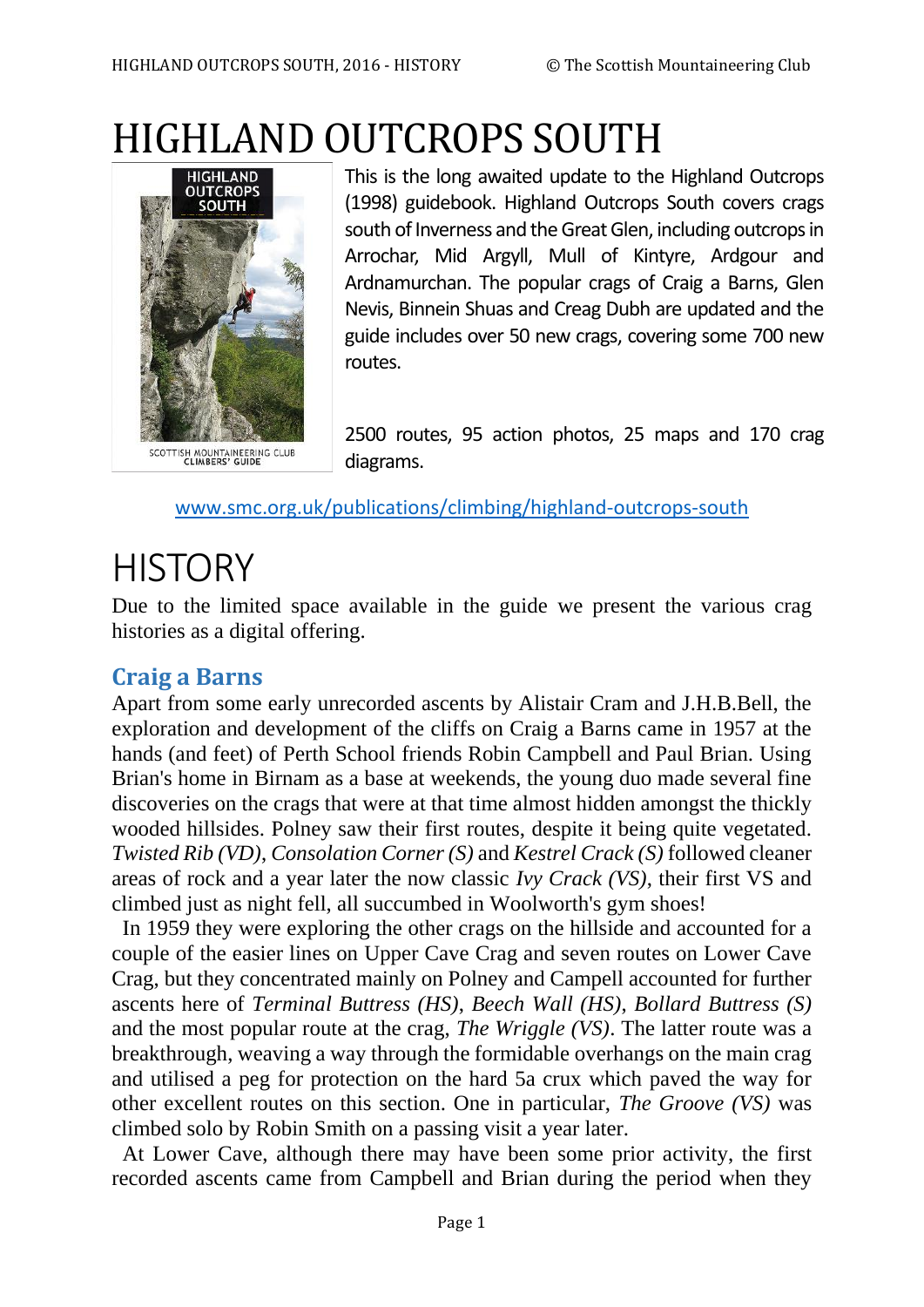were developing Polney. Their first route was *Cherry Tree Ridge (D)*. Although Campbell dominated the free climbing here during 1959 and 1960 there were others biting at his heels. Perth JMCS members Ron Hockey and John Proom straightened out *Cherry Tree Ridge*, then made a failed attempt on the main corner line which saw them abseiling into the trees in the dark. Campbell succeeded on this line after many attempts to give the classic route of the crag of *The Hood (VS)*. Dougal Haston paid a visit in 1959 and climbed the sister corner of The Hood as *Fuck Face (HVS)*, characteristically named to offend Scottish Mountaineering Club members. Ian Rowe used aid on the steep *Civer (A2)* and George and R Farquhar used 2 pegs for aid on the second pitch of *The Stank*.

 Lover's Leap was discovered and developed by Proom and Hockey in 1959. Their on-sight ascent of *Direct Route (S)* provided some excitment when Hockey leading the second pitch, pulled a giant vibrating flake from the crag which narrowly missed Proom below. Ian Rowe was instrumental in continuing development of Lover's Leap in the early 1960's but interest was dampened by the foliage and only Mal Duff persevered to produce a few routes in the 1980's, including *Bullet (E1)* whose first pitch had actually been done in the 1960s by George Farquhar and at technical 5b it was amongst the hardest in the area! The only other real interest in Lover's Leap in recent times has come from Grahame Nicoll who climbed a direct start to Bullet in 1996 and has adopted the crag, periodically giving the routes a brushing.

 Through 1960 and 1961, after considerable crag cleaning efforts, the locals Campbell, Brian and Proom continued development of Polney with a string of good lines, the hardest coming from Campbell such as *Springboard (VS)*, *The Chute (VS)* and the superb *The End (VS)*. These were all quite bold routes and many were climbed solo. Neil McNiven joined the fray and discovered and climbed the fierce cracks on the Upper Buttress. The right-hand crack succumbed at VS but the left-hand crack required aid (it was later freed by John Mackenzie in 1974 at E2) whilst the very short but awkward wall next to it was something of a step up at technical 5b and named *The Trap (HVS)*. He also climbed the fine direct line of *The Rut (VS)* beside Wriggle. Campbell's final offering was the two star corner of *Poison Ivy (HVS)* and at 5b was a fitting end to his explorations here.

 Standards across Scotland were beginning to rise now and not only in free climbing, but there was a trend towards using aid to climb the steeper, blanker lines. As a result, the period from 1961 to mid 1970 was a quiet time for Polney with the only significant ascents being Dave Bathgate's aided direct line on *Springboard* and Kenny Spence and Russel Sharp's ascent of *The Way Through (E2)* in 1967. In contrast, the much steeper and imposing Upper Cave Crag became the forcing ground for many difficult pure aid routes and lines climbed with recourse to a few aid points.

 Until 1960, Upper Cave Crag was generally ignored except for Brian and Campbell's easier lines. But an early breach onto the steep walls came in 1960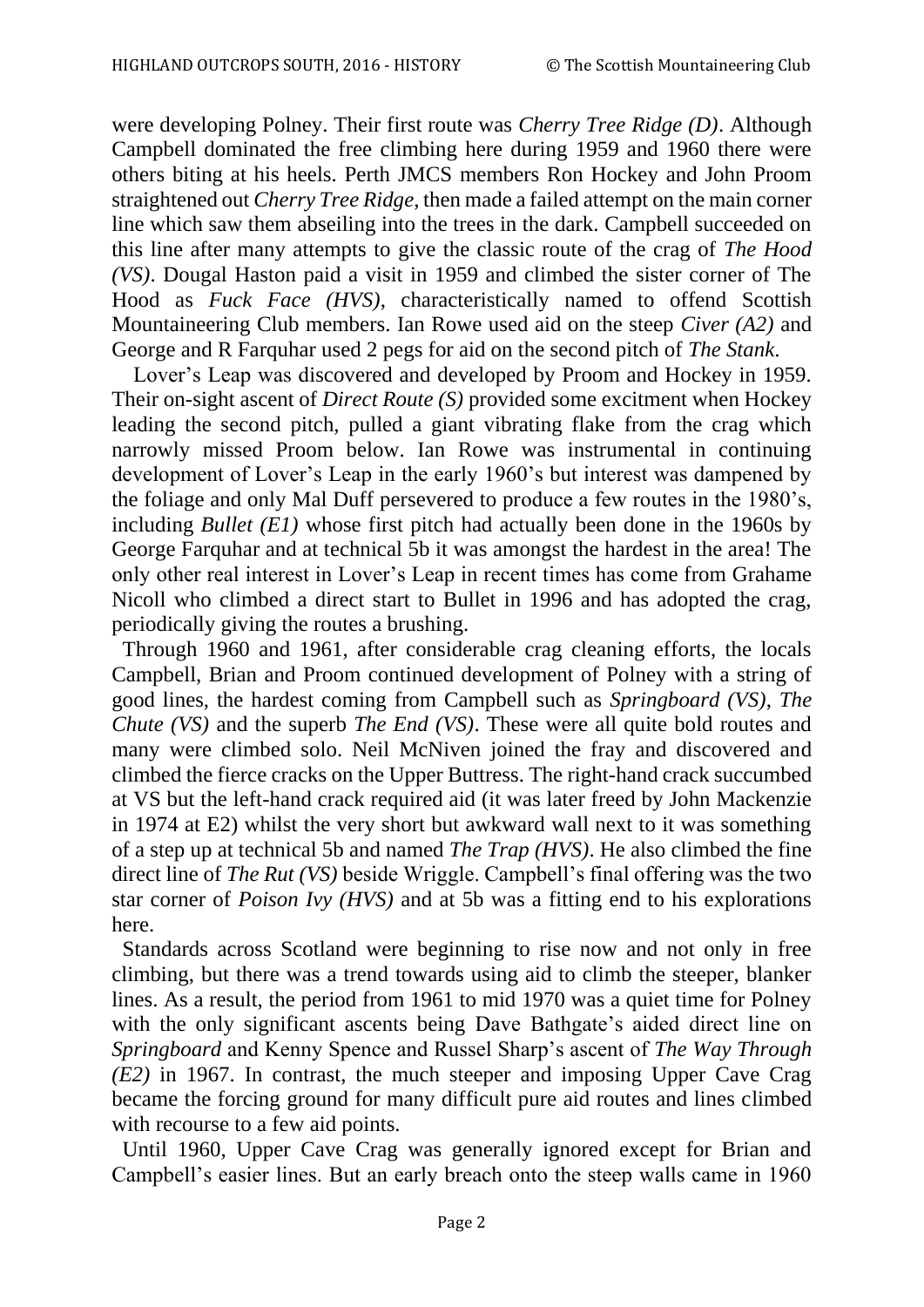when Ferranti club member Pete Smith ascended *Coffin Corner (HVS)* which bounds the right side of the main wall, although a wedged tent peg bore witness to a possible prior ascent. In the same year a line attacking the steep fractured, and somewhat loose looking wall just to its left, that had previously been attempted by Campbell (he had been helped off with a rope only one move below the top), was climbed by McNiven after Campbell foolishly told him about the line. The route was *Corpse (A2)* and used 3 points of aid. A further attempt on the even steeper wall near Corpse followed with *Squirm* by McNiven with a point of aid and *Squirm Direct (A3)* by Bathgate with 5 pegs for aid.

 Other similar ascents followed including *Gnome (A1)* by Brian Robertson, *Coffin Arete (A2)* with 5 points of aid by George and R Farquhar and *Mousetrap (A3)* by Rowe. More big lines to fall to the big-wall aid period that was sweeping Europe were *Rat Race (aid)* in 1963 partially by McNiven using pegs and complete by Robertson and John MacLean with some bolts. A more direct line was aided in 1966 by Rowe and Blyth Wright.

 By 1969 the focus was on ascending any remaining blank lines. Ken Martin climbed two significant aid lines; *Green Cheese (A3)* breached the steep wall left of Mousetrap above the larch tree and *Ratcatcher (A3)* the stunning open groove to its left which he did with Alan Petit. Also that year, the blank central section was climbed entirely on bolts by M. Forbes and G. Millar to give *Fall Out (A3)*. This same pair went on to do a line on the far left of the main tier called *Hang Out* with 5 points of aid. And so finished a period of frantic aid climbing exploration. However, it didn't take long before this was turned on its head.

 The 1970s brought a dramatic rise in standards and a new generation of climbers who rejected the previous gain-the-top-by-any-means aid climbing ethic for a free climbing one and the Cave Crags' aided ascents were the perfect forcing ground for this approach. The main impetus came from Edinburgh based teams of Dave Cuthbertson, Murray Hamilton, Alan Taylor, Rab Anderson, Pete Hunter, Derek Jameson and Mal Duff. Whilst Cuthbertson and Anderson made a first visit to the crag in 1974 to climb *Sidewinder (S)* with Dave Brown, Mick Couston made the first in-road in reducing aid with a free ascent of *Gnome (E1)* which had previously been climbed with 1 point. The new era did include Polney where some aided ascents remained and began with Cuthbertson and Hamilton climbing the previously top roped line of *The Beginning (E2)* in 1976.

 Meanwhile at Upper Cave Crag, in 1976 Jamieson and Cuthbertson climbed the new line of *Tumbleweed (E2)*, so named because Jamieson fell from the top at one point clutching handfuls of heather and was still clutching them as he bounced off the slab below. And the real on-slought at Upper Cave began with Hamilton freeing *Corpse (E2)* and *Squirm Direct (E3)* with Taylor, then *Hang Out (E3)* with Cuthbertson and Jameson. The powerful partnership of Cuthbertson and Hamilton went on to free *Ratcatcher (E3)* as a very bold but relatively easy route.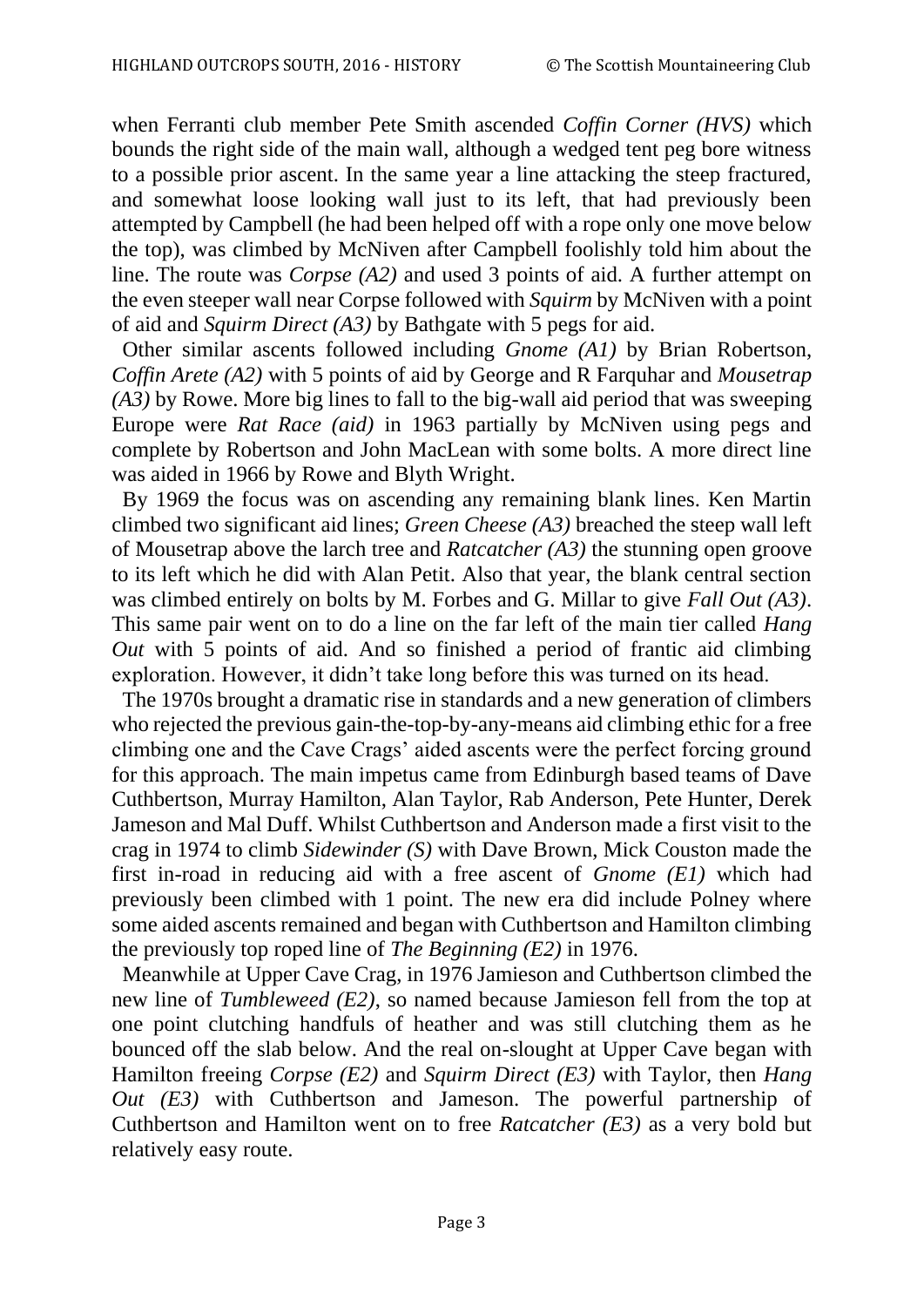The routes so far freed were either side of the intimidating central wall, and it was Hamilton who stepped up to the challenge to free the amazing crack-line of *Rat Race (E4)* up the centre of the wall. This route in particular was a major breakthrough being one of Scotland's hardest free climbs at the time. Pitch 1 (the crux) was completely freed, but Hamilton continued up the Direct Finish (over the upper roof) that had been aided by Rowe and Wright in 1966. Unfortunatley he had to use a point of aid. The free ascent of pitch 2 of the original line fell to Jameson, Grahme Nicoll and Mal Duff during the first ascent of *Warfarin (E2)* a few years later in 1978 and the first completely free ascent of the normal line was later made on-sight by visiting American, Mike Graham. The free ascent of the whole route with the Direct finish came in 1980 by Cuthbertson and Ken Johnstone.

 Allthough attention was focused on Upper Cave Crag, Hamilton's free ascent of Rowe's aid line *Civer (E4)* on Lower Cave in 1977, although for years considered a local test piece, was only given 6a and is now rightly regarded as 6b and contained the hardest technical moves here at the time.

 Cuthbertson and Hamiltom went on to add *Marjorie Razorblade (E3)* to Upper Cave in 1977. This well named and innocuous looking short sharp crack was, until the establishment of the sport routes here, the most fallen-off route on the crag despite its relatively lowly grade. The aided route *Coffin Arete* saw its free ascent from Cuthbertson in 1978 and re-named *High Performance (E3)*. Climbed on sight, it was Scotland's first pitch to be given the 6a technical grade when reported, although the first pitch of *Rat Race* freed by Hamilton is now regarded as 6a and preceded it.

 Aid reduction frenzy spread to Polney in 1978 when Jamieson made the first free ascent of the short but beautiful *Springboard Direct (E3)* on Polney with Nicoll, but Polney still had areas of unclimbed rock that had not seen aided ascents and these succumbed in the summer of 1979. First Pete Hunter and Cameron Lees added a wolf amongst sheep with their ascent of the serious *Scram '79 (E4)*, Taylor made an impressive solo first ascent of *Psoriasis (E3)* to give one of the hardest technical routes on Polney and Spence returned, this time with Hamilton, to add a very serious parallel line, *The Porker (E3)*, to his previous E2.

 By 1979 it was common practice to clean and inspect harder new routes on abseil, especially on Upper Cave Crag where the rock was often suspect. An early example was *Gotterdammerung (E4)* at the left end of the crag which was toproped prior to leading by Pete Hunter. Cuthbertson made the on-sight ascent straight after, then with Anderson and Duff, added *Voie de l'Amie (E3)* next to it.

 Cuthbertson was now the leading force in dispensing with the aid and he went on to dominate development through the late 1970s and early 1980s. He freed *Mousetrap (E5)*, the grossely overhanging niche beside *Rat Race*, over two days of effort in 1979, working the moves out and down-climbing rather than taking falls, and initially grading it as technical 6c. Whilst doing this he noticed that the left arete seemed possible. An initial on-sight attempt resulted in a big fall from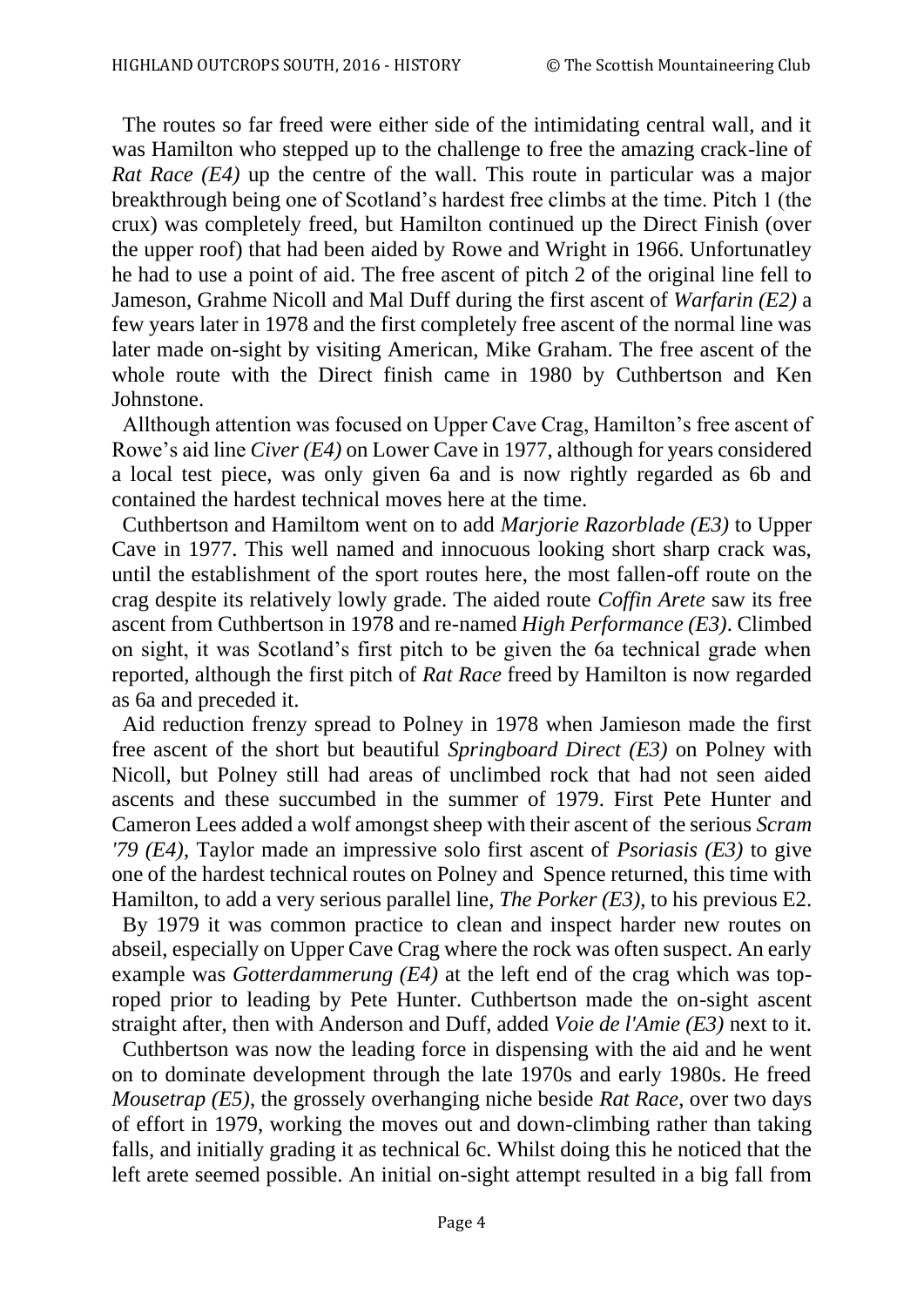the top of the arete before *Morbidezza (E5)* was finally conquered. This superb pitch was graded E4 at the time, but has since been confirmed as Scotland's first E5. Bear in mind that Cuthbertson would not have had the benefit of the peg he later placed for his free ascent of *Green Cheese*. John (Spider) Mackenzie made the second ascent in 1983 and Gary Latter ticked the fall during the third ascent.

 The 1980s kicked off with Hunter and Lees climbing *The Duel (E2)*, on Polney, another typically bold undertaking. A hollow flake on this route fell to earth a few years later rendering it impossible, but Steve Hill added a peg to give a direct version at E4. Cuthbertson and Hunter teamed up to do Barefoot which, combined with The Beginning, created the best extreme route at Polney: *Barefoot Beginning (E2)*. The prominent groove in the left arete of the Ivy Crack corner had been formerly climbed on aid as *Ivy Arete*. It was freed by Cuthbertson and Anderson and re-named *Hot Tips (E5)*. Somewhat undergraded originally at E3, it repelled many suitors in the years ahead and was (and still is) a hard technical route with a 6c boulder problem start; the first of this standard at Craig a Barns.

 On Upper Cave Crag, Cuthbertson, Duff and Johnston established the steep, sustained wall climb *Lady Charlotte (E5)* which Cuthbertson thought could be Scotland's first E5 when he did it. The superb *Pied Piper (E3)* traverse was added shortly after, followed by a free ascent of *Rat Race Direct* and the very bold and serious arete of *Laughing Gnome (E5)* where parting company from the final 5c moves would see a ground fall from very high up!

 The next aid route to fall was *Green Cheese* beside *Morbidezza*. The line had been climbed partially free by Alan Petit but Cuthbertson and Martin Lawrence made the full free ascent in 1981 after abseil cleaning and they re-named it *In Loving Memory (E6)*. Cuthbertson's first attempts led him to place a peg for protection whilst on the lead before success. It was repeated in 1984 by Gary Latter, but it had to wait 7 years before an on-sight ascent from Grant Farquhar when its true grade as the first E6 was confirmed. By 1982, Cuthbertson had teamed up with Latter and they made the first serious ascent of the really blank aid route on the central wall. Using a mixture of natural gear and threading wires over old bolt heads from the aided ascent Cuthbertson freed the line previously named *Fall Out*. In his guide to Craig a Barns in 1983, he graded it E4+ 6b/c and described it as a 'stunning route with a difficult boulder problem start'. The free version joined *Squirm Direct* and *Stand Clear* (a route previously done by Duff and Anderson) in places which perhaps explained the grade choice.

 At Polney, many of the remaining balnk lines were filled in during the early 1980s with Cutnbertson never far from the action. Rob Kerr and Cuthbertson did *Nicotine Rush (E2)* and *Twilight (E1)*, (the obvious direct start through the roof did not succumb until 2007 by Alistair Robertson), whilst Mal Duff produced *Space Scuttle (E1)* with Tony Brindle and *Turbo (E2)*. But Duff's hardest was *Live Wire (E5)* which was grossly undergraded at E2 originally despite a fall which saw Duff brush the ledge below on rope stretch making the final lead a somewhat harrowing experience. Duff had a similar experience on Upper Cave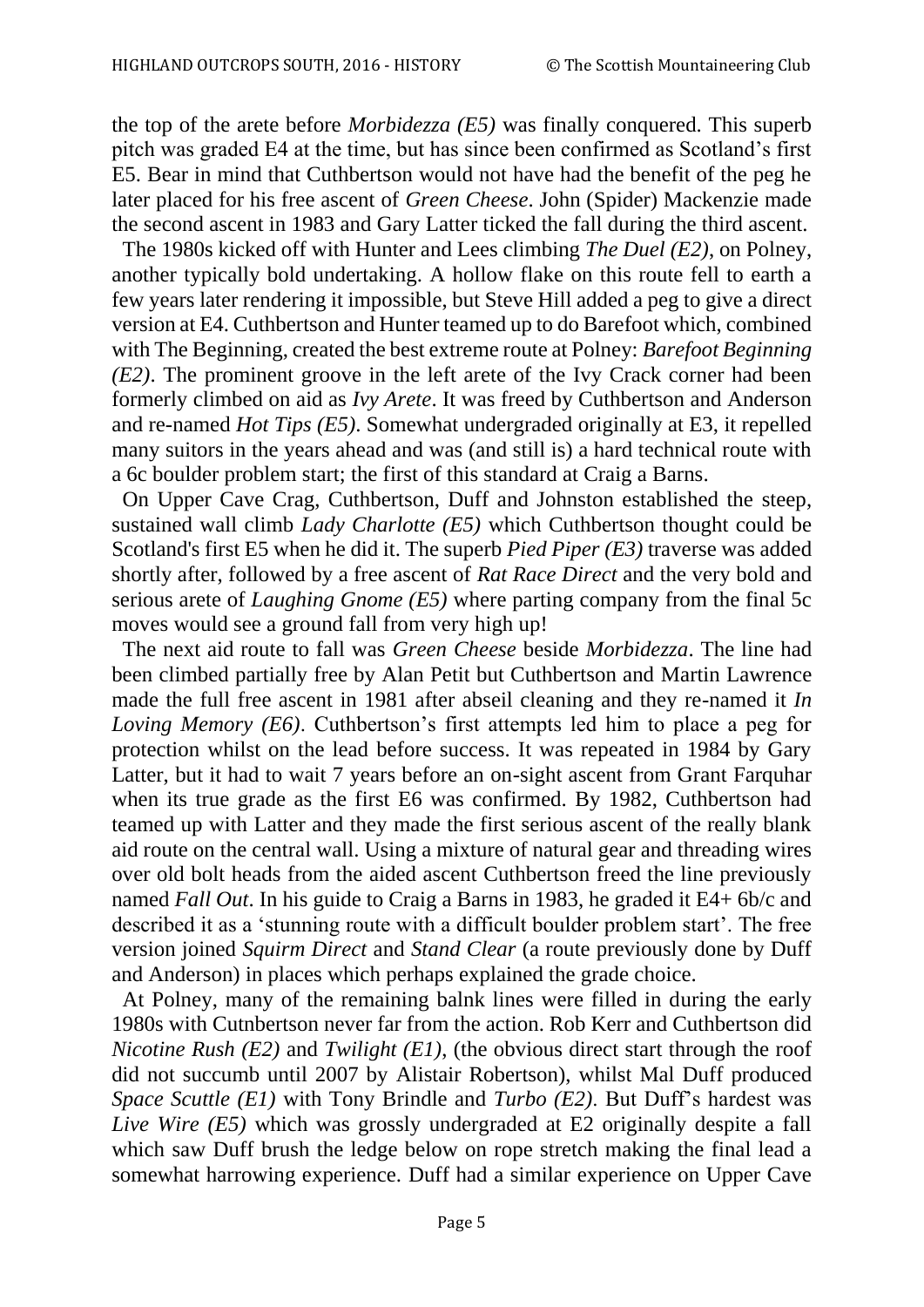on the first ascent of *Sexy Lady (E4)* with Bill Wright in 1980. He took some long falls onto a hand-placed peg, that pulled out when Wright fell on it seconding.

 In 1986 leading climbers were beginning to experiment with sport climbing, although it was quite haphazard and at times contraversial. The very steep central wall of Upper Cave Crag, with its history of bolted aid climbing was a suitable first choice and Duncan McCallum's hybrid route *Rattle Yer Dags* climbed in July '86 was the first modern placement of a bolt for sport protection on a Scottish cliff. It started up *Squirm Direct* before taking the line of an old aided girdle across a diagonal crack using one new bolt to replace a clutch of older ones and finished part way up the crag at a lower-off. The new climbing was no more than 8m long. It was flashed on the second ascent by Hamilton but it lasted less than a month before Cuthbertson superceded it by gaining the diagonal crack via the wall below. This was also a hybrid trad'/ sport climb using two new bolts and requiring some fiddly natural gear to create *Marlina (E6)*. Cuthbertson followed the protection rather than the holds so the route kinked right in the lower wall, finished up *Warfarin* and took three days of ground-up effort. It was possibly worth E7 in this form? Hamilton was again quick to repeat this but using a line of better holds to the left in the lower wall. A month later this left-hand variation was bolted (and other bolts added where Cuthbertson had used gear) by Steve Lewis who made the first redpoint of *Marlina (7c)* as the first true sport route in Scotland. Just a week later Hamilton re-bolted and re-climbed *Fall Out* adding a direct start and an independent finish in two pitches over two days (one a day). It was first recorded in the SMC New Routes Supplement in 1988 as E6, although it was essentially a sport route with a hanging stance on a neighbouring trad' route.

 Latter then climbed a diagonal line across this wall from *Squirm* into *Rat Race* using a mixture of bolts and gear for protection and then to the *Rattle yer Dags* lower-off. Named *The Crossing (E4)*, it has fallen out of favour.

 The following year Graeme Livingston created the hardest pitch here when he linked *Fall Out Direct*'s two pitches together with an extra bolt to "make a silk purse out of a pig's ear". *Silk Purse (7c)* was quickly repeated by Cuthbertson and has now taken over from *Fall Out* as the described route. Around this time Livingston soloed *Marlina Left-hand* after much practice whilst Glen Sutcliffe and Alan Taylor made the first on sight flashes. Carol Hamilton made the first female ascents of *Marlina Left-hand* and *Silk Purse*. Marlina has now become Scotland's most popular sport route.

 On Lower Cave Anderson climbed the steep *Stay Hungry (E4)* in September 1986 but in the search for suitable sport lines he returned and bolted it whilst Spence produced another sport route in a similar vein as a neighbour. Both lines of bolts were later removed and the crag remains bolt-free and Spensc's line unclimbed. About the same time Euan Cameron added pegs and a couple of bolts to a line on the steep wall next to *Tumbleweed* to establish another hybrid climb *Cushionfoot Stomp (E3)*. The bolts were removed by Mark McGowan before re-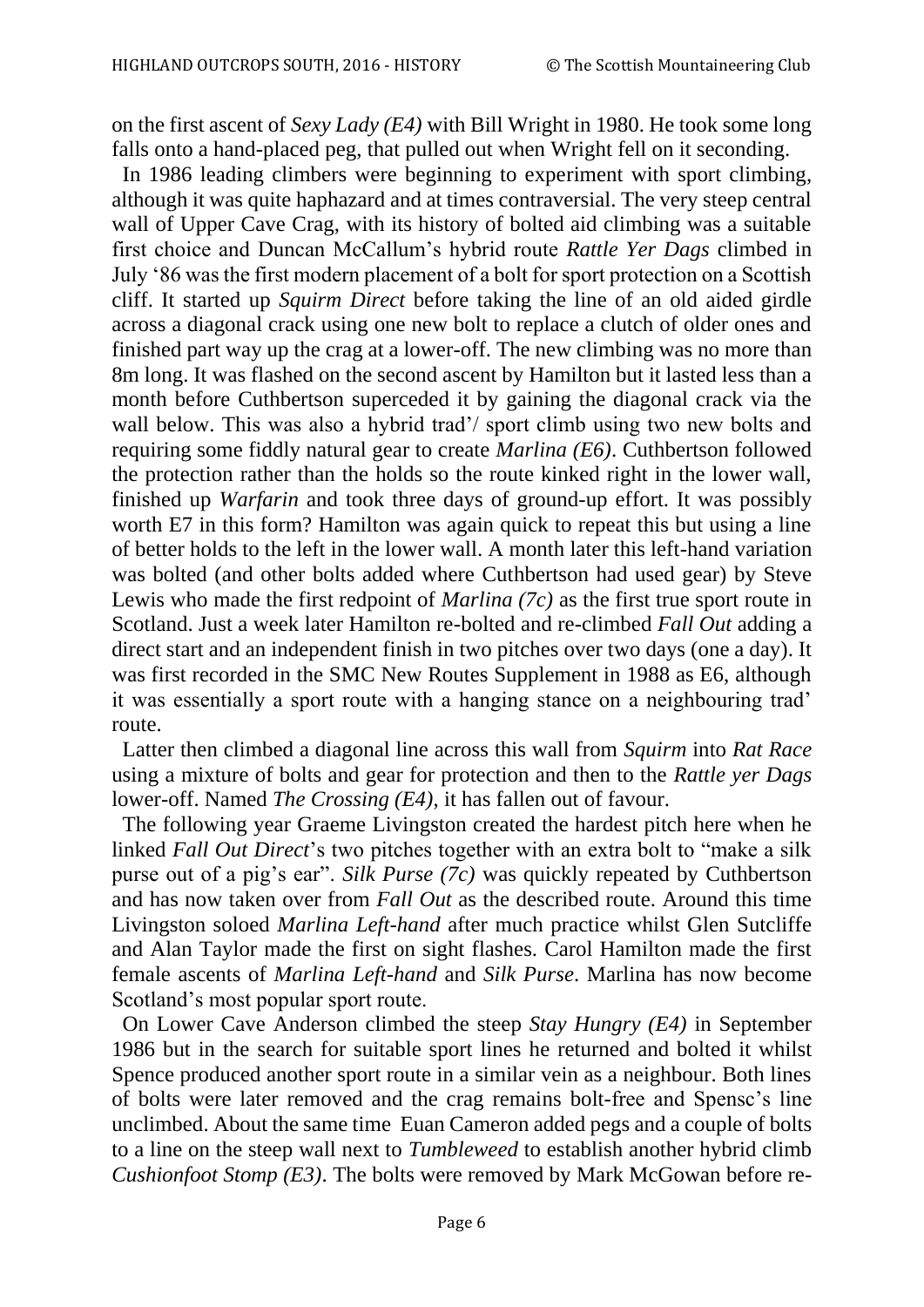climbing and renaming it *All Passion Spent (E4)*. More bolts were placed to make a more independent line to its right in 1995, but again removed. It now seemed boundaries had been set for sport development at Cave Crags.

 Further hard trad' lines were still being found, including Neil Shepherd's *Sideline (E5)* in 1987 on Polney. It was climbed initially with a peg runner, and Grant Farquhar recorded an ascent by bridging up the tree to miss out the lower crux. The peg disappeared and the tree became a stump and the first ascent without either came in 1994 by Kevin Howett as a headpoint solo and in complete contrast Ben Ankers, checking the crag as the author of the Polney section of a forthcoming guide sight soloed *Katie Morag's First Steps (VS)*. Farquhar added two routes to Upper Cave, climbing on-sight he produced the wandering *Necrophilia (E5)* in 1988 and *Post Mortem (E4)* in 1990.

 Mark McGowan added a hybrid variation out of Marlina in '87, *Ultima Necat (E6)* using a peg runner. This was later replaced with a bolt prior to the second ascent by McCallum and with more bolts added recently to give an independent start it is now a popular sport route at 7b+.

 During 1990 and 1991 the sport routes on Upper Cave were becoming universally accepted, receiving lots of ascents, and the search for more suitable sport venues spread to Myopics Buttress at Polney. An old aid route was converted to a sport route by McCallum and called *Granola Head (7c)* and Ian Cropley climbed its neighbour *The Vibes (7c)*. Members of a local climbing club had been trying to free the aid line for years and removed the bolts. This sparked a 'bolt war' which lead to the first climbing ethics meeting in Scotland and the formation of a Bolt Policy. Despite this it took a while to settle down and the bolts on Myopics be accepted.

 Whilst most thought there was no more potential on the areas of Upper Cave that suited sport development, Anderson, Johnnie May and McCallum proved them wrong by finding, cleaning and bolting *Hamish Teddy's Excellent Adventure*   $(7b+)$  which was first red-pointed by McCallum. The climbing (and the name!) and the fact that it is now the easiest way up the 'sport wall' section, made it an instant classic. But there remained little below the high 7's, until George Ridge and Janet Horrocks looked at the previously ignored short and very steep Sinner's Wall between Upper Cave and Morningside Wall in 1995. They established three sport routes in the 6b grade which became instantly popular, whilst offering the first ascent of the steep crack on the wall as a trad' climb to Howett to produce the extremely strenuous *Generous Offering (E3)*.

 Morningside Wall itself was first developed by Hunter and Lees in 1979 but because of its loose flaky nature had never been popular, although *Morningside Warmup (HVS)* was actually a good solid line. After repeating the established routes Howett abseil cleaned some remaining lines and led *Sweaty Time Blues (E3)* with Ridge, whilst Ridge and Horrocks climbed *Chopping and Changing (E1)*. Howett returned with Nicoll for the hardest line on the wall, *Working up a Sweat (E5)*.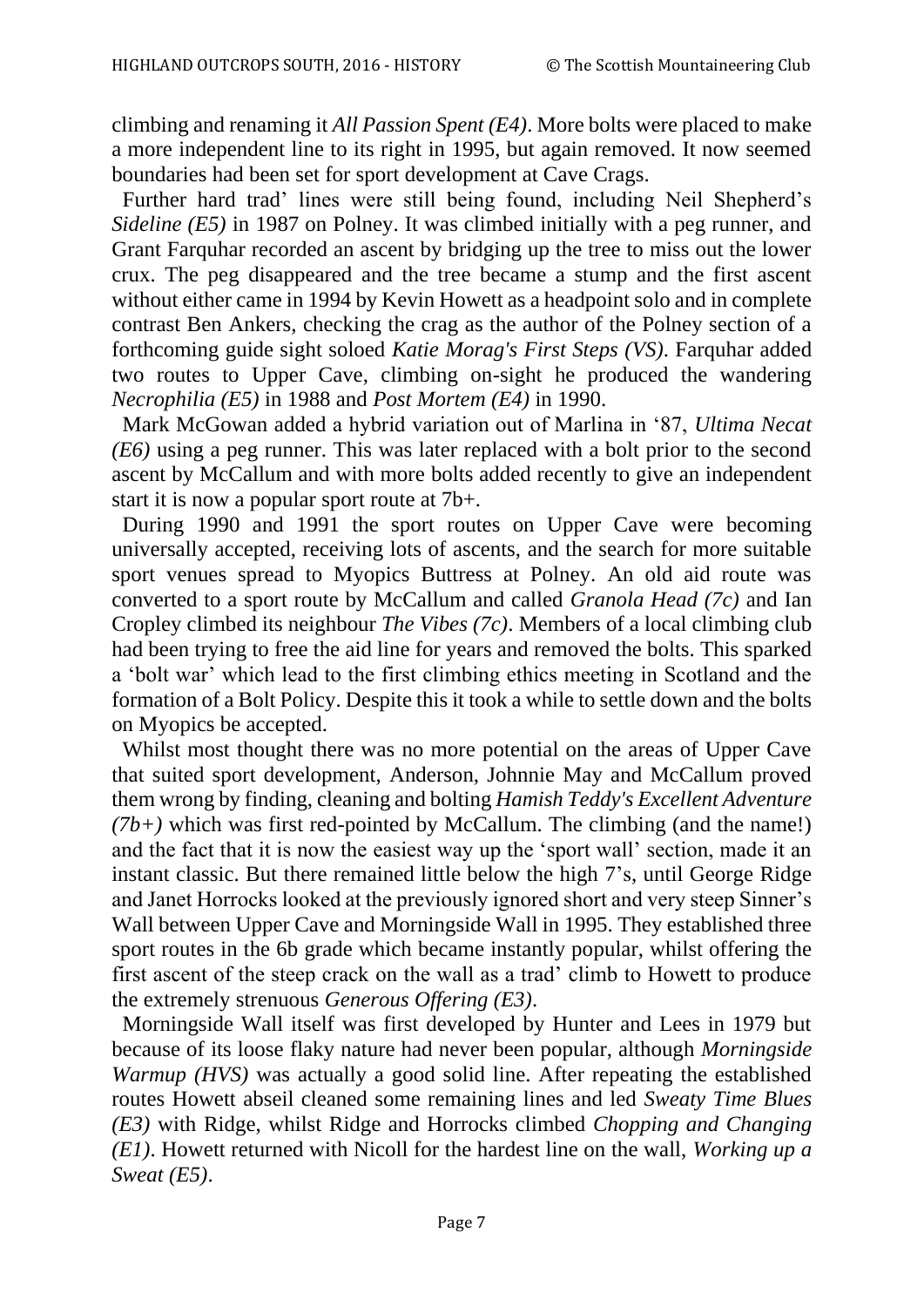Further additions in the late 90's were mainly in preparation for the iminent new SMC Highland Outcrops guide with two gaps at the right end of Polney pluged to give Howett *Crash Test Dummies (E3)* and Ridge *The Mound of Venus (E2)* and on Polney's Ivy Buttress Gordon lennox headpointed a direct start to Sideline at E6 6c in 1997. On neighbouring Myopics Neil Shepherd climbed direct through the impressive roof to establish the *Chopping Block (7b+)* whilst Ridge climbed a new 7a, just a few months before this team started the development of Weem. On the left hand side of Upper Cave came a raft of lines filling in any unclimbed area of rock with Farquhar climbing the hanging corner next to Lady Charlotte with Clair Carolan to give *One Size Fits All (E4)*, Paul Thorburn adding *Ring Piece (E5)* with Rick Campbell and Latter linking a gap in the upper wall between Gotterdamerung and Lilly Langtry and Perth local Lawrence Hughes leading the bold and loose *Method Man (E3)* with Tom Legget further left again.

 The publication of the 1998 Highland Outcrops Guide helped sort out previous terse route descriptions which had helped to confuse any visitor, particularly on Polney, but with more accurate information there was surprisingly little new routing interest at first. The first to make a mark was Lennox in 1998 who headpointed the arete to the right of Coffin Corner. This was a line previously bolted and then de-bolted but remained unclimbed. After placing a peg to protect the rather slappy high crux *Natural High (E7)* became the first E7 on the crag. An easier variation, *Bodysnatching (E6)* climbed from the peg rightwards to the top of High Performance.

 A couple of new lines were added to the sport walls at Myopics and Sinner's Wall and Tim Rankin headpointed a line in 2001started previously by Lennox on Ivy Buttress giving the very scarey arete of *Stolen Ivy (E7)*. Just next to it Alan Cassidy soloed *The Bashful Groove (E2)* in 2003, whilst at the same time making the second ascent of *Natural High*. Niall McNair then found some surprising gaps on the left of the Lady Charlotte wall and climbed *Could it be Forever (E4)* and *Tiggy McGregor's Moist Adventure (E5)* in 2004. The former - named in tribute to local activist David Cassidy - climbed Gotterdamerung and Voie de l'Amie before finding an independent finish, whilst the latter started up Hang Out originally and is now described as a combination route with *One Size Fits All*: *One Size Fits Tiggy McGregor (E5)*. McNair, this time seconded by Iain Small, also called time on the wall that had previously been bolted and de-bolted next to *Summer Days* to give *The Gnomes of Passion (E5)* in 2005. Another link up in that area was *The Stoned Gnome Connection (E2)*, a blatantly obvious natural line by Ian Jones and Roger Benton in 2009.

 Finally Iain Small headpointed the leaning wall left of Coffin Corner to give another very necky lead with *Away the Crow Road (E7)* in 2013, bringing developments to a close for now.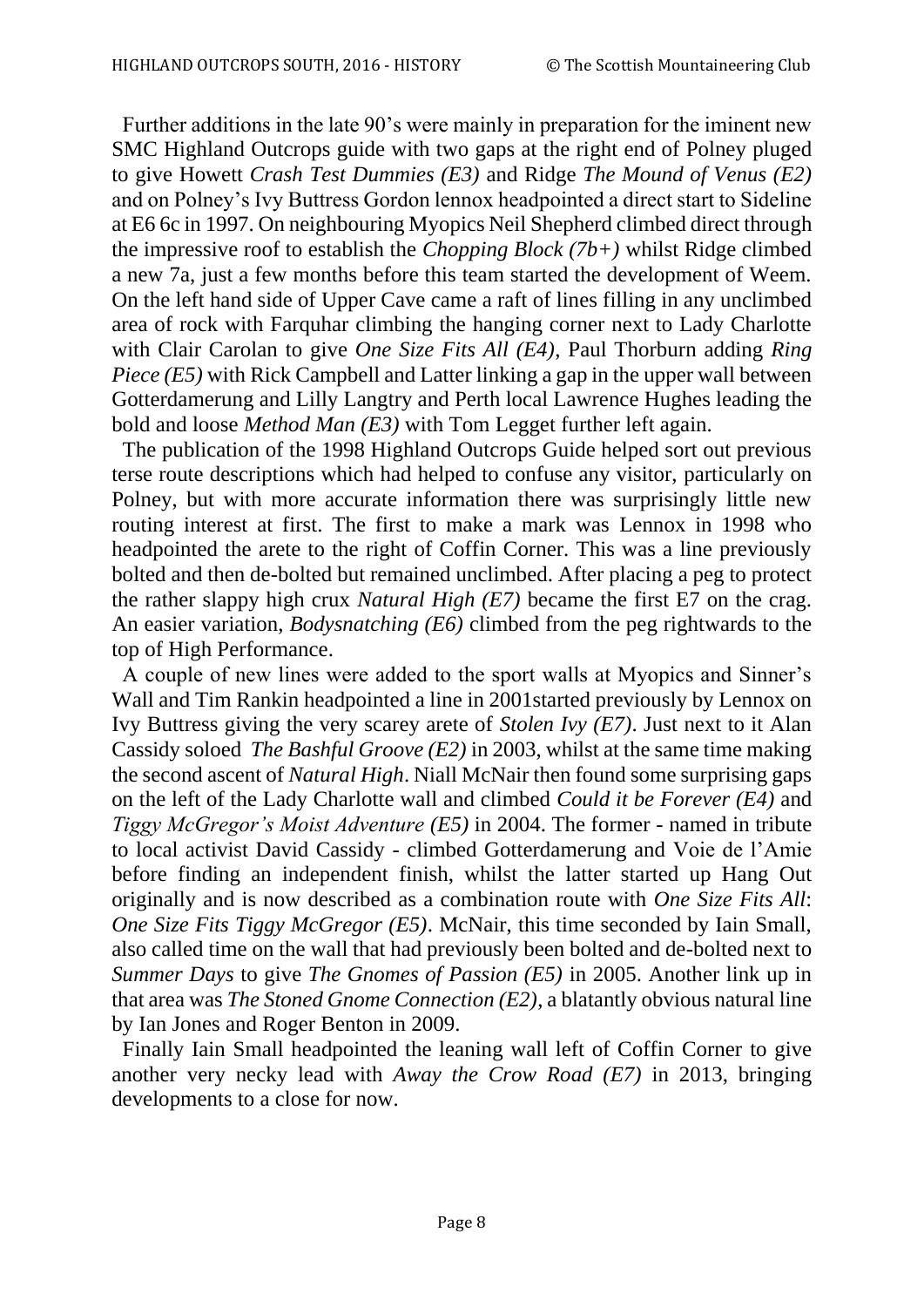## **Lochordie Wood**

The first routes in the area came from Phill Gribbon in 1962 at Creag na h-Eighe, although exactly what Gribbon and his friends climbed has been hard to track down. Those that have been identified include *Jugs (VD)* and *Raptor's Chimney (S)*. The first recorded ascents came from Doug Rennie, Graham Penny and other members of the Loch Ericht Mountaineering Club when Rennie produced a small guidebook in 1990 detailing most of the easier routes, but the crag's whereabouts was essentially kept quiet and it became known as 'The Secret Crag'. *Heather Wall (S)* and *Jaggy Bunnets (S)* were probably the best from these explorations and *Just a Pech (HVS)* was the hardest from Rennie.

 The first route climbed at Ordie Crag was the obvious big chimney-crack of *New Order (VD)* by Mike Thewlis in the 1980s but Black Crag was dismissed and nothing added on either crag for over a decade, during which time Creag na h-Eighe saw lots of attention.

 Stewart Downie and David Cassidy made an ascent of the fine central groove of Creag na h-Eighe's Main Wall in 1989 to give the best route of the crag and considerably increased the standards with *Hunt the Gunman (E3)*. It was strange that these locals did not return sooner with so many obvious lines to do.

 In 1992 two separate groups re-discovered Creag na h-Eighe and some confusion over first ascents reigned for a while. Firstly, Willie Jeffrey, Geoff Cohen, Iain Hyslop and Nigel Holmes recorded various ascents, including those previously done by Downie and they top roped some of the harder lines. Their best was *Raptor's Direct (VS)* by Holmes and *Cohen's Climb (S)* by Jeffrey (erroneously accredited in the past to Cohen who was actually in the USA at the time). At the same time Bruce Kerr and friends from Edinburgh climbed most of the harder lines that had been top-roped. This included Kerr's ascents of the pumpy and bold *Picnic Parade (E2)* and *Doctor Squeal (E2)*, although no one is owning up to having climbed *The Overhanging Crack (E1)* which was horribly loose at the time!

 In 1993, Rick Campbell and Paul Thorburn visited briefly and climbed the obvious challenge of the leaning black wall to give the hard *Sleeping Sickness (E4)* whose grade has settled down from E5, although many may find this short steep climb a little more testing than your average E4.

 The publication of the last SMC Highland Outcrops guide in 1998 saw the information freely available for the first time and the crag became popular. The first new route recorded not in the guide was actually completed in 1997 as *The Wide Awake Club (E3)* by Cassidy, finally returning for more, this time with his son Alan. This also re-awakened some local interest and Muir visited with Kevin Howett and Gordon Lennox in 1999 to finish off some obvious harder lines including the good *Rentokill (E2)* and a line which was later confirmed as *The Wide Awake Club*. However, Lennox's ascent directly through the huge roof on the main buttress was the plumb of the crag for difficulty. After top-rope practice, it gave *Culpable Homicide (E6)* and remains unrepeated and awaiting an on-sight.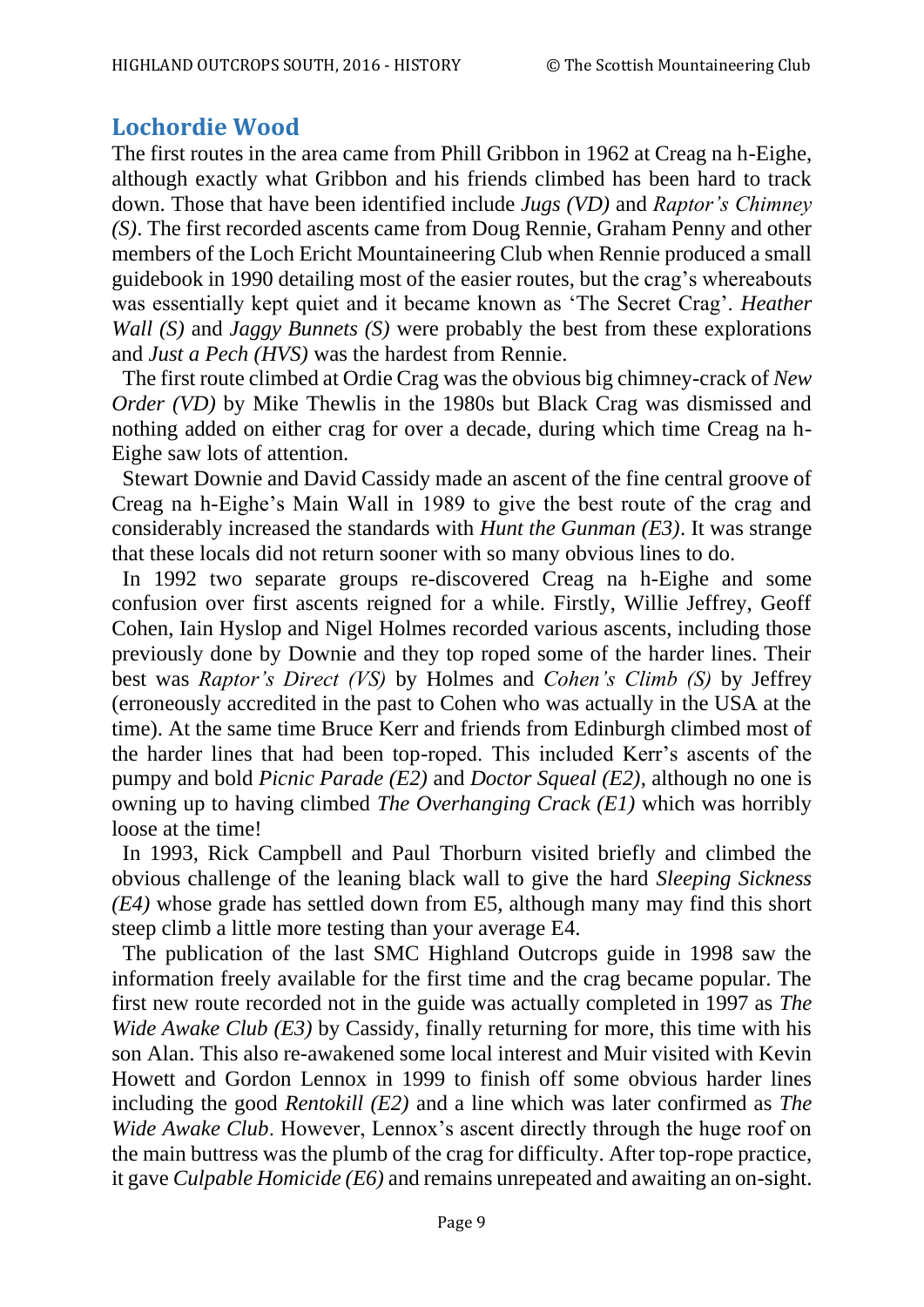Into the naughties and Creag na h-Eighe saw two separate groups from different ends of the climbing spectrum prospecting for new routes. Scott Muir started using the venue for the Mountaineering Council of Scotland REALrock sessions with aspiring young climbers. He cleaned some remaining easy lines on the short right hand wall to allow first ascents by Sarah Anderson and Grant Schneider, and Aline Kirkland completed one of her first trad leads with *Aline's Route (Severe)*. This galvanised Howett to return with his son Rory who led a couple of remaining lines including the excellent *Sloth's Climb (Severe)*, which was claimed again two years later as Raindodger's Wall.

 The other group were previous protagonists returning to old haunts to attempt to fill in virtually every remaining possible gap. This flurry of activity included Jeffrey and Homes, accompanied by Andy Willis and Jeremy Hope. Willis climbed a line at E1 around the arete next to Rentokil in 2010 but it's too close to that route to warrant a separate description (and it was claimed again as Wacky Mullets in 2012). Willis also did a link-up of Separation and Picnic Parade whilst Hope completed the direct finish to Jaggy Bunnets.

 Black Crag finally saw its first routes in 2003 from local Raymond Simpson. His initial spree of soloing in June established numerous easier routes before other Dunkeld locals accompanied him that summer, dispensing with some of the more challenging lines. Simpson's best route was possibly the steep and awkward corner crack of *Dreep in Drooth (HVS)*, which he did with Chris Horne. Grahame Nicoll was particularly to the fore and led *Watergaw Wa' (E2)* with Simpson and Bill Wright, which involved a stiff move through a roof. This was followed by the excellent wee pillar of *Spugie (VS)* which he did with Dundee climber Dougie Lang. Nicoll's best route and the contender for best on the crag, was the excellent *Ugsome Ferlies (E3)* up the steep central wall. Howett, having checked it out a decade before, then decided to investigate the crag properly and with Martin Forsyth made an ascent of the line of Ugsome Ferlies thinking it was a first ascent but soon realised someone had been there before them.

 November 2003 was exceptionally warm and dry and Howett and Forsyth returned to establish some very steep grooves at the right end with *Wheesht? (E1)* and *Heelster Gowdie (E2)*. This pair returned early in 2004 to establish the crags hardest route *Tapsalteerie (E4)*, an exceptionally bold groove with a weired crux at the top with ground-fall potential. On the same day they visited Ordie Crag and Forsyth started the modern development of this quality crag with *Ordie Crack (VS)* and *Ordiel (VS)*, both excellent value.

 Having missed out on some of the Black Crag routes, Howett returned quickly to nab the remaining Ordie lines and climbed the main roof direct as *Ordienation (E3)*, and the inviting off-width to its left but this had already been done by Nicoll and Simpson as *The Lion and the Porcupine (E1)*. Nicoll returned for more of the lines including a tough little crack called *Girl Bites Adder (VS)* with his daughter Laura in 2013.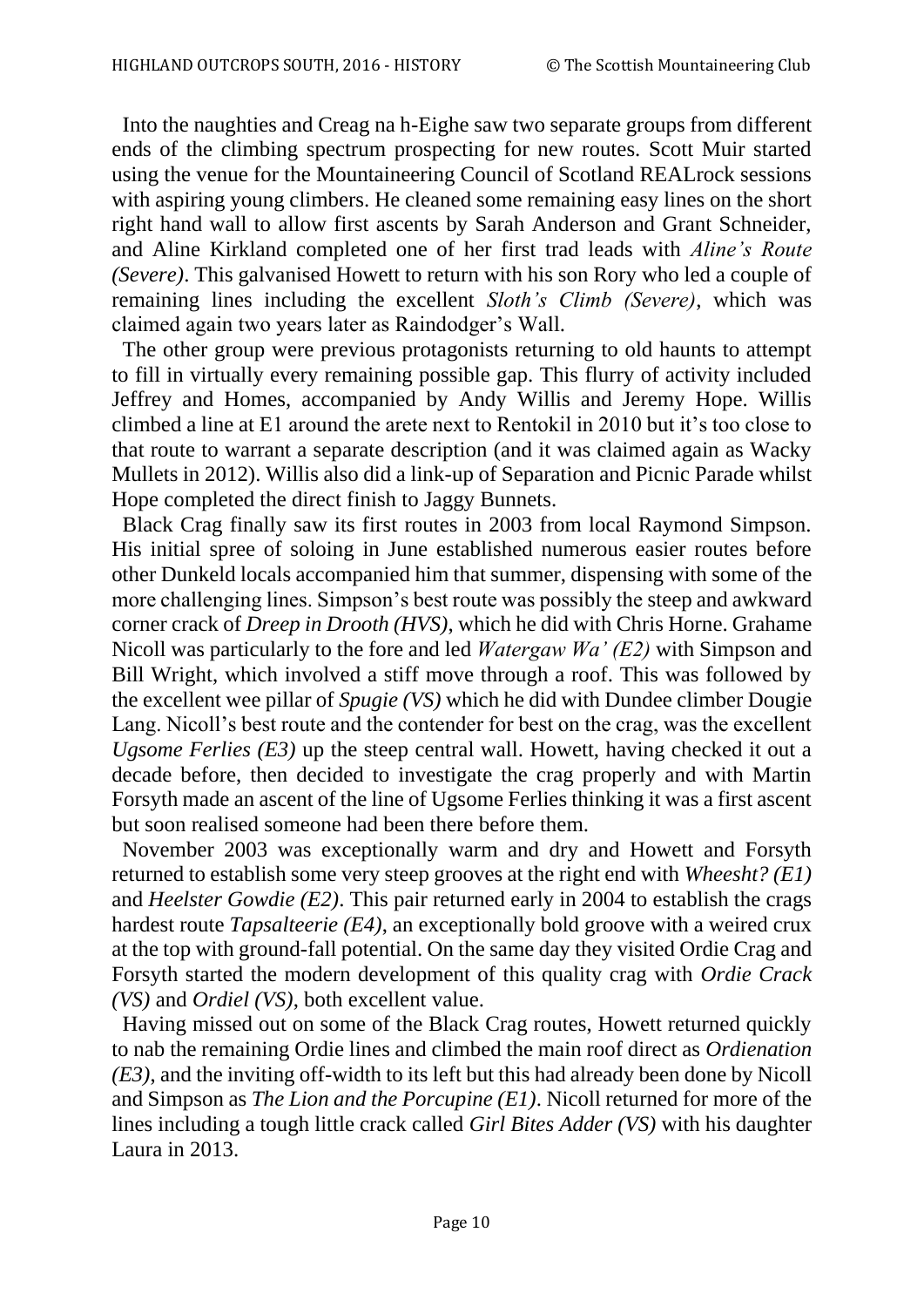Back at Creag na h-Eighe, in 2011 Jeffrey was still plugging gaps and after placing a peg on what would otherwise be a serious solo his ascent solved an obvious blank project up the wall below Raptor's traverse and established *Farcebook (E15b)*. Jeffrey also cleaned The Overhanging Crack of its loose blocks and re-climbed it, and the route quickly received numerous ascents and recognition on UKC!

 With almost every possible line recorded on Creag na h-Eighe it was thought the crag was played-out, but in 2012 Michael Barnard found a good link of an old boulder problem with a steep finish on Main Wall as *Hit the h-Eighe (E1)* and there surely cannot be any further possibilities, can there?

## **Glen Brerachan**

Despite the glen sporting some obvious crags, nothing is recorded until fairly recently. The earliest known climbing came from Guy Robertson when he paid Creag na Cuinneige a visit in the early 1990s and climbed a couple of routes onsight, but never recorded them. It was not until March 1999 when Colin Milne and Isla Watson visited Creag na Cuinneige that the obvious trad' lines were cleaned, climbed and recorded. Milne and Watson were part of the team developing Weem in 1997, where trad' lines coexisted with sport routes and they did the same here. The trad' lines were climbed first with *The Quiet American (HVS)* and its direct start (E2), and *Ha Ha Tarrawingee (E1)* falling in March and a month later *Tribute to Dan Osman (E3)*. Sport bolting followed with 11 routes established that year on the Upper Tier and the lower tier developed the year after. The name Rockdust Crag was used and became established.

 In 1996 Gary Latter and Paul Thorburn searched out the more remote Cona Chreag on Ben Vrackie with a couple of clean routes, but despite some potential, only Willie Jeffrey has visited since to establish *The Venetian Effect (E1)*. In 1998 Grahame Nicoll discovered and dug out Kindrogan Crag from beneath the thick conifer plantation, but unless the forest is cleared, it may still remain unpopular.

#### **Strathtummel**

The earliest routes in the area were climbed in the 1960s by various people from Rannoch School at Dell including then schoolboy (Lord) John Mackenzie. They top-roped and soloed most of the lines on the disussed quarry beside the road near Lochan an Da'im, with the central smooth wall (5c) being good value.

Ian Rowe discovered Bonskied Crag in 1965 and became its leading pioneer, accompanied by Pat Mellor on several early routes. Rowe accounted for the best route on the crag, and the hardest in the area, with *Bonskied Groove (E1 5c)*. Rowe returned in the 70s and added a final route, but nothing has been added since.

 Rannoch School and Stirling University's Outdoor Centre at Crosscraigs, as well staff from the nearby Tayside Outdoor Centre, climbed at Craig Varr in the 60's.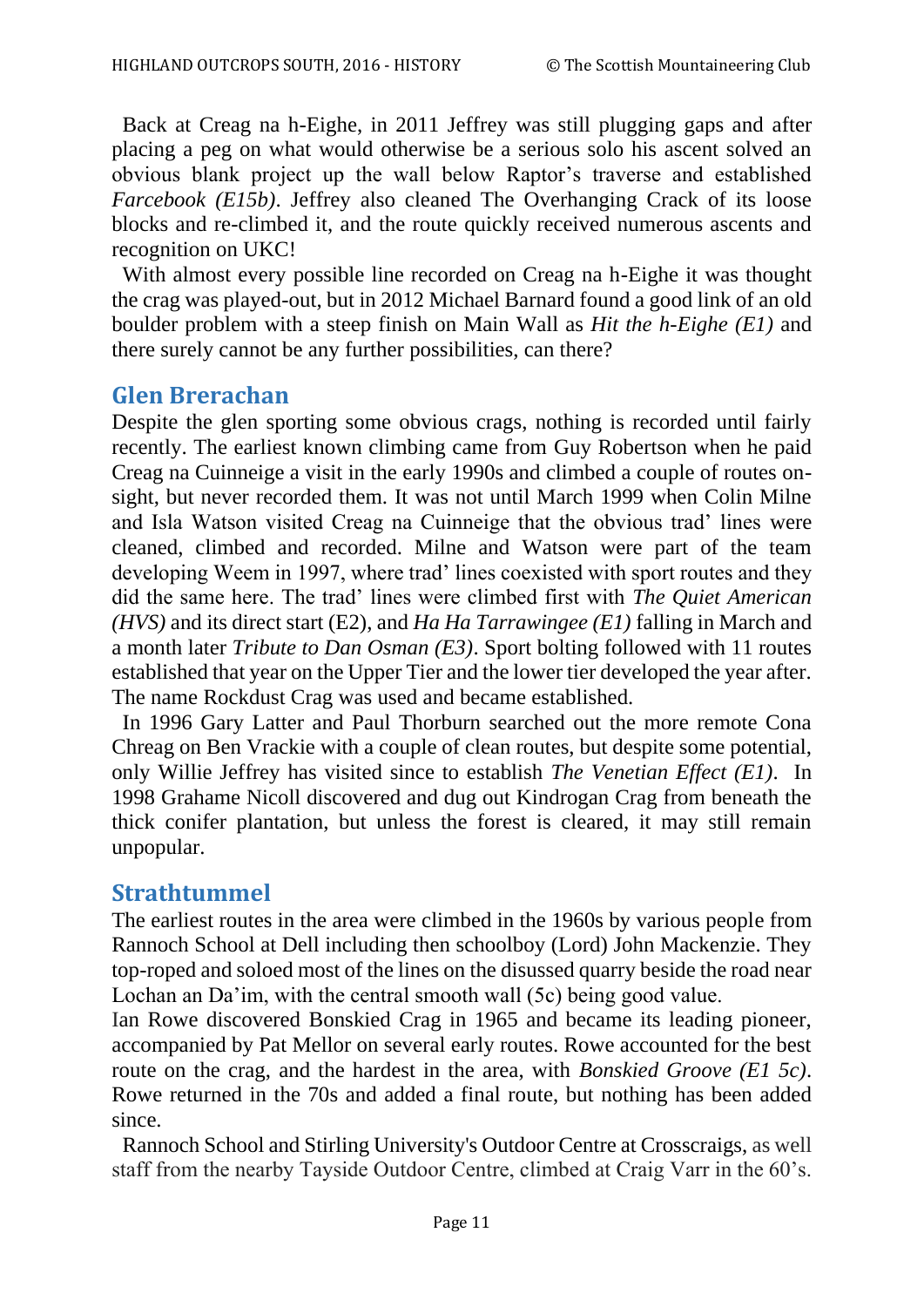Most of the routes were in the lower grades although the excellent *Black Handle (HVS)* and *Black Hat*, recently upped to E1 because of a loose flake, date from this period. It is belived that the in-situ bolts were also placed about this time for aid practice. There was little interest in Craig Varr from climbers further afield except for Mal Duff who visited in 1983 when he produced *Black Rod (HVS)* on the steep Upper Tier but it was ten years before the main challenge of the central wall of this Upper Tier was taken, when Kevin Howett and Stephan Harrison produced the good triptych of *Macman (E1), Stratafear (E2) and Shakin' not Stirred (E1)*, each climbed on-sight.

 The only other interest in the area came in 2006 when Willie Jeffrey found Speirean Ruadh and added a batch of climbs with Pete Morris. The best being *Mortal Coil (VS)*.

## **Weem**

Some of the crags, including St David's Well, have been used sporadically for bouldering for years by local climbers and the excellent Chocolate Block was developed by Kevin Howett in 1990. The presence of the odd rusty old peg on the bigger crags would indicate more was done, although no details can be found. Their true potential was recognised by George Ridge. Starting in February 1997 and over the following few months Ridge, Neil Shepherd, Janet Horrocks, Colin Miln, Isla Watson and Dave Pert produced a varied selection of steep and slabby sport routes. The best were undoubtedly the two sustained lines on the slab; *Confessions of Faith (F6c)* by Horrocks and *The Long Good Friday (F6b+)* by Watson, and the wildly steep *High Pitched Scweem (F7a)* by Shepherd and *The Screaming Weem (F7b)* by Ridge climbed on the same day.

 The lines that were obviously more suited to traditional climbing were left bolt free and the hanging corner in the steep wall was a good example, which Ridge climbed as the excellent *The Last Temptation (E2)*. Shepherd also did a crack line on the right edge of the slab, *On The Tick List (E2)*, which is probably the boldest climb here. The area became more popular with others filling in remaining sport lines, but Grahame Nicoll and Bill Wright climbed the blatently obvious big crack-line on Weem Rock to give *Back to Basics (HS)*, one of the best lower grade trad climbs in the area.

 Howett and Grahame Nicoll, being told about its potential for trad climbs by Ridge, developed Aerial Crag with *Static in the Air (E3)* and *Communication Breakdown (E4)* being particularly good. The news got out and Gary Latter nipped in for an ascent of the stunning central crack of *Saving up for a Rainy Day (E5)*. Alastair Todd then ascended the last remaining big natural line on Weem Rock at HVS which was left unreported. It was later climbed as a sport route called *Blinded by the Night*, but it was de-bolted once the previous ascent was known. The name has been retained. Ridge, Horrocks and others then returned to finish off all the remaining potential sport lines.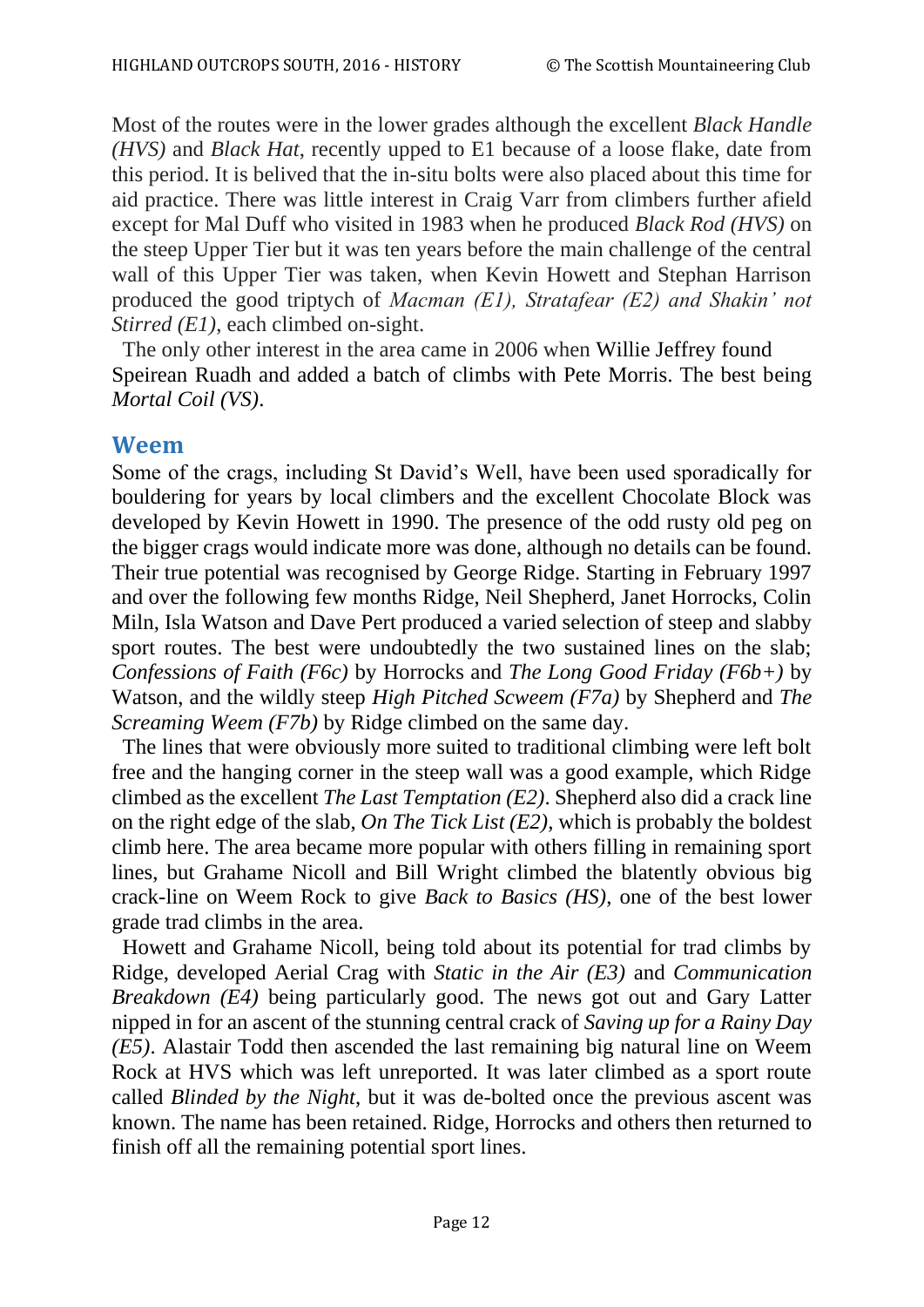The only recent activity came after forest management cleared trees and rhododendrons in 2004 exposing the clean Wood Wizard's Crag. Howett and Martin Forsyth nipped in as soon as the crag was exposed to climb the central groove, *The Woodie (HVS)*, and the crag was used for a few years for abseiling by an outdoor centre based at Weem, before Howett returned for the other routes in 2015.

## **Strathearn and Strathyre**

The first recorded climbing in the area concerned Inglis Clark's ascent of a crack in a large boulder near Balquhidder in 1899: the 10m high *South Crack (VD)* on Rob Roy's Putting Stone. Little else attracted attention until members of The Ochil Mountaineering Club, based in Stirling started visiting their local crags in the 1960's and perhaps because of Inglis's record visited Leum an Eireanniach, the crag above the Putting Stone. Tam Low was the main mover and shaker and along with George Shields produced most of the routes here, relying on public transport to access this quite remote crag. Shields, climbing with John Cunningham gave the crag its hardest route, *Kirkton Wall (VS)*, but exploration was not all plain sailing. Shields fell off high up Kirkton Wall and lacerated his leg. He was carried down the long glen back to Balquhidder and got a lift home in a horse and cart.

 Also in the 1960's the roadside Loch Lubnaig Crag received its first routes from Low and Shields. The hardest line was aided and later freed by Ian Duckworth as *The Crack (E1)* in the 1970's and most of the lines were claimed again in 1985 by D Cherrie and D Strang and recorded in the SMC Lowland Outcrops Guide in 1994, despite the original ascents being recorded in an Ochil Club Guidebook edited by Tam Low. This excellent home-grown guide also detailed the early exploration of the huge boulders in the Stank Glen on Ben Ledi.

 Into the 1970's and Glen Lednock was re-discovered when Robin Campbell visited Balnacoul Castle Crag after reading a note in an earlier SMC Journal. Robin, later to become a Professor of Psychology at Stirling University and President of both the SMC and MCofS, dragged various people along from Stirling University including J.Monan and Peter Murray-Rust. *Carcase Wall (S)*, which Campbell led throughout, was the only route of any consequence from these explorations. Other routes from this period were the main gully/chimney lines, including one they named Central Groove. The following year attempts were made on various lines on the crags on this hillside but the only successful ascent was from Campbell with *Spare Rib (S)*.

 Les Brown became resident in Scotland at this time and he (and Ian Rowe, amongst others) failed on the 'Great Crack' in Glen Lednock, which was rapidly gaining a reputation as a last great problem in the area.

 Through 1973 and 1974 the SMC Journal records that 'mysterious naval personnel from Rosyth' had developed Balnacoul Castle. Of these Ian Conway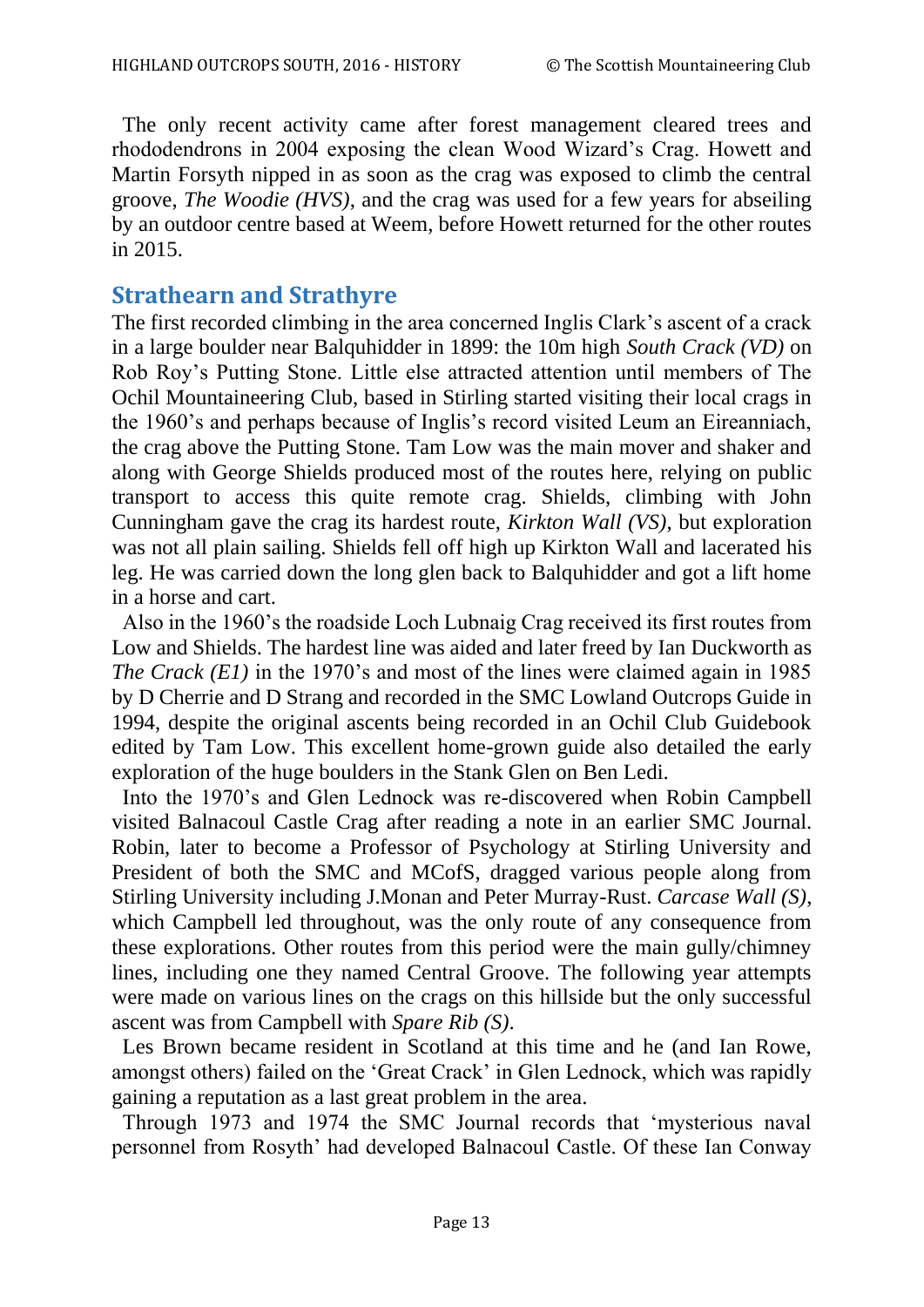and Dick Baker were particularly active and wrote that 'the area is reaching maturity, perhaps surpassing Craig a Barns in importance'! Quite a compliment.

 Squirrel Club members were also active here about this time, but it was Conway who made the first ascent of *The Great Crack* with one nut for aid, an impressive achievement for the time.The SMC Journal also notes that an unidentified Central Groove succumbed to 'unethical attacks' with pegs by unrecorded persons.

 Ed Grindley, known previously for his new climbs in the Lake District, was teaching in Stirling at the time and paid a visit and snatched the free ascent of *The Great Crack (E3)* as well as the corner to its left, called *Chancers*, both in 1975. This marked the start of interest in the area by some of the most prolific climbers of the period and a few years later Murray Hamilton climbed *No Place for a Wendy (E3)*, typically nabbing one of the best routes in the glen and perhaps one of the best outcrop routes around these parts. It was originally climbed in two pitches, but is now usually done as one long pitch.

 The earlier gully/chimney line of 'Central Groove' was confused with other lines including the one that had received an aided ascent. Dave Cuthbertson, searching for the potential of a free ascent of this Central Groove, investigated the clean red corner on Central Buttress, but it turned out to be a bit loose and the right arête proved more enticing. The result was a line he called Grooved Arete but which was later renamed *Gabriel (E4)*. The Corner was finally done free by Rick Campbell in 1992 with a few in-situ pegs for protection at a surprisingly lowly grade and the name *Central Groove (E2)* retained, although it is undoubtedly not the groove of previously recorded ascents. The pegs have now rotted and the climb is regarded as a serious E3/4.

 In 1979 the development of Creag na h-Iolaire (Eagle Crag) proceeded at a fast pace with Ian Duckworth and Neil Morrison being most prominent. All these routes were initially undergraded as Duckworth and Morrison were new to the new-routing scene and were basing their grades on Northumberland routes, which they were most familiar with. Development in this quiet backwater was not without incident, such as Morrison falling from *Disco Duck (E3)*, rolling down the hillside below and becoming wrapped up in his rope.

 Morrison also explored the bouldering potential in the glen at the time but details of ascents cannot be recalled. Kenny Spence then visited Lednock with John (Spider) McKenzie and Duncan McCallum (later to be instrumental in the development of sport climbing in Glen Ogle). Spence's *Diamond Cutter (E3)* on Creag na h-Iolaire is particular good.

 The whole area then seems to have slumbered in relative obscurity, despite Lednock's inclusion in the SMC guide to Creag Dubh & Craig a Barns by Dave Cuthbertson in 1983. It wasn't until 1990 when Graham Little and Kevin Howett started the development of Glen Ogle with several bold routes on Beinn Leabhainn and Creag nan Cuileann in the company of Bob Reid and Tom Prentice that interest in the area as a whole increased.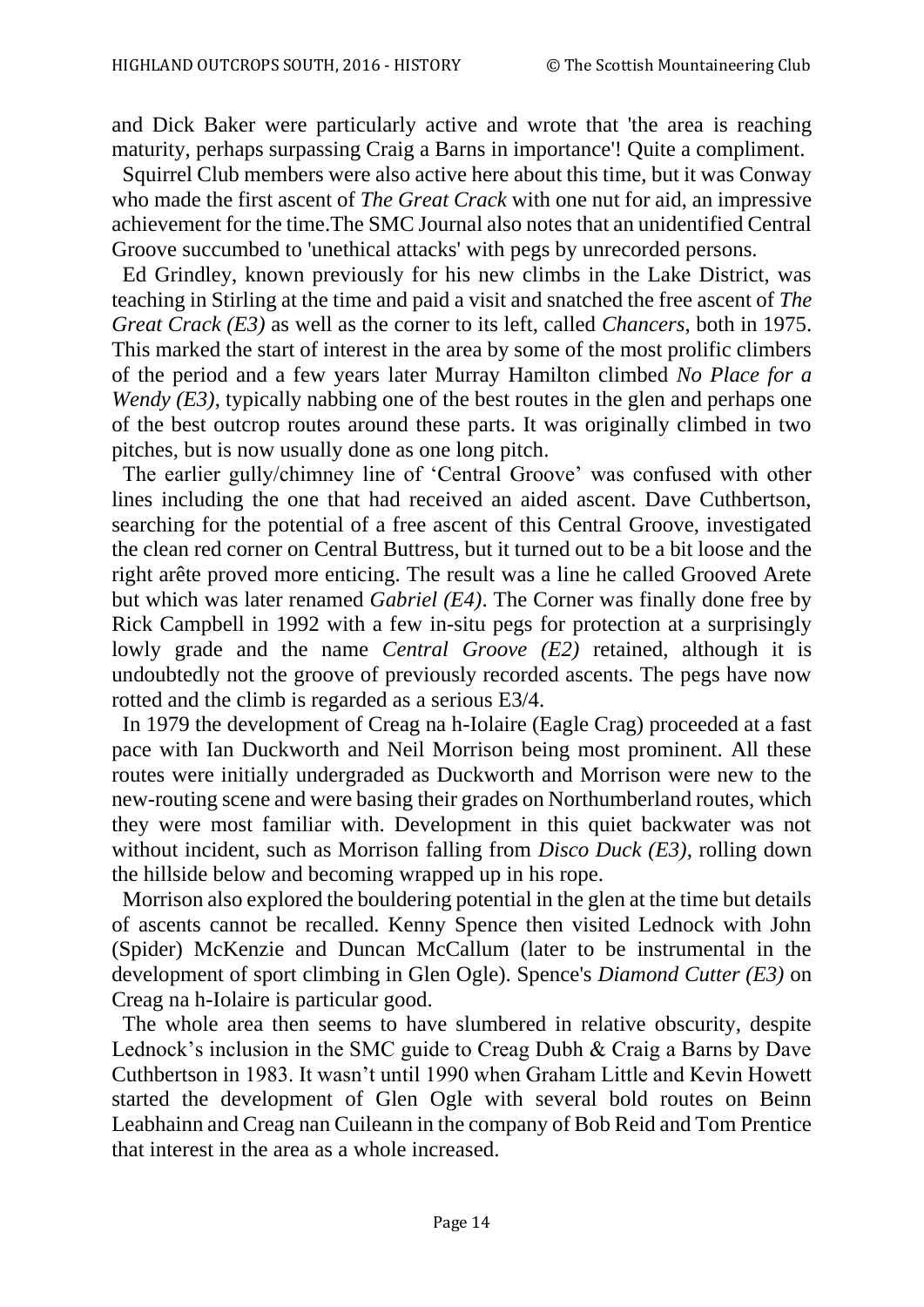At the latter crag Little climbed the inaugural route *Pruner's Groove (E1)*, whilst Howett found the serious *Mind Bogle (E5)*, and Prentice completed *The Harder They Fall (E4)*, after falling through, and demolishing, a small tree that had clung to life below the crux. Rab Anderson and Rick Campbell paid the crag a visit and after repeating some of the routes, shared the lead on the ascent of the thin roof crack of *The Bigger They Fall (E5 6c)*.

 About this time Paul Thorburn discovered the Diamond Buttress on the dark side of the glen and, with Johnnie May, saw the potential for its development as a sport venue. Thorburn made attempts on the line of *Off the Beaten Track* and finally redpointed it in 1993 at a significant grade of F8a, whilst Campbell and Anderson clung to tradition by climbing *Sugar and Spice (E3)* in amongst a frantic placing of bolts. Anderson was then successful on the first of the sport routes to be completed followed by Thorburn, Ian Pitcairn and McCallum, with one drill, competing for first ascents with Dundee based climbers Neil Shepherd (fittingly a practicing dentist), Janet Horrocks and George Ridge and with Andy Banks from Newcastle. Unspoken weekend races developed between the two teams in order to be the first to 'stake their claim' on lines.

 In 1993 a full-on route boom saw almost every remaining bit of rock developed on the Dark Side and a movement onto the The Sunny Side. But by 1994 the bolt rush had subsided and new routes slowed to a trickle.

 Meanwhile, Howett was quietly developing a couple of small buttresses in nearby Balquhidder although signs of previous activity were found, most probably from Tam Low of the Ochils Mountaineering Club, although details have been lost. In the company of Ridge and others he produced some short but sustained and serious lines on Bleating Wall. Intricate, overhanging and fingery the E3's & E5's are hard for the grade.

 In 1994 Thorburn ventured over the top of the hill from Ogle to discover an impressive wall on Creag Mac Ranaich. He and Rick Campbell produced some very hard routes here over the next couple of years with the necky *Sidewinder (E6)*, the very overhanging *Toiler on the Sea (E6)* and *Complicity (E5)*, although the rock being a soft version of schist and the crag near the top of a Corbet, they remain unrepeated.

 Some re-awakening of interest was now occurring in Glen Lednock during 1995 and 1996. The 'Dundee Pig Farmers', Craig Adam and Gordon Lennox from Auchterarder (!), were filling in the gaps on both Balnacoul Castles' myriad of crags and Creag na h-Iolaire. With an on-sight ethic, all their new routes were led ground up, often using rest points on gear to allow clearing of loose rock and lichen. Their best find was Hanging Buttress on Balnacoul Castle where they climbed a prominent crack, using one nut for aid and named it *Pump up the Jam*.

 At the same time Howett and a young Lawrence Hughes (fresh from completion of his Highers) started sniffing about. Hughes made a free ascent of the crack and re-named it *Hormone Warrior (E4)*, then added another strenuous E4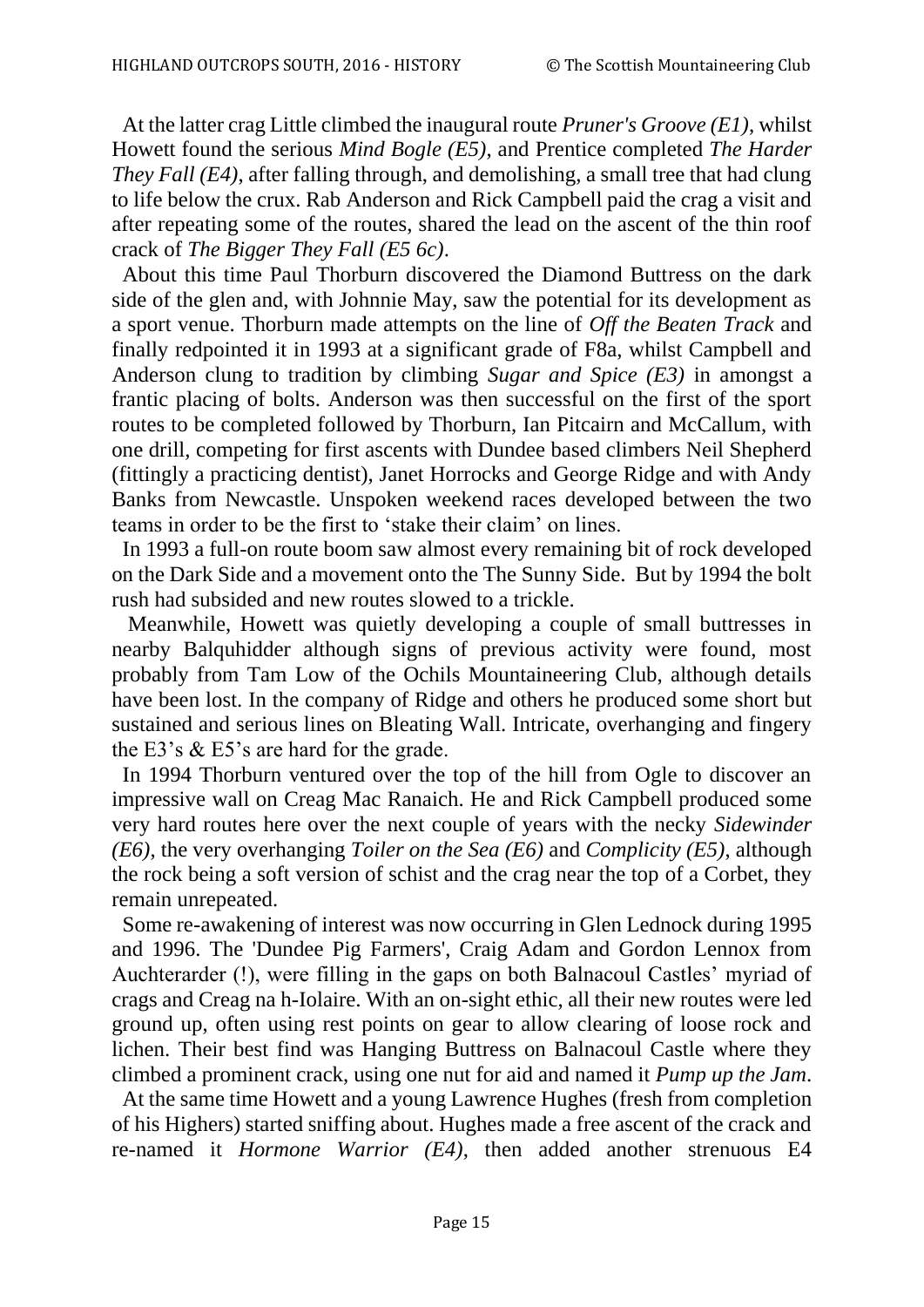(*Huckleberry Thin*) next to it. This pair then developed the impressively steep Hideaway Crag with the best line being *Hide and Sneak (E5)* from Howett.

 Lennox and Adam continued to add lines on new crags on Balnacoul Castle with various partners throughout 1996 using the same on-sight ethics and rests for cleaning. Their hardest routes were *Pump up the Groove (E5)* and *Rough Cut (E4)*. The rest points on both were eliminated on the second ascents by Alastair Robertson.

 Come the dry spring of 1997 Howett and Hughes wiled away the evenings with newly resident Alastair Todd developing the crags in the Sma'Glen, north of Crieff. With their superb outlook and late evening sun, this series of buttresses offered a good after-work venue. Flat-line Wall in particular, although short, gave several sustained and pumpy lines; *Ouzels of Fun (E1)* being a mini classic. The oft-spied striking hanging arete in the glen (later dubbed Flintlock Wall) gave the spectacular and difficult *Bright Spark (E4)* from Howett and Hughes whilst its bounding corner gave Todd the excellent *The Rustler (HVS)*. It later transpired that teachers and pupils in nearby Glen Almond College had previously climbed here and members of the Perth Mountaineering Club had even compiled a guide for the area, but the only copy was lost before it could be published and the details of the climbs lost with it. They undoubtedly did a line up the long broken slab left of Flintlock Wall, although the line is unknown.

 By July, just as the text for a new SMC Highland Outcrops guide was being finalised, Howett produced *Solutions to a Small Problem* in Lednock which has since become probably the most popular hard climb in the glen, following a well protected but hard and sustained crack with the grade settling at E6.

 Lennox returned in 1998 and after an on-sight attempt failed due to loose rock he cleaned and top-roped the stunning arete next to *Rough Cut* to produce the second E6 in the glen with *Diamond Blade*.

 The Strathearn area had little good climbing to offer children or beginners, but the discovery of The Hydro Wall, beside the Dam in Glen Lednock in 2002 and its development by Rory and Niall Howett, added some good introductory routes on perfect rock. Rory Howett's ascent of *Top Teapot (S)* was his first lead on gear and development culminated in the necky slab of *Waterway (VS)*.

 In 2004 Scott Muir, then resident in Muthill, started to look for suitable sport venues around the Crieff area. Nearby Benny Beg, had been climbed on intermittantly for years, usually for group top roping, but was never considered worthy of inclusion in any guide book and first ascents were never recorded. The only known ascents at the time were from Howett in 1989 who had soloed every last inch of the crag. Bolting Benny Beg after lengthy consultation with the landowner, local user groups, the local authority ranger service, Scottish Natural Heritage and local businesses turned this previously neglected venue into one of the most popular lower grade sport crags in Scotland.

 Muir continued sport development in the area with Lower Lednock Crag which, after considerable removal of loose blocks and flakes, produced a variety of low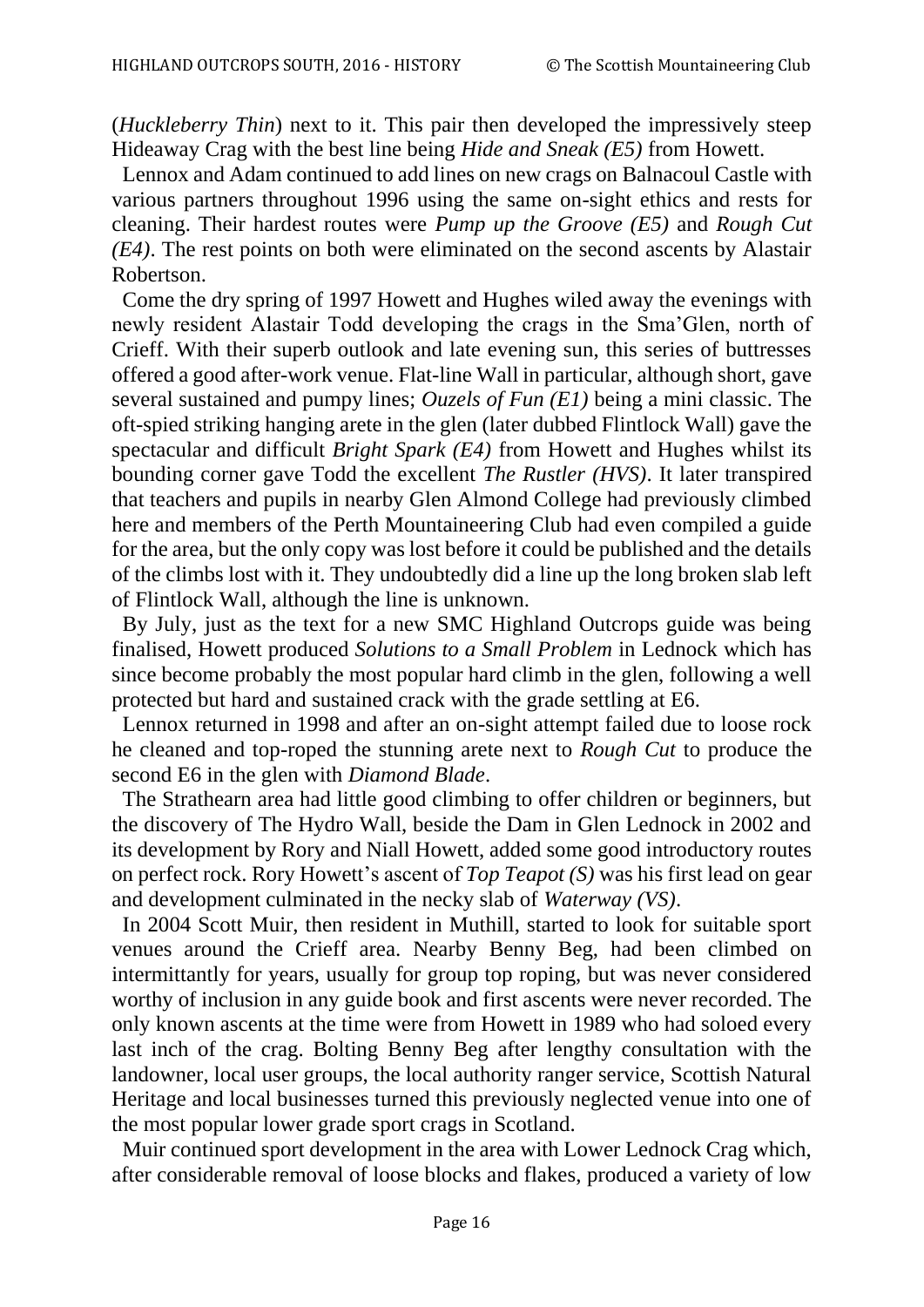to mid grade lines nearly 30m long – a bit of a rarity for Scottish Sport climbs. However, it transpired that Adams and Lennox had previously climbed two routes on-sight on gear here in 1998 but had left them unrecorded. The sport routes became more popular than the trad climbs higher in the glen and seemed to be accepted by climbers. Adam and Lennox finally recorded their routes in the SMC Journal 2006, naming the crag Codger's Crag with *Codger's Corner (VD)* the main diagonal ramp escaping rightwards, and *Stiff Rib (HVS)* the left arête.The crag remained a sport venue until spring 2007 when all the bolts were removed in preparation of climbing the lines in traditional style. However, on reflection, the bolts have now been replaced and the venue accepted as more suited to sport climbing.

 Muir's other sport venue was the sun trap of Craig Liath above Dunira (between Comrie and St Fillans) and some of the remaining sport projects in Glen Ogle finally saw new suiters.

 Through the rest of 2004 and 2005 most activity in the area centred on the excellent bouldering near the dam in Lednock, and only Lennox returned to add more routes in the glen, including further E6's with *Mighty Mouse* to the left of *Solutions* and *Hong Kong Fuey* to the right, both were top-roped, the latter as there appeared to be no protection, but further cleaning produced a vital, though poor, placement.

 In 2006 Martin Forsyth made a comeback to Scottish climbing after two decades out of the game by developing a crag within sight of Benny Beg that had been overlooked by everyone. Craig More has given the area an excellent middle grade trad venue with strong, well protected lines, some destined to be classics for this area, such as *Follow the Wild Geese Home (HVS)* and *Idle Vice (E1)*.

 In 2007 Alan Wilson discovered a clean slab near Bleaters Wall in Balqhuidder which he named Monachyle Glen Crag. Finding himself on his own, he shunted five routes and soloed three of them to produce some good lower grade fair (VS) to compliment the hard climbing hereabouts.

 No further climbs were recorded as locals concentrated on developing the bouldering in the area, then in 2012 Howett and Forsyth finally checked out the crags on Bioran Beag above the St Fillans golf course and found one quality wall of clean schist: Creag Bhioran gave a batch of excellent HVS to E3 climbs in a stunning mountain location. *Peat Bog Fairies (HVS 5a)* from Forsyth is probably the crag classic, whilst *Striking Out Alone (E3 5c)* from Howett is bold and fingery.

 During the cold but dry spell in April 2013 continued local development included Rory Howett climbing some very high-ball boulder lines on Craig More and Howett filling in a gap with *Covered in Bees( E1)* and Forsyth girdling the east wall with the surprisingly good *Traverse of the Crocs (VS 4c)*. A final flurry of activity on Creag Bhioran unearthed a surprisingly good and lengthy new buttress and gave Forsyth, with his son Lewis and the Howetts, the fine corner of *Ding Dong The Witch is Dead (VS)* which is worth the trip up the hill on its own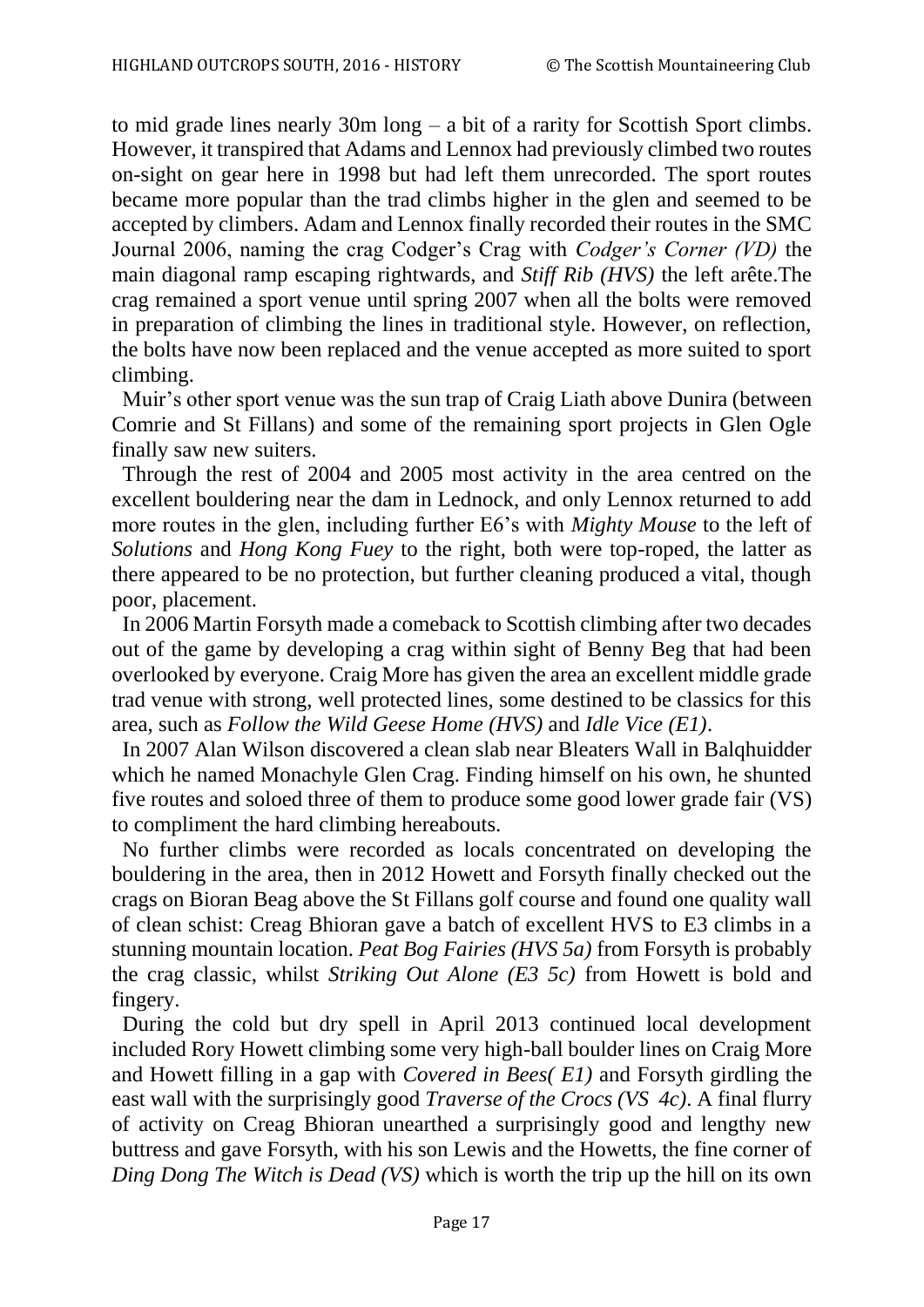as it's probably the best lower grade climb in the strath. Rory Howett also led a companion route, *Meigeadaich (HVS)* which has some excellent moves and then bagged the best line on the main crag, *Bad Ghobhar (E2)*, which climbs the exposed left arête.

As the stunning 2013 weather continued, Howett and Andy McNaughton visited Blaqhuidder, searching out Monachyle Glen Crag (now renamed Creagan nam Putan) and cleaned and led the superb crackline of *Mhor Temptations (HVS 5a)*  which had previously been shunted as 'An Dealg'. Howett returned with Forsyth and led the bold *Monachyle Munchies (E2 5b)*, also previously shunted as 'Spring Break', whilst Forsyth found two more lines to the right. Further visits saw the development of another crag sitting below Bleater's Wall, with the superb slabby arête falling to Forsyth as *Soul Haggis (VS 4c)*, and a steep direct line through it by Kevin Howett as *The Glorious Revolution (E2 5c)*.

 The now regular team returned with Andy Munro and climbed several more excellent routes here with Rory Howett's *The Jacobite's have Landed (HS)* being one of the longest in the glen and his *S'Rioghal Mo Dhream(HVS)* one of the best on perfect rock with intricate balancy climbing. Forsyth added a companion route called *The Sheep are on Fire (HVS)* whilst Munro led *The Edge of Reason (D)*; new routes of this grade being a rareity nowadays!

## **Knapdale and Kintyre**

The relatively recently climbing development of the Mull of Kintyre reflects its isolated position. The rock climbing potential was only first appreciated in 1991 by Bill Skidmore who has since adopted the role of local guru and has participated in a number of the first ascents. The first route of any consequence was the splendid Rites of Passage (HVS) by Graham Little, Bill Skidmore and Bob Reid in August 1992, confirming the quality of the rock and initiating Little's sustained affair with the area.

 In the early stages of development many of the routes were led on sight, but as action transferred onto more difficult lines and onto crags composed of softer rock, pre-cleaning became the standard approach. This led to the creation of the fine two pitch lines on Signal Wall, commencing with the excellent Hornblower (E2) from Reid and Little in September 1992.

 In early 1993, Little introduced Kevin Howett to the delights of the Mull and another addict was born. This partnership, with the addition of the occasional guest, went on to produce a series of fine routes. They opened up the higher crags as well as adding harder lines to those already under development. These included such gems as Caulking Wall (E2) in 1992, The Children of the Open Sea (E2) in 1993 and Kissing the Gunners Daughter (E4) and Wall of the Winds (E2) in 1994. In 1995 and 1996 more routes were added with Creag na Lice, in particular, providing routes of surprising quality. These included Sixth Sense (E1) from Scott Muir and others (a magnificent line, inexplicably missed by the earlier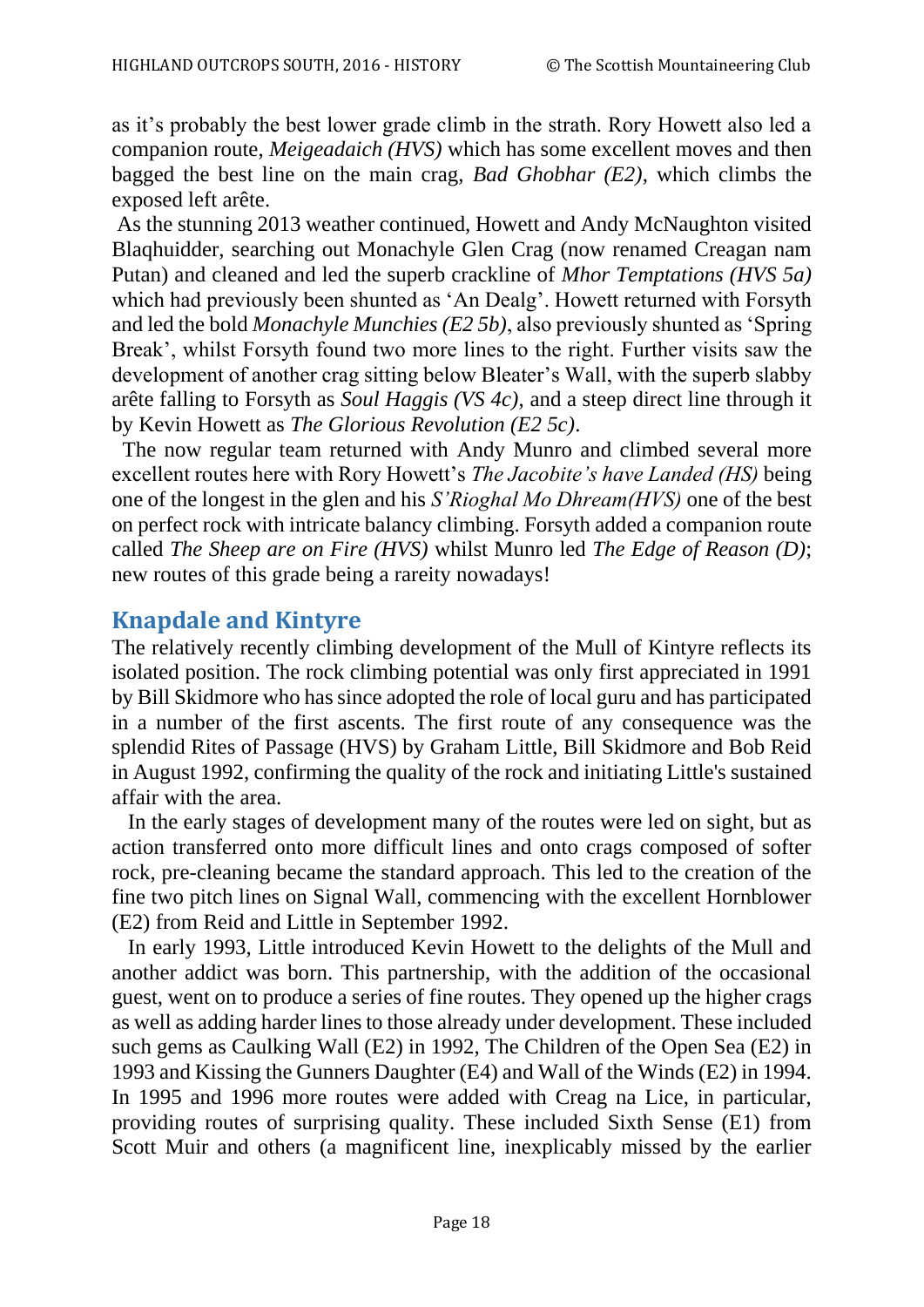pioneers) and the mighty Continuous Air Play (E5) from Howett and Lawrence Hughes.

 Considerable scope for exploratory rock climbing remains, especially on the coastal crags, for those prepared to make the long drive to this otherwise obscure backwater.

 The climbing in Knapdale has a rather longer history. Alex Small visited Creag an Fitheach in the 1940s, appreciating its potential and probably making the first ascent of the route later to be called Moby Dick (Very Difficult). In the late 1970s, D.Hayter and friends reported to have climbed on the crag, although no routes were properly recorded. Graham Little rediscovered the crag in 1981, and together with Colin Ritchie and Peter Linning climbed most of the obvious lines. Dave Griffiths plugged the gaps in the late 1980s and added the excellent sustained test-piece of Crystal Vision (E5). In 1990, belay bolts were sadly and unjustifiably placed along the top of the crag by a local outdoor centre.

#### **Mull of Kintyre**

Bill Skidmore was the first to explore the climbing potential while he worked as roads surveyor for the council; the new car-park at the end of the public road was his work! Skidmore told Graham Little, who told Bob Reid, then Kevin Howett and for a few years, this small band of friends made the interminable 4-hour drive along the small road, sometimes dodging locals who drove on the wrong side of the road, and always through the rain before entering the Mull rain-shadow.

 The climbing politics involved an on-sight ethic, no bolts nor pegs. But Skidmore, responsible for past southern highland climbs of the 1960's and 70's such as Mammoth on the Brack and Armadillo on Arran, is well known for his home-made climbing gear inventions, and he managed to sneak in a few prototypes when he did his first new routes after a long period out of climbing due to illness. With Little he added the inaugural route in 1992 when they climbed Signal Stack.

 Through August and September they added eight routes with Reid including *Straight Reaching (VS)* and *Campion Crack (S)* to Campsite Crag and later in 1993 Skidmore contributed his own *Olive Oyl (VS)* and *Popeye (VS)*, but he was never far from the action, acting as 'The Old Sage', keeping the rest in check.

 Climbing on-sight always comes with a fair share of excitement. Little's 40ft flyer off *Bluto (E2)* on Cottage Crag remains impressive as despite a looming ground fall, he had the presence of mind to catch his dislodged glasses whilst upside down and in flight. Howett's scariest moment came when inextricably committed on the viciously steep wall of *Amino Flaccid (E4)* hanging from disintegrating horizontal cornflakes, behind which poor protection wobbled. Skidmore was nearly lost one day when, exploring alone, he pulled off a huge block. It completely squashed his finger and he feinted. He got himself to hospital, where they managed to save his digit and the line was climbed later by Little as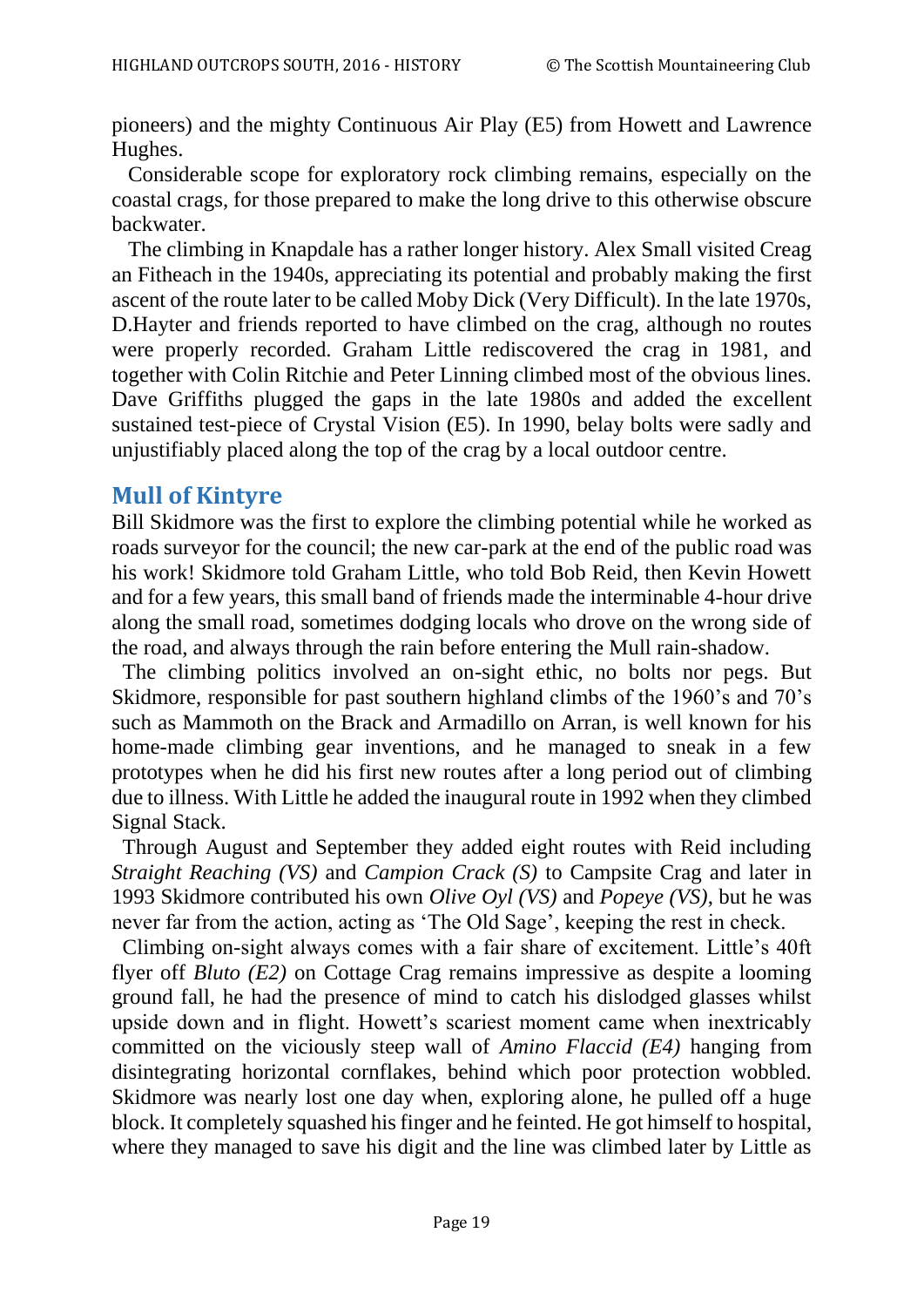*Blood on the Cracks (E3)*, although it only succumbed with a point of aid through a loose roof and remains the only line awaiting a free ascent.

 Other heart stopping excursions included Howett's ascent of *Silver Darlings (E4)* on Signal Wall in 1993. Climbing little lumps of quartz standing proud of overhanging toothpaste, followed by desperate stemming up a very steep corner to give a very 'Gogarthian' experience.

 But not all the routes are quite so character building. Adjacent to Silver Darlings is a collection of climbs on the best of rock; *Hornblower (E2)* and *Captain Pugwash (E2)* climb immaculate orange quartzite. *Caulking Wall (E2)* and *Black Beard (E3)* are of even better quality.

The sandy-looking Creag na Lice was dismissed initially, until Little opened it up with *Honeysuckle Wall (E2)*. Consequently, it offered up a whole bevy of excellent clean routes. A very young Lawrence Hughes added the *Whipper Snapper (E4)* blindly on-sight jumping for holds too far above gear, whilst Howett was supposed to be looking after him for his mum! He lived up to his nickname 'the Perth Roof Warrior' by doing *The Female of the Species (E4)* in similar style, but this time with a helmet. After a lot of excuses, Howett finally breached the horribly steep central wall, to give the immaculate *Continuous Air Play (E5)*, still the hardest route here.

 These walls are all close enough to the sea to add that salty ambience, but the series of crags set high up the hillside offered a completely different style of climbing on wrinkled textured schist, which in some cases required a light scrubbing before succumbing. Little's *Wall of the Winds (E2)* and *Children of the Open Sea (E2)* offer typically bold schistict agonies. His best effort was on Midships Crag when he forced his way up *Crime and Punishment (E3)*.

 On Cottage Crag *Rights of Passage (HVS)* and *Cresting the Wave (HVS)* are spectacular for their grade whilst Wee Half Dome (which looks like its bigger American namesake, or from certain angles a brain!) gave an excellent batch of HVS and E1's including the excellent *Brass in Pocket (E1)*.

 This period of development coincided with some exceptional local events. The same family had skippered the Lighthouse for almost a century, but in 1996 Hector Lamont became the last in line when the light was automated. The place seemed all the more haunted when his family left. In his wake the Commissioners left a bigger and noisier foghorn. Before either the horn or the lighthouse, a light was always kept in the window of Ballinamoill Cottage to help passage of ships. This became the base for climbing but its ironic that in 1994, not a hairs breadth from the cottage, a Chinook Helicopter crashed into the hillside tragically killing 29 members of a 'high powered British intelligence team including MI5, SAS, and RUC Special Branch'. Their plight is remembered with a Memorial on the hairpin by the cottage.

 Few people have bothered to visit since the last guidebook was published and even fewer new routes have been added. Mark Garthwaite produced the serious *Kissing the Gunner (E4)* to Midships Crag and bolts strangely appeared on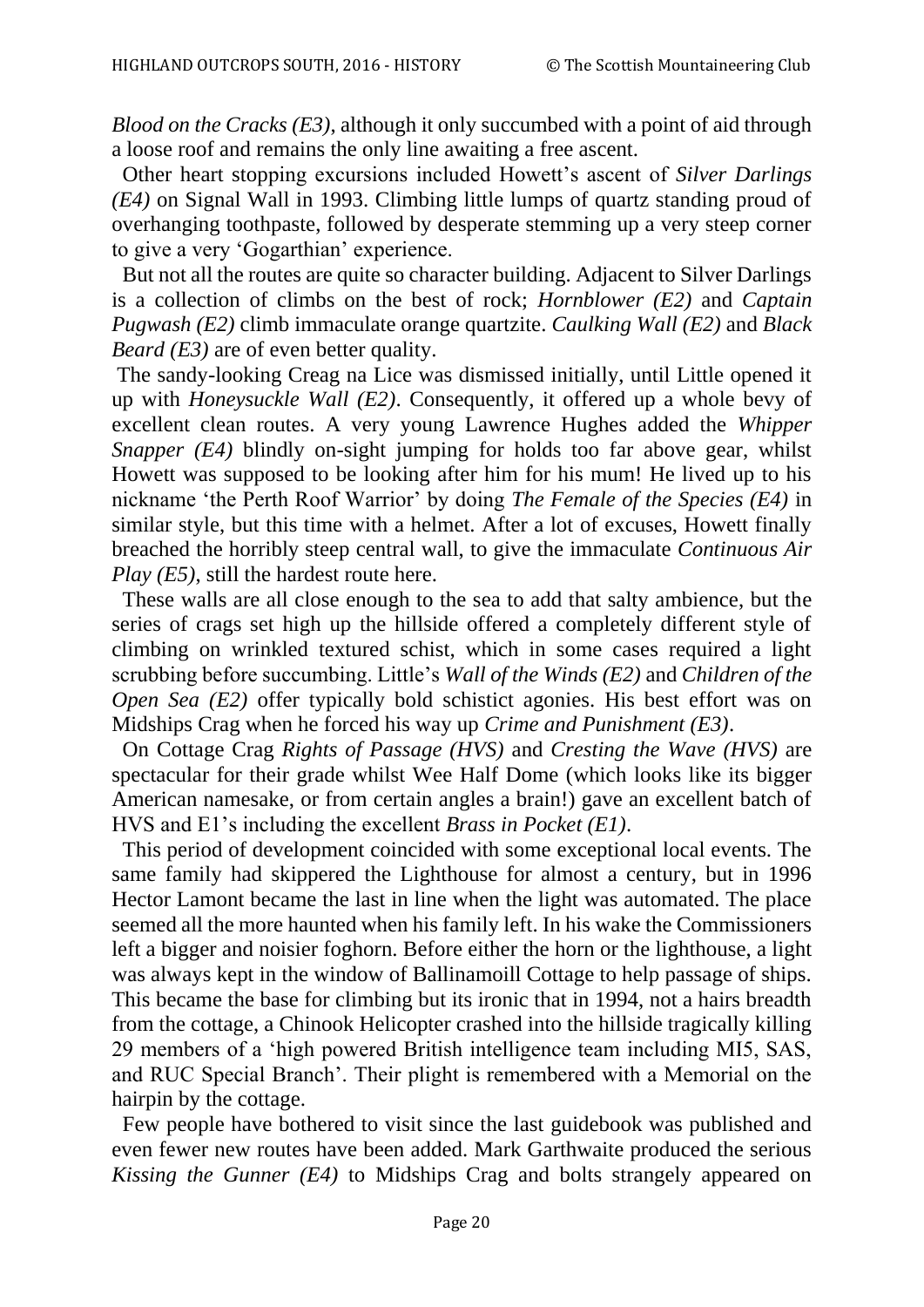Lighthouse Crag, but Skidmore had moved to Wester Ross by then and denies all knowledge.

 But just as some of the rich and famous have been lured time and again by the Mull's charms (Paul McCartney has an estate here and Paul Schallenburg too, on being 'ousted' from Eigg) Howett certainly found it worthy of further visits and made trips with Hughes and Scott Muir and added the viscous crack of *Placebo (E3)*, the excellent *Sixth Sense (E1)* and the desperate off size struggle that is *Seal Serenade (E4)*.

 Howett even spent his honeymoon here with 20 friends crammed into Ballinamoill Cottage, kids and all. Despite the champagne they managed *Bopp Till You Drop (E2)* on the wrinkled wall of The Jester and the stunning wall of *Heaven's Gate (E3)* on Creag na Lice, in celebration of another exceptional occurrence, the Hale Bopp comet streaking past. Signal Stack also saw its seaward face succumb to Alistair Todd and Graham Nicoll, the presence of children influencing the name *Splish, Splash, Splosh (VS)*.

 Brian Davison and Andy Nisbet visited in 2002 with Kevin Kelly and filled a few gaps as well as developing a new small crag. Of particular note was Davison's lead of the strangly ignored aretes of Cottage Crag which gave *Bay City Roller (E1)* and the spectacular *Silver Surfer (E1)*.

 The only recent activity came in 2014 with a visit from Doug Bartholomew and Matthew Osbourne who found a link-up on Signal Wall, *Gannet (HVS)*, that gave the easiest line up the highest section of this, the best wall on the Mull.

## **Glen Nevis**

#### **Pre-1998**

Climbing in the glen dates back to the mid-1940s. Brian Pinder Kellet, a pacifist who spent the war working in the forestry in Torlundy, used the crags of Polldubh for training . He would hire a bike and climb solo here in the evenings but he left no details of his routes (unlike the routes he pioneered on the north face of The Ben with which he was obsessed).

 After the war a small band of Fort William-based climbers started recording the glen's exploration with Jimmy Ness and Basil Ellison climbing Hangover Buttress Edge (Moderate). Wearing tricounis and using hemp rope, with no runners, Ness went on to add Cavalry Crack, Secretaries' Crack, Sheep Fank Wall and Rib and Pinnacle Ridge. The former two routes have never become popular but Pinnacle Ridge could lay claim to being Scotland's most climbed route and is now polished enough to warrant a Severe grade. At about the same time the first extreme graded routes were being pioneered in Scotland by John Cunningham wearing plimsoles.

 There followed a lull when Ness was conscripted, but on his return he resumed action, climbing variously with Jimmy Wynne and Alan Burgeon. Although standards were not yet up to those attained elsewhere, the merits of the Polldubh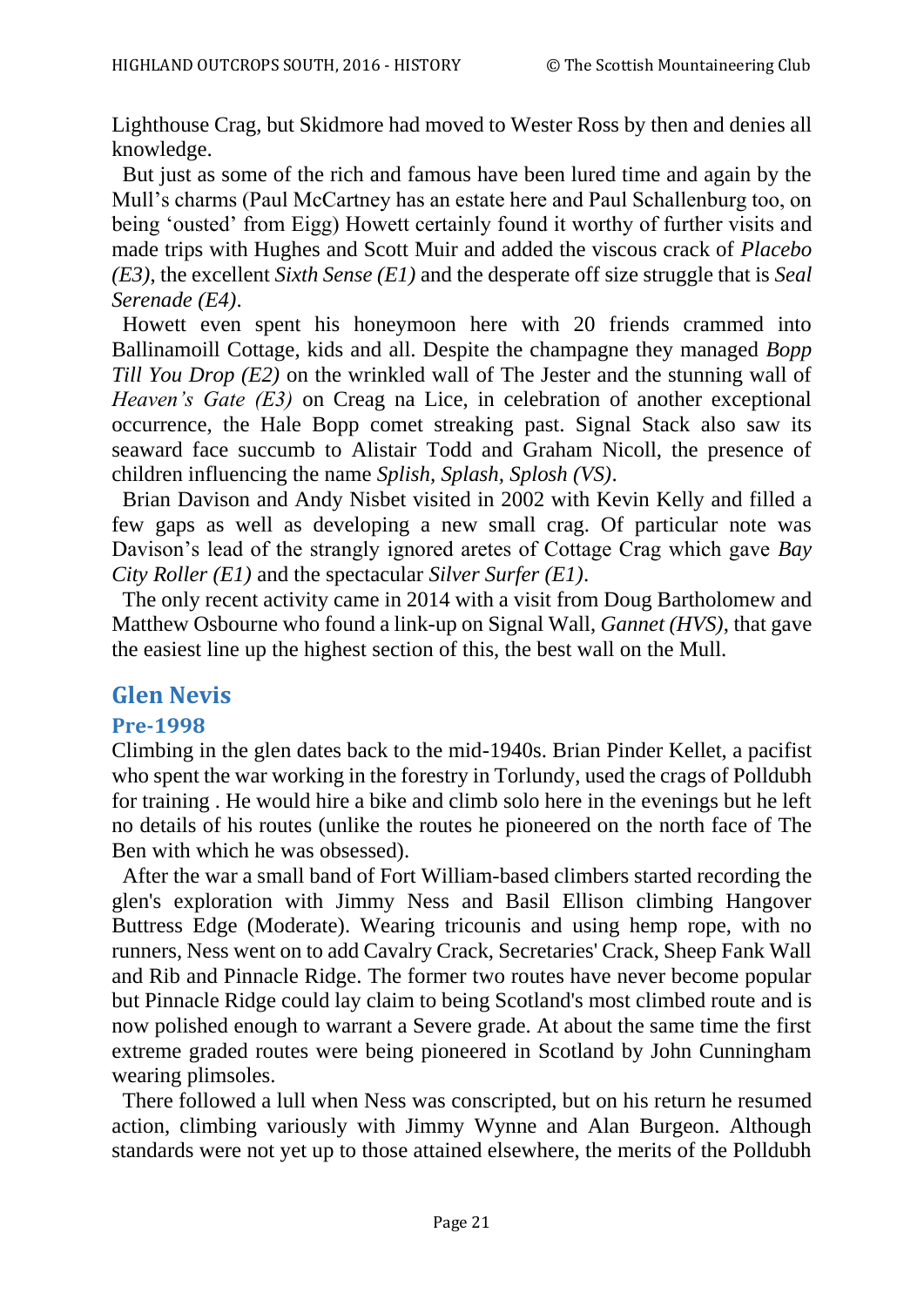crags became widely known, mainly due to an article by Ness in the SMC Journal of 1951 entitled 'The rock playground of Lochaber'.

 Through the 1950s the only activity came from the RAF Rescue teams during training. Dan Stewart added the middle section of what is now Crag Lough Grooves, R.Wilkinson discovered Scimitar Buttress, and Ian Clough (with Team Leader John Alexander) produced Doomsday and Damnation, both VS, on Styx Buttress. In a 1960 SMC Journal article Clough hailed this as the "advent of hard free climbing". In 1959 Clough and Terry Sullivan, with Eddie Buckley, made the most of a good two month period and produced over thirty routes, most of which have become today's middle grade classics; Storm (HVS with some aid), Phantom Slab, Flying Dutchman, Crag Lough Grooves and Direct Route on Secretaries' Crag.

 The first foray into the Steall area came in 1960 with Clough doing two routes on Car Park Crag, but on the whole 1960s activity concentrated on difficulty rather than quantity. Allan Austin, on honeymoon with his wife Jenny in 1962, freed Storm but locally-based Ken Johnson was responsible for the first extremes in the glen. He climbed the poorly protected Vampire Direct (E1 5a), Bitch, and a direct on Tip Toe (E1 5b). Johnson also wrote the first guide to the glen in 1965 but this remained unpublished.

 In 1968 Klaus Schwartz took up residence as an instructor at Loch Eil Centre. With fellow instructors Blyth Wright (who co-authored the first published guide to Polldubh in 1970), Alec Fulton, Brian Chambers and Sammy Crymble, and often with students and domestic staff in tow, Schwartz pioneered 90 new routes in the next decade. Fulton climbed Secretaries Super Direct top pitch (E1), Crymble added South Diagonal and John Cunningham paid a fleeting visit to establish Twitch (E1). The longest route in the glen came with Schwartz's ascent of Autobahnausfahrt up all three tiers of High Crag, and on which combined tactics breached the top tier's bulge. Schwartz also made many aided ascents. Perhaps his best free route was the lower pitch of Secretaries' Super Direct in 1973.

 During the 1970s aid climbs were made on two of the areas most impressive crags, Creag an Fhitheach Beag ('small crag of the Raven', but erroneously named Buzzard crag), and Steall Hut Crag. Noel Williams and Andrew Wielochowski were responsible for Monster, Groanangasp and Scorpion (all A3), whilst Dud Knowles used bolts to overcome the flared diagonal crack that is the main feature of Steall. It was ten years or more before their free potential was realised. Up until this point the general ethic had been of ground up ascents, but when Williams top-roped two routes prior to leading and Schwartz used a McInnes ice-axe to clean The Gutter, it heralded a definite change in tactics.

 The next major activist to come onto the scene was 'Lakelander' Ed Grindley. With competition from Willie Todd, Rab Carrington and Nick Colton, he brought with him the first real jump in standards since the early 1960s. Activity centered around freeing old aid routes such as The Web, Fang and Ascension (all E2). John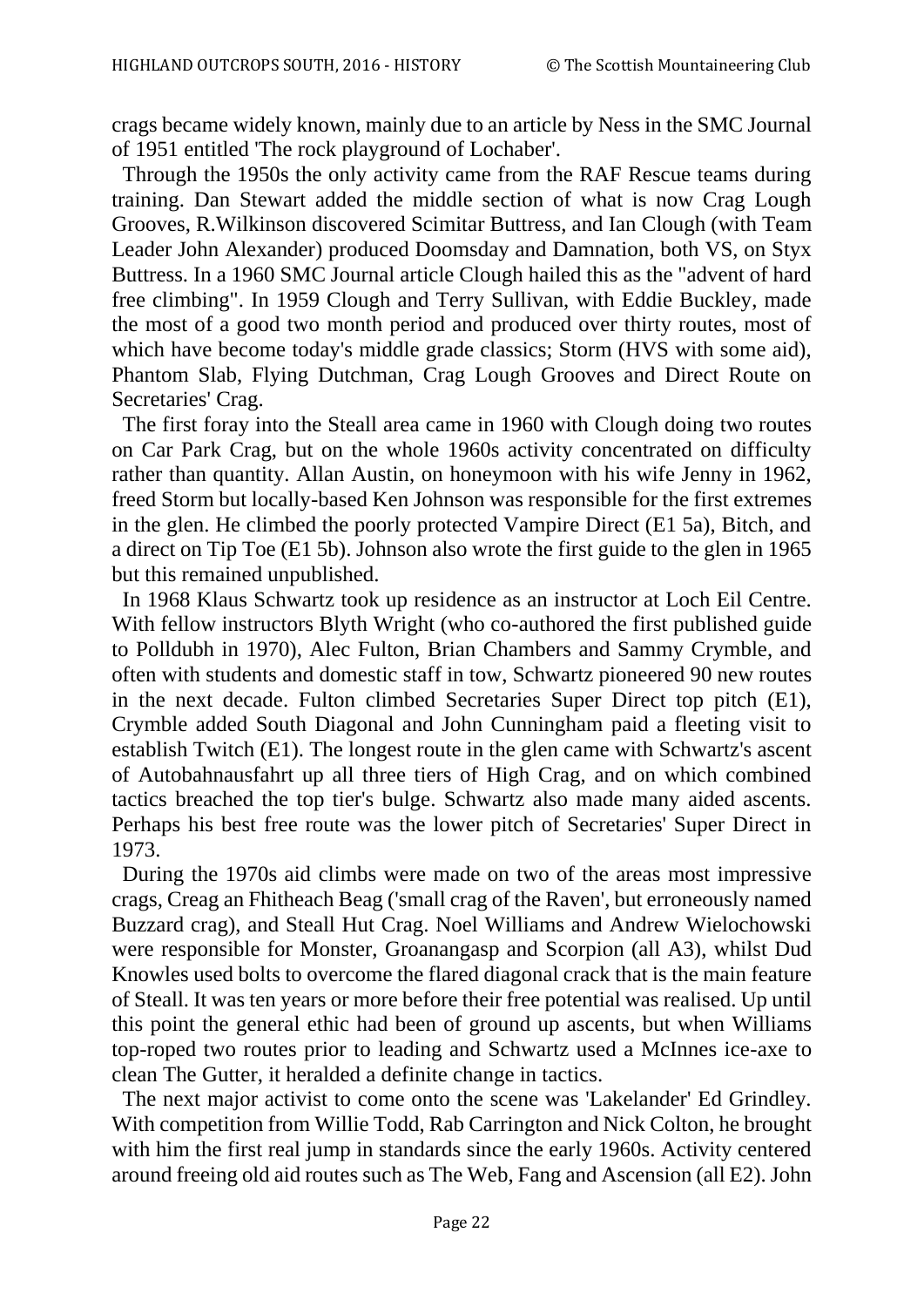Taylor also left his mark with the excellent Storm True Finish (E1) which he climbed in 1976 with Schwartz. This activity was publicised by various articles from Schwartz and Whilliams in Alpinus Magazine, Rocksport and Climber and Rambler and a second edition of the guide appeared in 1978.

 In 1976 two young Edinburgh climbers, Dave Cuthbertson and Murray Hamilton, took a rest day from a winter ascent of Orion Face Direct over the other side of the hill, and climbed Chalky Wall (E4) on Pinnacle Ridge -- short but nasty. Grindley continued to free Schwartz's aid routes including Foil (E3 6a) and Withering Crack (E3 5c) which he got on the second attempt with wife Cynthia, having failed on an attempt with Allan Austin due to a wet hold.

 In the years after 1977, an intense period of development was sweeping Scotland at the hands of an energetic band of Edinburgh-based climbers, including Cuthbertson, Hamilton, Rab Anderson, Alan Taylor and Derek Jamieson. Creag Dubh near Newtonmore and Cave Crag at Craig a Barns were the initial scenes of this rise in standards, whilst Glen Nevis largely remained remote from these dynamic changes. Abseil cleaning and inspection was becoming accepted practice in England at this time and was beginning to influence activities in Scotland, although the majority of routes were still being done on sight, even the harder ones. The standards were being pushed to the limits and as a result the hardest routes were often yo-yoed and some took several attempts over a couple of days or more. By the early 1980s there was a general acceptance of abseil cleaning and inspection by these climbers and they turned their attention to Glen Nevis, aided by the development of RP nuts that played a part in the ability to tackle the often incipient cracks of the glen's mica schist.

 The profusion of old aid routes on Polldubh attracted many suitors; Alan Taylor freed Andrea's Visit at E4 6a, Kenny Spence freed Autobahnausfahrt (as Autoroof, E2 6a) and Murray Hamilton bagged Tomag (E4 6a), Wee One (E2 6a), and Black Friday (E5 6a). Cuthbertson became resident in Fort William, working in the Nevisport shop whilst recuperating after a bad fall on the first ascent of Revengence in Glen Coe. His search for routes of a similar style of climbing to Revengence (blank walls with tiny edges) led him to realise the potential of Glen Nevis. He teamed up with Derek Jamieson and together they picked many plum lines including Before the Flood (E4 6a) and Ring of Fire (E5 6a). At the time, all these Scottish climbers were also making regular trips to repeat routes in the English Peak District, and Steve Bancroft's conservative use of the grading system down there influenced the grading used in Scotland. This gave many people attempting early repeats a fright (on both sides of the border!).

 Despite the pre-inspection of some routes, on sight ascents were still made of even very hard lines. Of particular note was Jamieson's sight lead of the bold Risque Grapefruit and Lucy Lime, both E4 5c, and Cuthbertson's ascent of Vincent (E3 5c) and the spectacular 45 degree overhanging Sky Pilot (E5 6b) which was significantly harder than anything done before in the glen.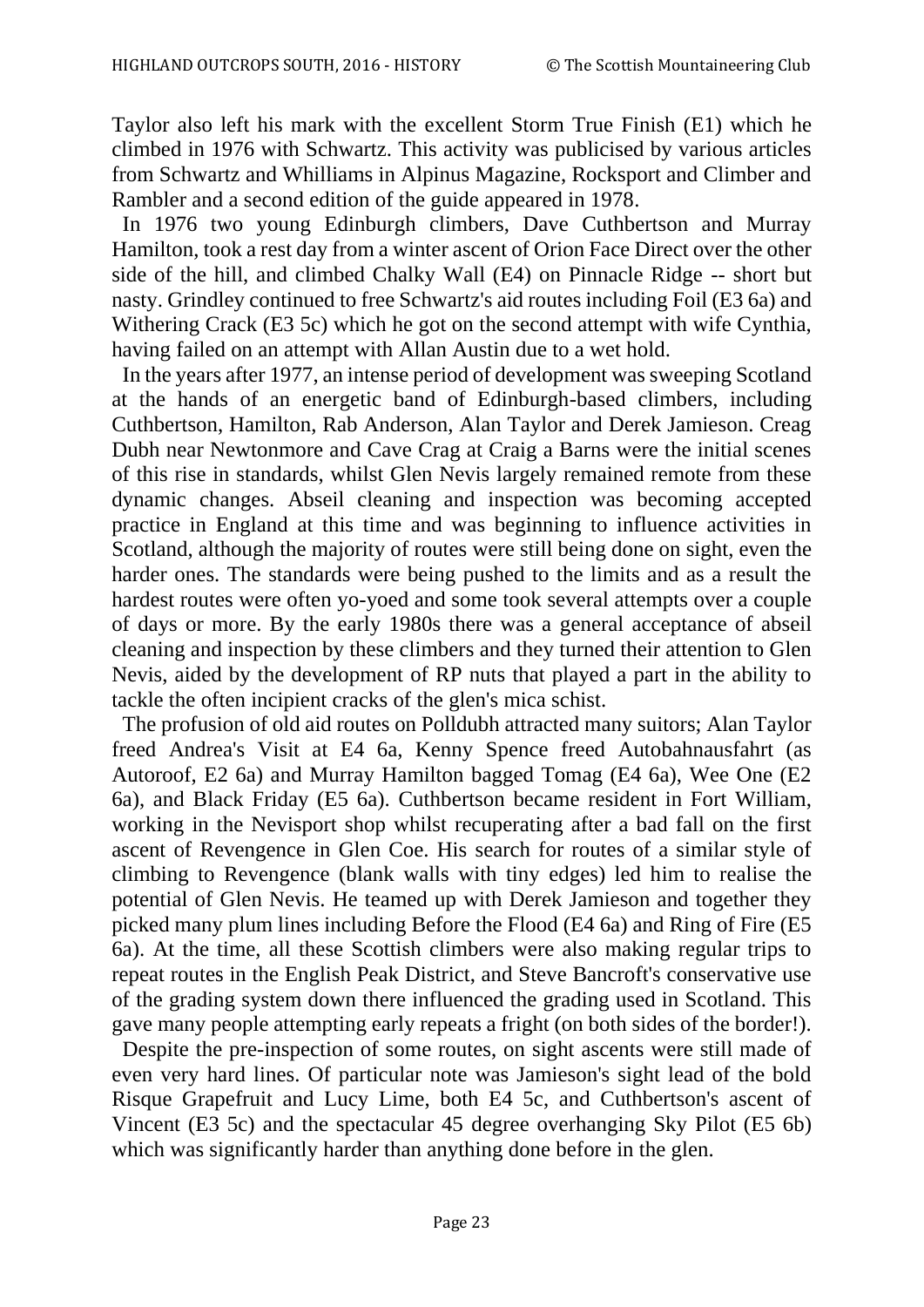Attention then turned to the area around the gorge. Hamilton, in the company of Lake's activists Alan Murray, Pete Whillance and Dave Armstrong, attacked Car Park Crag with wire brushes to produce four fine E2s and one of the best routes in the glen (in some eyes), Quality Street (E3 6a). Grindley was still very much on the scene, indeed he was opening up one of the best crags, now known as Wave Buttress, with First Wave (E1), Ground Zero (E2) and the stunning and photogenic Edgehog (E3 5c and possibly his finest route here).

 Cuthbertson meanwhile was pushing standards again, firstly with his free version of Groanangasp on Creag an Fhitheach Beag, renamed Exocet (E6 6b), then with Cosmopolitan on Gorge Crag, rated E5 and thought to be 6c initially. Gorge Crag became the focus with most of the lines falling to Cuthbertson and Latter and culminating with Conscription (E1), an expression of Cuthbertson's fear of being called up for the Falklands War. Development then became confined to the activities of two resident parties, with Grindley and friends adding to Wave Buttress and forgotten areas of Polldubh (one of his pupils from the high school, Ramsey Donaldson, adding the bold Parisian Walkway, E2), whilst Cuthbertson utilised protection from an in situ hammered nut to give the sustained and fingery Handren Effect (E6 6b) on Creag an Fhithich Beag.

 Whale Rock gained its first route (the excellent Earthstrip, E2 5c) from Dave Armstrong (from Nottingham) who was also active in developing crags around Glenfinnan the following year with Grindley. Grindley's parting offering on the new routing scene in Glen Nevis was the impressive 3m roof overlooking Steall meadows. Going For Gold, weighed in at a brutal E4 6a, and proved he wasn't quite over the hill (yet). For a short time this was the longest free roof in Scotland.

 Through 1984 and (in particular) 1985, there was a dramatic increase in activity, with a dozen new crags opened up and over 70 Extremes climbed. Spence added the first route of 1984 on a small isolated slab left of Gorge Crag, with the short but necky Mother's Day (E4 6a). The race for the remaining lines on Wave Buttress started early. The first of the two most obvious remaining lines gave Spence the serious Walter Wall (E4 6a) whilst the large expanse of untouched rock between First Wave and Ground Zero gave three excellent lines. Hamilton, climbing on sight, followed the obvious vertical crack and bold runnel to give On the Beach, (E5 6a), whilst Cuthbertson climbed two difficult lines either side; Jodicus Grotticus (E5 6c) accepted the challenge offered by the pitted central wall to the right and the very thin diagonal crack above. Climbed on the very rough texture of the rock alone, protection originally consisted of two hammered RP nuts on the bold initial section, followed by a peg runner in the crack. Clipping and passing the peg proved to be the crux -- the hammered nuts later fell out; and to the left, Freddie Across the Mersey (E5 6a) climbed a bulging wall with scant protection. Both routes were named after dogs who lived at the Achintee farm at the base of the tourist track up Ben Nevis at the time! Achintee soon became a base and focal point for an active resident group of climbers over the next few years.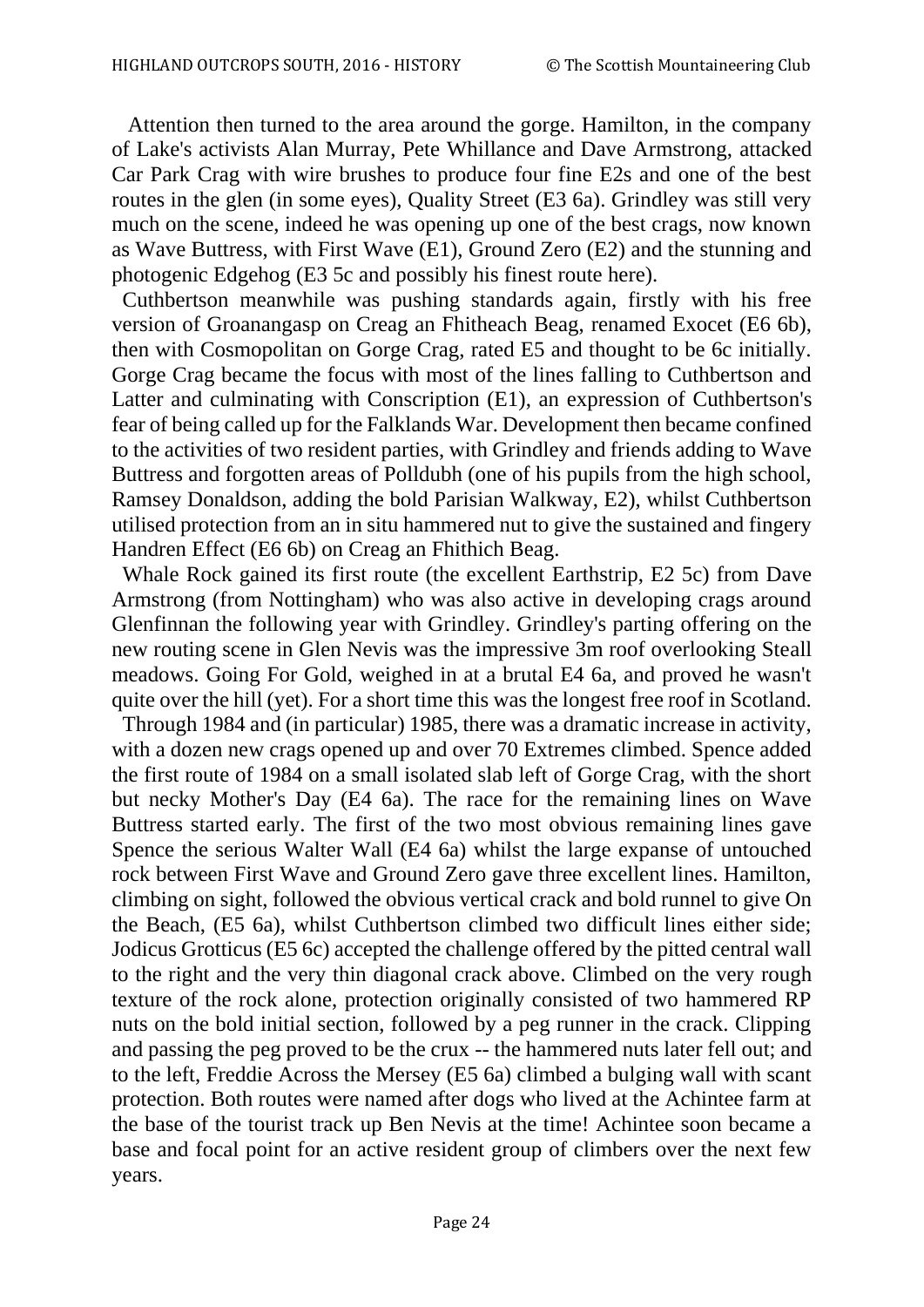After moving north for the 1983/4 winter season, Kevin Howett and fellow climbers from the North-East of England, Alan Moist, Mark Charlton and Calum Henderson stayed on to share in the spoils on Nevis rock. Howetts' first new route was Romancing the Stone (E5) on Wave Buttress with Charlton, whilst three new buttresses were unearthed in the gorge, the biggest and best being The Gorge Wall, a superb 30m wall overhanging the path. Here, Armstrong found Power in the Darkness (E1) and Moist and Henderson opened up the River Walls in the constriction of the gorge with Gawping Grockles (E2) and Sue's Crack (HVS). Cuthbertson added the excellent Just a Little Tease (E5 6b), up the bottomless scoop and ragged cracks in the prow of Whale Rock, with its crucifix move and use of a second belayer to reduce the pendulum of a fall. Soon after he contributed the very bold solos of Sweet Little Mystery, Where the Mood Takes Me and the very committing blank gritstone-like slab in between to give Jahu (E6 6a). Later that year whilst recovering from pulmonary oedema caught on a trip to the Himalaya and finding himself the only climber resident in the glen, he made many on sight solos including Withering Crack, Chalky Wall, Soap Suds, Wee one, Mother's Day and Crackattack. The remaining glaringly obvious possibilities subsequently got lost during the usual Autumn deluge.

 Grindley had started building a small climbing wall in the Lochaber High School in 1980 and during a further phase of its development over the winter of 1984/5 invited the current group of activists to try it out. This acted as the stimulus for Howett, Moist and Henderson to stay on after the winter and join Cuthbertson in residence (and party mood) at the convivial Achintee Farm. This guaranteed an enthusiastic start to the years activities, especially when they were later joined by Latter. Despite the following summer being the wettest on record in Scotland, routes fell thick and fast from February onwards with Cuthbertson, Howett and Latter alone accounting for over 40 Extremes -- more than double the number of routes of previous years.

 During a very cold spell with the glen clothed in snow, Moist discovered Barrel Buttress. After removing the icicles, The Beer Hunter (E4 6b) fell on-sight to Howett and Moist and A-Proper-Kiss-Now (E2 6a) was sight soloed by both. Unseasonably good weather for February allowed an early burst of activity. Moist and Henderson found and developed Bistro Buttress, although it's hardest route (Self Control, E3 5c) was climbed by Nick Sharpe. Howett on sighted Mouseplay (E4 6b) on Hangover Buttress, a line that was the subject of past interest from Grindley to the extent that he modelled the roof in the High School wall around it. Finger fit from the local wall, Howett made a sprint up the tenuous line of Run for Home (E5 6a) on Whale Rock and Easy Pickings (E4 6a), on sight, on The Gorge Wall. These routes just saw inclusion in the new guide written by Grindley and published by Cicerone Press later in 1985. In a matter of months it was resoundingly put out of date as the pace of activity picked up somewhat and whole new buttresses were opened up.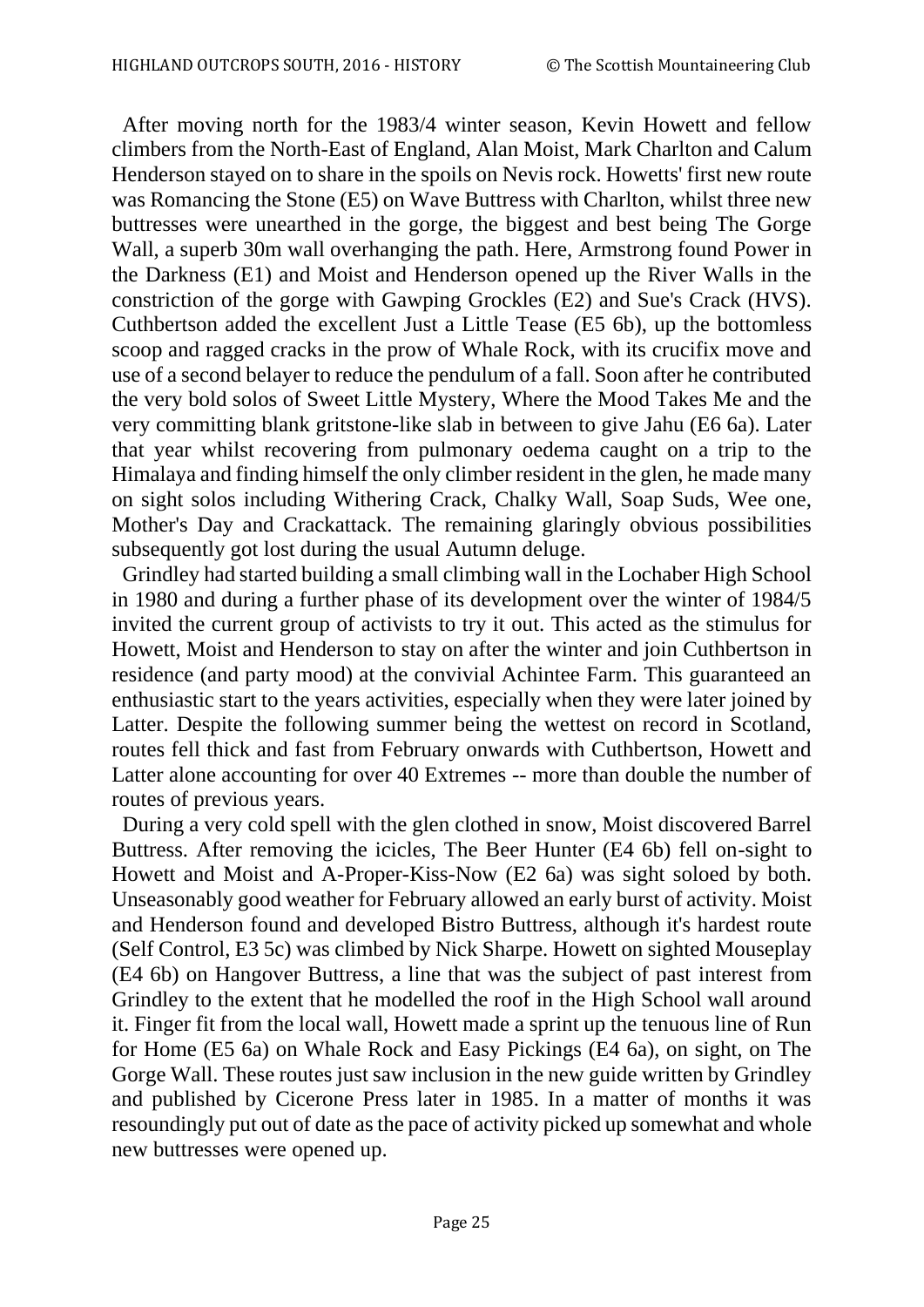Cuthbertson breached the centre of the hanging slab of The River Walls with Aquarian Rebels (E4 6a). That same day Howett established Hard Station (E5 6a) on Buccaneer Crag, a new buttress high on the slopes of Sgurr a' Mhaim. Cuthbertson boldly climbed, on sight, the first route on the sculptured Meadow Walls with The Mutant (E4 5c). On a busy day in the gorge, Latter forced Rats in Paradise (E5 6b), Howett produced Chimera (E4 6a) across the way and Cuthbertson created The Amusement Arcade (E5 6b), all to a crowd of bewildered tourists. Later Cuthbertson contributed the hard and bold neb of If Looks Could Kill (E5 6b) directly above the path, along with a couple more hard pitches up on Wave Buttress -- Washington (E5 6a) and the extremely bold The Edwardo Shuffle (E6). Down at Polldubh both Latter and Cuthbertson led the bouldery Cubsville (E5 6b), freeing a previously pegged crack.

 Up on Blade Buttress, Howett's attempt to gain the centre of the pillar initially produced Ugly Duckling, which the next day was transformed by him into The Snowgoose (Flight of) by him the following day, at E6 6b an altogether different beast. This was the first of a number of hard additions to make use of tied down skyhooks for protection rather than resort to pegs or top rope practice. Across the way on Steall Hut Crag, Howett breached the impressive continuously overhanging front face with the hard and serious Lame Beaver, but unfortunately had to resort to rests after completing the necky crux. This was later freed (1987) by Cuthbertson and is now graded E7 6b.

 By 1986 Latter was resident in nearby Glen Coe and systematically worked his way through the more obvious remaining lines, especially on Wave Buttress where he established a number of E5s -- The Dark Crystal, Nowhere Near the Sea and Straight Thinking. Up on Blade Buttress the stupendous bomb-bay groove became the subject of a race and after a protracted battle succumbed to Latter, to give Cruisability (E5 6b). Howett meanwhile, completed the first route on the nearby Space Face with Dancing on the Edge of Existence (E4 5c) whilst down in Polldubh Mark McGowan made his first contribution with Stage Fright (E5) also using a skyhook for a runner. The big news this year however was Cuthbertson's ascent of Femme Fatal (E7 6c; possibly E8!) on Whale Rock, again using a skyhook for protection. The route remains unrepeated eleven years on.

 The following year saw more difficult additions from the now usual bunch of residents whilst significant second ascents of the hard routes occurred. Latter accounted for Ring of Fire, Handren Effect, Romancing the Stone and Run for Home; Hamilton repeated Just a Little Tease, The Monster and Cosmopolitan; McGowan sight-soloed Where the Mood Takes Me and Sweet Little Mystery; the talented Colin Gilchrist made stylish second ascents of The Amusement Arcade, Stage Fright and Rats in Paradise, whilst Howett did likewise for Straight Thinking, Freddy Across the Mersey, Black Friday and Washington. Visiting South African Andy de Clerk (working at Loch Eil Outdoor Centre) succeeded on Exocet, Sky Pilot and Jahu and gave his own addition with So Long And Thanks For All The Fish (E5 6b). Soloing continued to be quite in vogue with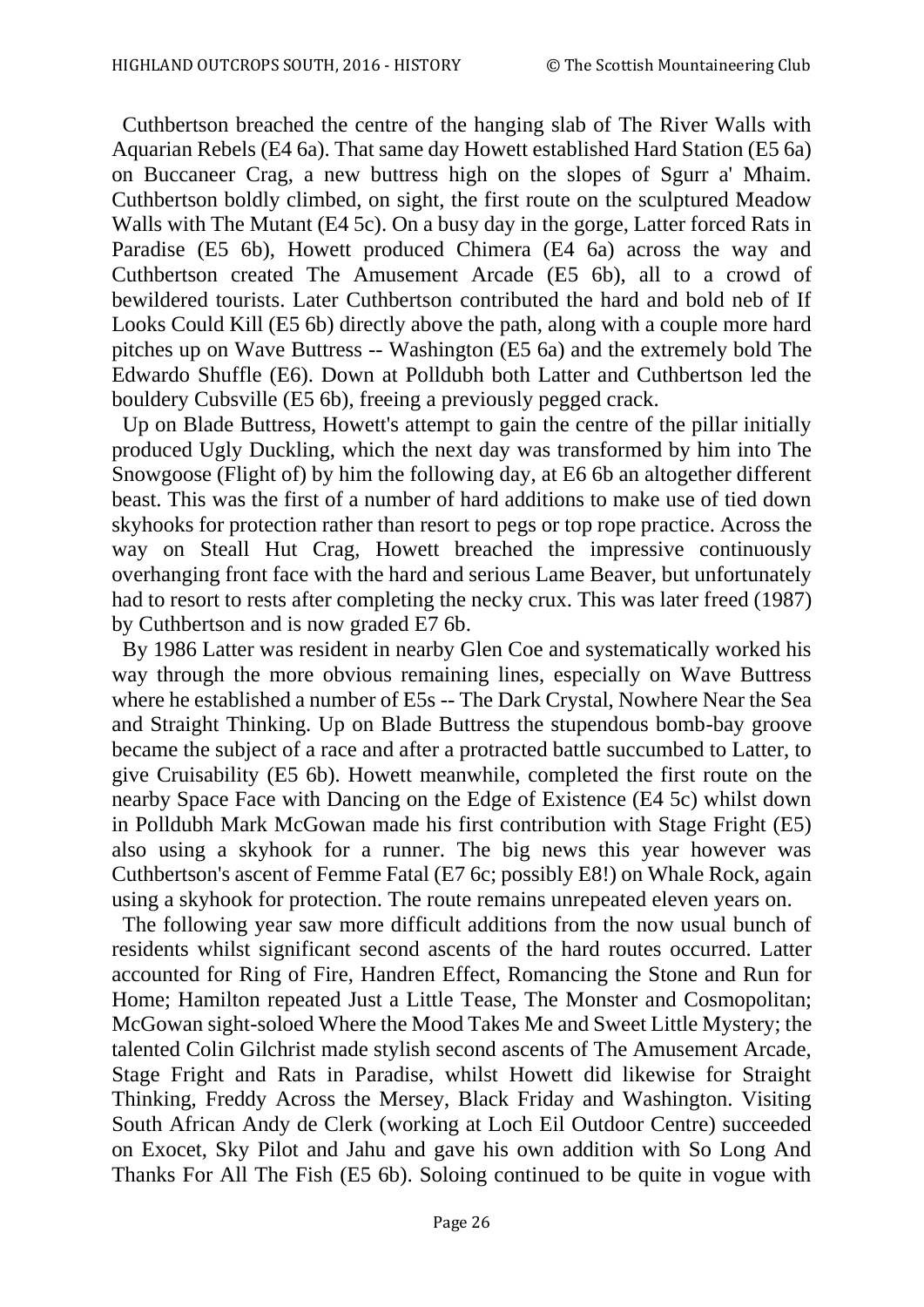Cuthbertson making the second ascent, on sight, of Lord of the Midges (E5 5c), a route done by Latter in 1985 and de Clerk soloing Black Friday after having led it.

 Gilchrist went on to give the glen one of his own routes, The Nuns of Navarone (E5 6c), and would have undoubtedly contributed many more difficult routes had he not been tragically killed in an avalanche in Glen Coe the next year. McGowan made use of a hammered nut for protection on Frantic Across the Atlantic (E5 6b), then pulled off his best effort on Jodicus Direct (E6 6c). On this ascent he pre-clipped the ropes into the high point of an attempt the day before. Cuthbertson's main addition this year was the arete of Liminality (E7 6b), to which pegs had been added for protection by another interested party (now removed). Late in the autumn Howett succeeded on Centrepiece (E5 6b) on the smooth immaculate rock of Black's Buttress, climbed on sight. A skyhook and poor peg runner (placed by another suitor) accounted for the sole protection on the crux. Latter made the second ascent immediately after. The peg later fell out and it was repeated by Mark Garthwaite in 1994 in its more natural state (E6). In December Dave Griffiths squeezed in the last route of the year with Circus (E4 6a). About this time Latter experimented with the first placement of bolts in the glen to produce a sport route. The action was considered out of place at the time and the line was never climbed.

 In 1988 a few remaining big lines fell. Firstly, the three pitch Restless Natives (E5 6a,6a,5b) on Car Park Crag, from Latter, Howett and Andy Nelson which had two very bold pitches, one being led using a skyhook and one without to give a very scary crux. A few days later Howett and Andy Nelson's determination produced Chiaroscuro (E7 6b). Success was only achieved on this route after some long falls onto dubious gear that resulted in broken ribs and it remains one of the boldest undertakings in the glen. A number of good crags were unearthed on the lower slopes of Sgurr a' Mhaim. Nelson discovered Tectonic Man (E4 6a) amongst the foliage below Buccaneer Crag, as well as taking a spectacular 10m ground fall from an unfinished line on The Bog Wall (discovered by George Szuca) which scared the belayer more than the leader. Latter also discovered the elusive Phantom Crag and established the powerful finger crack of The First Cut (E6 6b). He later added a straighter and harder variation on Dancing on the Edge of Existence at E5.

 At Polldubh, Griffiths made a free ascent of the aid route Ethmoid, utilising a blow torch to dry out the holds, renaming the resultant route Hot Spots. A surprising find was the 60m Blaeberry Buttress hidden in the middle of Polldubh. Andy Ravenhill and friends unearthed three routes here, Hedge of Insanatree (E2 5c,5c) being the best.

 There was a noticeable slowing in the pace of development over the next few years. A visit by Johnny Dawes saw an impressive on sight flash of Jodicus Direct whilst McGowan soloed the second ascent of The Dark Crystal. He went on to pick two remaining plumbs with Trick of the Tail (E6 6b) on Steall Hut Crag and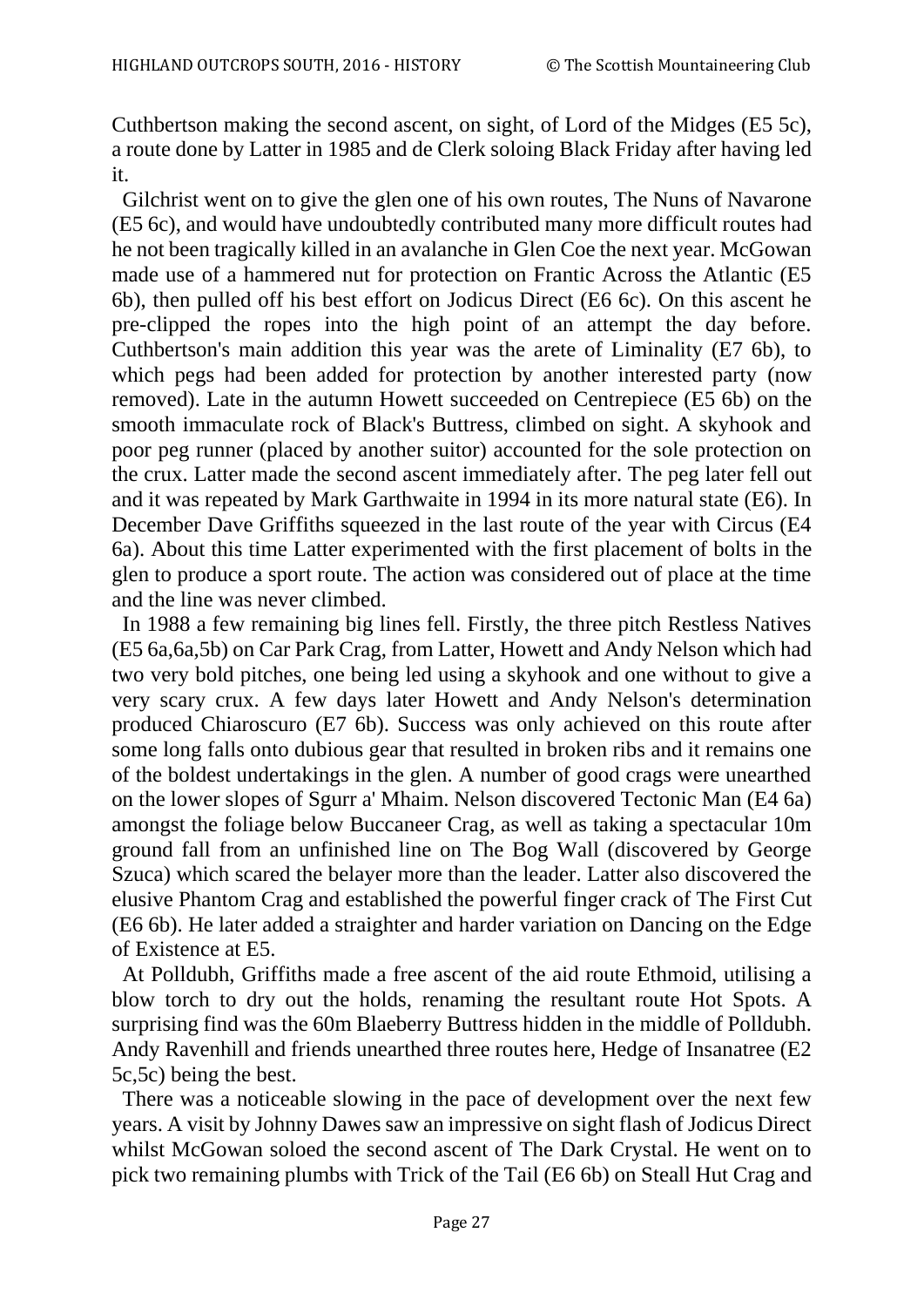Move it or Park it (E5 6c) in Polldubh. Also here a small band of strong Fort William-based climbers produced a number of hard routes. Shaun McLean soloed Precious Cargo (E5 6a) after abseil inspection and Craig Smith top roped then led the excellent Evil Eye (E5 6a). Paul Newton added the very powerful People Will Talk (E5 6c), on the closest piece of rock to the road, again after extensive top rope practice. Latter then suffered severe back injuries from a small fall in the gorge but his first route upon emerging back onto the scene was Carpe Diem, a very bold E5 on What Wee Wall, using pegs and a skyhook.

 The final bout of activity has centred on the obvious hard potential of Steall Hut Crag but in the process has reopened the debate over style and the use of bolts. Firstly in 1992, Hamilton made a trip from his new home in France and free climbed the old aided diagonal crack line. Hamilton decided to pre-place the natural gear and climb this stunning line in pink point style to produce Leopold (E7 6c or F8a). Its neighbouring crack was also attempted by Carol Hamilton, but was left unfinished. In 1993 it was done in red point style by Latter to result in Arcadia (E7 6b or F8a). Whilst this was being worked on, other parties were bolting sport projects that crossed both crack lines. The line of bolts passing through Arcadia were removed but the other line still remains and has yet to be climbed. Finally, the immensely powerful and talented Malcolm Smith climbed a line bolted by another party at the right side in one day (on his fourth red point attempt), to give Steall Appeal (a desperate 8b) which was the hardest sport route in Scotland at the time and possesses one of the glen's hardest single moves.

#### **Since 1998**

Since the 1998 edition of Highland Outcrops, there have been periods of sporadic new routing on both existing crags and newly discovered/developed ones. Dave Macleod added an impressive bold line up the crag at the mouth of the gorge in Steall meadow, producing Isomorph (E7 6b) in May 2001 and then in July went on to add Impulse (E8 6c) up the overhanging wall near the top of the Meadow Walls. In 2002 Macleaod added the excellent Juggernaut (E7 6b) which, alongside Lame Beaver, is one of few routes in Scotland at E7 which make reasonable onsight propositions. Also that year, Macleaod and Blair Fyffe found The Half Dome high above the gorge walls, to produce two solos, Fontindundar (E5 6a) and Corduroy (E6 6b). Dave Macleod continued to add startling new routes including one of the hardest and boldest in the Glen in 2002, Hold Fast (E9 7a) on Whale Rock. Jules Lines spent much of the summer of 2012 working out a very bold direct finish, and finally soloed it 2013 at E10!

 During the period 2003 to 2008, Tom Ballard added over 60 new lines, predominately to the road side buttresses and produced in 2005, the first, and so far only, definitive bouldering guide to Glen Nevis which detailed over 600 problems. He also added the first sport route at Polldubh in 2005, when retrobolting People Will Talk on Pinnacle Ridge (F8a). However, the bolts were subsequently removed after considerable criticism.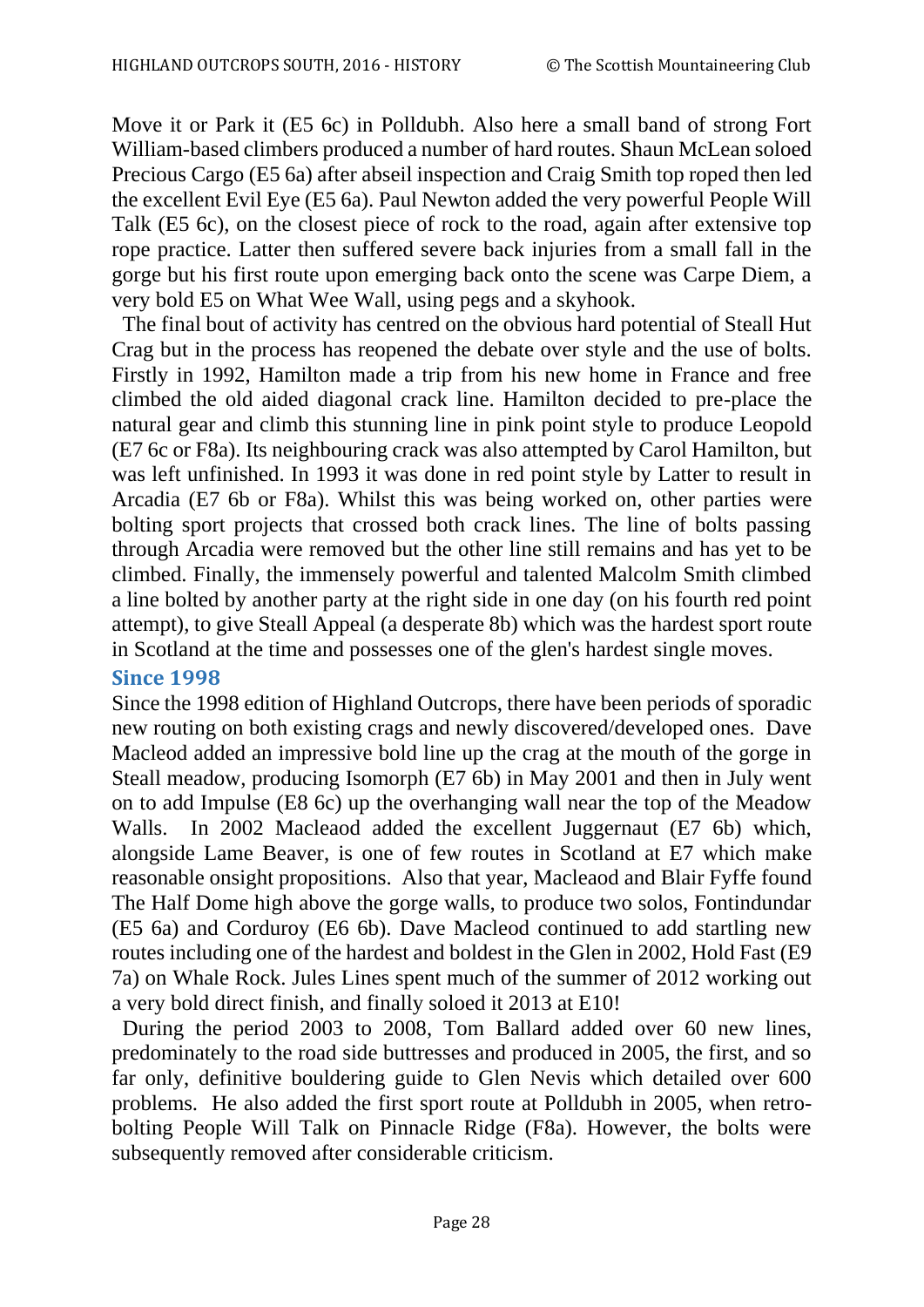In 2005, Stevie Abbott and Ed Grindley added a number of new routes to Sheep Fank, including the excellent Tickattack (E1 5b), which became a near miss in 2011, when the large block at the overhang came out, just missing the climbers below. The same year, the pair added several variations to routes on Dundee Buttress. Ed Grindley continued to add new routes over the period to Pandora's Buttress, Tricouni (the protection less Stag Day Afternoon, HVS 4c!), Repton's Buttress, Styx, Blacks (including the excellent Seven Fours E1 5a) and Scimitar, some of which are yet to be repeated. He even found a new line on Gorge Crag, Brief Candle (E2 5c). Ed Grindley, along with Stevie Abbott also developed Microwave Buttress just to the left of Wave, producing 4 routes in June 2009. Jules Lines added three climbs to What Wee Wall in a visit in April 2012. New crags include the Caldera Crags high above the end car park, which Dave

Macleod started on in 2012 with Pallor (E7 6b), followed by Kev Shields' additions of Wafflin' Blues (E2 5c) and Arrakis Taught (E3 5c) in 2013 and 2014 respectively. They have both added further climbs to Wave Buttress in 2014, Cu Sith (E7 6c), a bold lead from Kev and Final Wave (E7/8 6b) from Dave. Gary Latter returned to Styx in 2013 to add Absolution (E4 6a).

## **Glenfinnan to Mallaig**

The first recorded climbing in the area was an ascent of The Rising (VS) by Robin Campbell in 1969 on the somewhat remote Beinn Odhar Mor, repeated soon after without being aware of the original ascent by Klaus Schwartz and Sam Crymble whilst they were both working at Loch Eil Outdoor Centre. Ian Sykes explored the area in 1972 and 1973 and made ascents of Locomotion, the excellent Calop Junction, Absent Friends and Humfibacket on the Railway Buttresses near Glenfinnan. Sykes also visited Beinn Odhar Mhor with Ian Sutherland (both partners of the local outdoor shop, Nevisport) and under the impression they were discovering it, climbed The Rising for a third ascent plus a new harder route. This partnership also found Creag Mhor Bhrinicoire and established the first route, Grand Old Master (HVS).

 No other interest was shown in the area, although many had passed through on their way to the islands. Ed Grindley had been resident in Fort William (teaching at the High School) since 1976 and had been instrumental in pushing the development of Glen Nevis. By 1984 he had almost finished the manuscript for a new guide to the area and through that summer he and Dave Armstrong from Nottingham made a concerted effort to climb every line on the Railway Buttresses near Glenfinnan for inclusion in the guide. The routes on Dancing Buttress and Roof Buttress in particular gave excellent, though initially lichenous routes; Don't Fear The Reaper, Danceclass and Scaredevil (all E3) from Armstrong and Reaper Direct (E3), Eegy Weegy and Ghost Train (E2) from Grindley. The guide was published in 1985, but new activity it generated was concentrated on the Nevis crags rather than these more remote areas.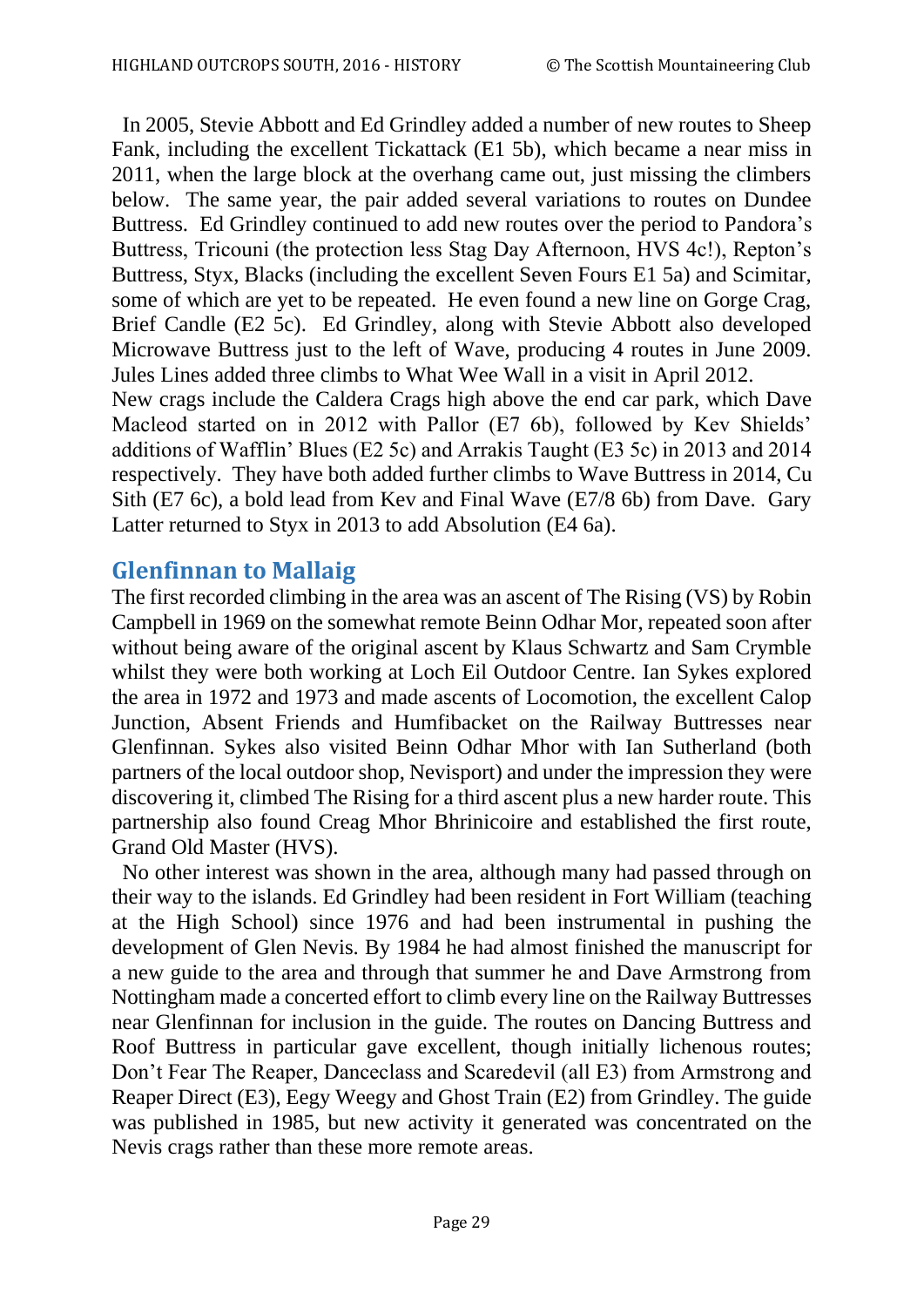In 1985 Graham Little and Dave Saddler went on a trout fishing trip in wet weather and discovered the impressive 100m high Central Pillar of Carn Mhic a' Ghille-chaim near Mallaig. They returned the next year and climbed the stunning arete of The Edge of Perfection (E1). That same year saw more interest in Creag Mhor Bhrinicoire from Nevisport employees, quickly followed by employees of another Fort William outdoor emporium, West Coast Outdoor Leisure. In 1989, Little returned to the crag with the unpronounceable name with Gary Latter, who established Into the Light (E3), and a few years later, with Kevin Howett, he did Smoke Screen.

 Little also did the first routes on Sgurr Bhuidhe with Saddler. He returned with Howett to try an impressive overhanging crack, only to find Rick Campbell and Latter had beaten them to it by a few days establishing Going for the Jugular at E5. Locals from Fort William, Craig Smith and Jason Williamson polished off remaining lines on Creag Mhor Bhrinicoire in 1989; A Reflection (E3) being of particular note. The only other activity in this area has come from George Szuca with Falling like a Stone on the Railway Buttresses in 1993, although there is undoubtedly much still to do.

## **Binnein Shuas**

Tom Patey was the first to pay the crag a visit in 1964 with an eye to finding new routes, but he left having climbed only one, the upper half of *The Fortress (HVS)*. He later commented that Ardverikie Wall, the classic route of the crag pioneered by Dougie Lang and Graham Hunter in 1967, was the finest route he saw and didn't climb. 1967 proved to be the 'Golden Year' at Binnein Shuas with Lang and Hunter bagging the majority of the best lines all through that year. Excited at their find of such a superb virgin cliff and fearful that someone might find out what they were up to and cash in, Lang convinced the estate keeper to park his car, a very conspicuous white Volvo, out of sight behind the keeper's cottage. Subterfuge paid off and the resulting *Ardverikie Wall (S)* is undoubtedly one of Scotland's best routes at any grade and of this pair's seventeen routes dating from this period others are some of the best on the crag; *Kubla Khan (HS)* climbing the magnificent white streaked slab, *The Keep (HVS)* climbing the left edge of The Fortress roofs, *Blaeberry Groove (VS)* the first line on the crack-ridden Blaeberry Wall and *Hairline Grooves (HS)* cutting across *Ardverikie Wall*. By 1969 however, they were not alone as another party, McDowell and Todd climbed two lines on the Far Eastern Sector and then two of the greats of Scottish climbing Rab Carrington and Jimmy Marshall visited and climbed the better and now preferred direct start to Patey's Fortress in 1970.

 No further routes were produced for some time until the cliff was made famous by the inclusion of *Ardverikie Wall* in 'Classic Rock' in 1978, which re-awakened interest.

 During the 1980s, Bill Birkett and friends were making regular forays to Scotland from their base in the Lake District and they had spotted a plum line up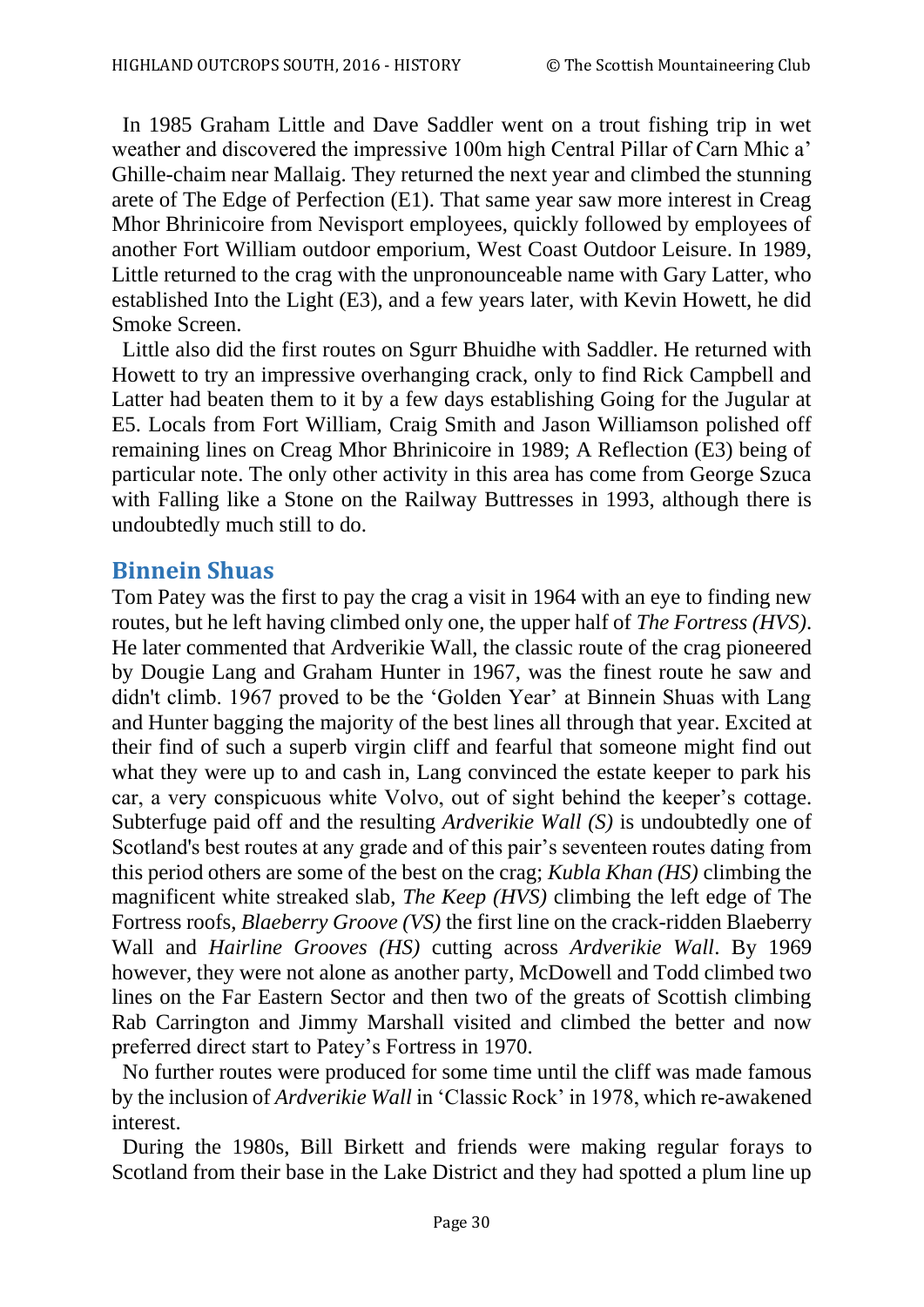a groove and crack on the Fortress side wall. The line had been climbed before with some aid but not recorded. Those involved were sworn to secrecy and Birkett came up and did it with D.Lylle in August 1983. He named the route Tom's Crack and it was a significant jump in standards for the crag, but alas he found he was too slow and had only got the second ascent as Geoff Goddard had nipped in a month before him for the first, the name being *Delayed Attack (E3)*.

 The route was written up in the new routes book in Nevisport in Fort William and it galvanized a group of North-East (English) climbers who were resident in a caravan in Roy Bridge to pay the crag a visit in 1984, where they discovered the obvious remaining potential of The Fortress. Mark Charlton and Alan Moist attacked the obscene off-width chimney cutting through the left side of the roofs of the Fortress. Climbed on sight, with a little loose rock being removed, it was a superb effort requiring a sling for aid on the lip of the 5m roof to produce *Storming the Bastille (E3)*. Charlton returned some years later and freed it. Meanwhile, John Griffiths, also on-sight, was persevering with grass-choked rounded cracks further right and going through several changes of belayers throughout the day as he dug his way up the cracks. Griffiths and Moist returned a few days later with Charlton, who found a way through the upper roofs to produce the spectacular and brilliantly named *Ardanfreaky (E3)*.

 Guy Muhlemann and Simon Richardson found *Motte (E1)* on The Fortress a year later and Richardson returned a couple of times after that establishing other new lines, his best being *Xanadu (E1)* with T.Whitaker in 1999.

 Kevin Howett, one of the caravan crew, repeated *Ardanfreaky* and then spent some time abseil scrubbing various possible lines on The Fortress a few years later which resulted in *Wallachian Prince (E5)* in 1988 with Andy Nelson, although the pair failed on a neighbouring line which was done as *Turning a Blind Eye (E6)* by Rick Campbell and Paul Thorburn before they could return.

 The 1990's was a bit of a heyday for the crag with The Fortress in particular seeing a lot of attention by some of the most active climbers of the time. Ian Taylor climbed *The Perils of Perseus (E1)* on Blaeberry Wall in 1990, but it was Grant Farquhar's attempt to climb the impressive wall right of *Delayed Attack* in 1992, which resulted in *Use of Weapons (E5)*, that seemed to really start the ball rolling. The obvious challenge of a direct entry to this line still remains unclimbed, whilst the wall above the upper roof of *Use of Weapons* was quickly dispatched by Taylor and Campbell with *Tairnearan Tar As (E2)* in 1993. Another of the crack-lines on Blaeberry Wall saw an ascent when Andy Tibbs visited with Alan Matthewson to add *Comraich (E1)* but there has been some confusion over which crack was which until recently.

 One of the original pioneers, Dougie Lang, returned after 27 years to add two new routes to the Eastern Sector with Nick Kempe whilst they were on working days as the presidents of the SMC and MCofS. *Native Stones (VS)* came first in 1993 and *Far Eastern Chimney (HVS)* in 1994.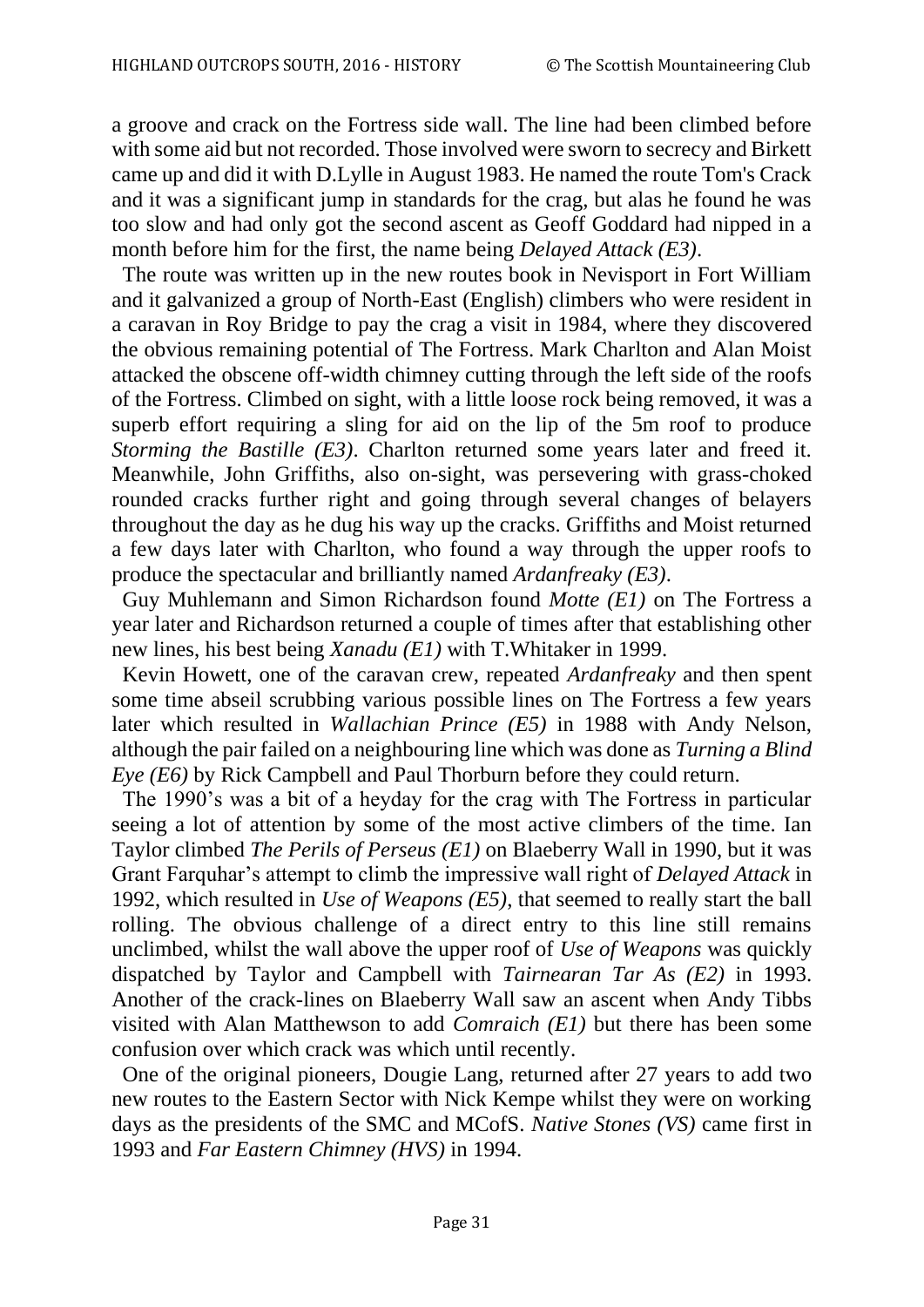In 1995 Campbell returned to do the bulging off-width crack of *Bog Myrtle Trip (E4)*, whilst Neil Craig sight led the excellent short but strenuous diagonal crack next to it to give *Wild Mountain Thyme (E4)*, two of the lines previously cleaned. This latter route was immediately repeated by Gary Latter who returned over the following years to fill in various blank gaps. His best were *The Rubaiyat (E1)* with Judy Hartley in 1996 and *In Xanadu (E1)* with Baird in 2002, both finding good clean rock around *Kubla Khan*.

 Then in 1998 Thorburn, with Campbell, upped the difficulty considerably with *Greatness and Perfection (E7)*, a tenuous line cutting through the main roof of The Fortress via a pronounced diagonal crack. However getting to the crack proved difficult (with a choice of either a hold or protection but not both) and Thorburn took a ground fall on an initial attempt. The route remains the hardest here with technical 6c climbing and was only repeated after the new guide went to press, just shy of eighteen years after the FA. The repeat ascensionist confirmed the quality and suggested the initial section can be adequately protected with effort.

 The pace of development slowed considerably after this, despite the obvious potential, and apart from a first-time visit by Andy Nisbet and Jonathan Preston when they did *Medusa (HVS)* in 2008 nothing was done until 2014. In preparing for this guide, 2014 saw a spate of activity on the Eastern Sector when Nisbet returned with a variety of partners to establish five new lines in the S-HVS grades, but the last substantial route was *Summer Wine (E1)* by Steve Abbott and Ian Sykes giving bold slab climbing to the right of *Ardverikie Wall*.

#### **Dirc Mhor**

The first climbing explorations were relatively recent. The first route recorded was in 1966 when 'Bugs' McKeith (then in the Squirrels Club) paid a visit and climbed the excellent Holy Smoke (VS) up the right side of Sentinel Rock.

 This was about the same time that Tom Patey discovered the nearby Fortress of Binnien Shaus and Dougie Lang and Graham Hunter climbed that crag's classic Ardverikie Wall. This activity was all kept very secret but the Dirc route was written up in the SMC Journal. Despite this it had to wait fourteen years before Allen Fyffe continued its exploration.

 Fyffe noticed the crag in profile from Creag Dubh and armed with a map and Bug's description, made a first visit with Keith Geddes and climbed Slow Hand (HVS) just off the right edge of the Sentinel. Fyffe then got to grips with the meat of the crag in 1980. Fyffe and Geddes were accompanied by Ado Liddell to bag a line across the main face which they called Working Class Hero (E2). Starting up the superb hanging corner on the left wall the route traversed a ledge system across the front of the face to finish up a spectacular finger crack on the right. Then in 1981 he was joined by Martin Burrows-Smith and they attempted a more direct line that breached the impressive front face but they were forced onto the right-hand side to finish in the same place as their previous route; "we just weren't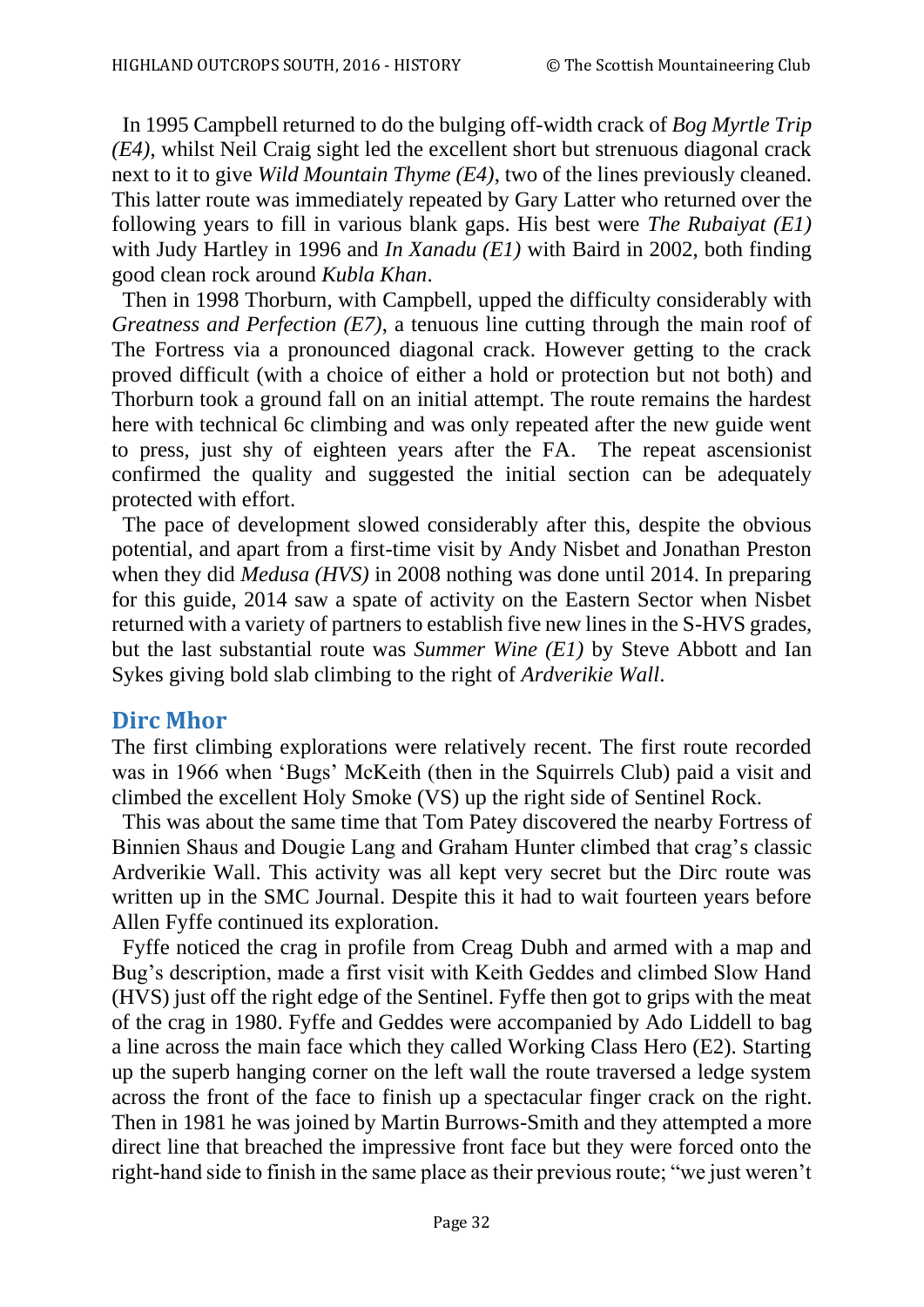good enough at the time". But Positive Earth (E1) climbed a major corner feature and offered good climbing. Given the obvious potential it is strange that they never returned, particularly as Burrows-Smith certainly did get good enough.

 Dirc Mhor attracted no more attention until 1994 when Kevin Howett made a checking trip for the previous SMC Highland Outcrops guide and, realizing the potential, started a concerted effort to climb all remaining lines on the Sentinel. Joined by Graham Little, the pair started regular trips and whereas the early routes were climbed on-sight, they opted for quick brushing sessions on abseil to clean lichen from what were clearly harder lines. The first to fall was Fanfare for the Common Man (E5), up the right side of the left arete. An initial attempt failed due to cold strong winds but it succumbed on the next visit and was the first of these routes to receive a second ascent; from Paul Thorburn and Rick Campbell. The real plum was the centre of the front face but looked more than a few grades harder so a line close to centre fell to Howett and Little as The Scent of a Woman (E6); bold and hard, many attempts have floundered on last few moves with leaders taking to the air off an "elephant's arse" feature and the grade has settled at low E6.

 More lines were added along the length of the Dirc by this team through 1994 including the World's End Wall routes Crowberry Crank (E2) by Little and Galileo's Gamble (E5) by Howett, both probably unrepeated. Howett then concentrated on opening up Ship Rock with George Ridge, Janet Horrocks and Tom Prentice. A Deep Green Peace (E4) and Murderous Pursuit (E3) were short, hard wall climbs whilst Spurlash (E4) was a crack climb and technically the hardest but the easiest looking line. Andy Banks and Ridge fought the hard extended boulder problem of Schist Hot (E4) at the same time.

 Howett and Little climbed their last line on The Sentinel following the left arete itself via a hard and strenuous, but well protected crack. The Man with the Child in his Eyes (E6) has seen some repeats but yet without falls.

1995 was an exceptionally good weather year and Ridge and Horrocks returned to produce Dry Roasted (E3) and Scorched Earth (E1), the latter with Howett, during the height of the heat wave. Dry weather continued and Howett led the striking arete of Ship Rock to produce another hard but well protected line, Breaking the Wind (E4) this time with Lawrence Hughes. The same day Grahame Nicoll led Bournville (E1) on-sight with James Hotchkiss on the brown-stained wall in the descent gully (Khyber Wall) and in 1996 before the usual suspects could return, Gary Latter nabbed a final very steep line on Ship Rock to get Close to the Wind (E5).

 Interest in the Dirc waned somewhat for a quite a few years, but for a couple of visiting teams. In 1996 Mountaineering Council of Scotland's staff (Howett and Mike Dales), President (Nick Kempe) and Vice President (Kate Ross) produced some lower grade routes including Working on the Hoof (HVS). In 1997 Howett and Nicoll returned for an on-sight ascent of the shinning wall of Nature's Raw (E1) and a definite contender for the best middle grade route in the Dirc. A visit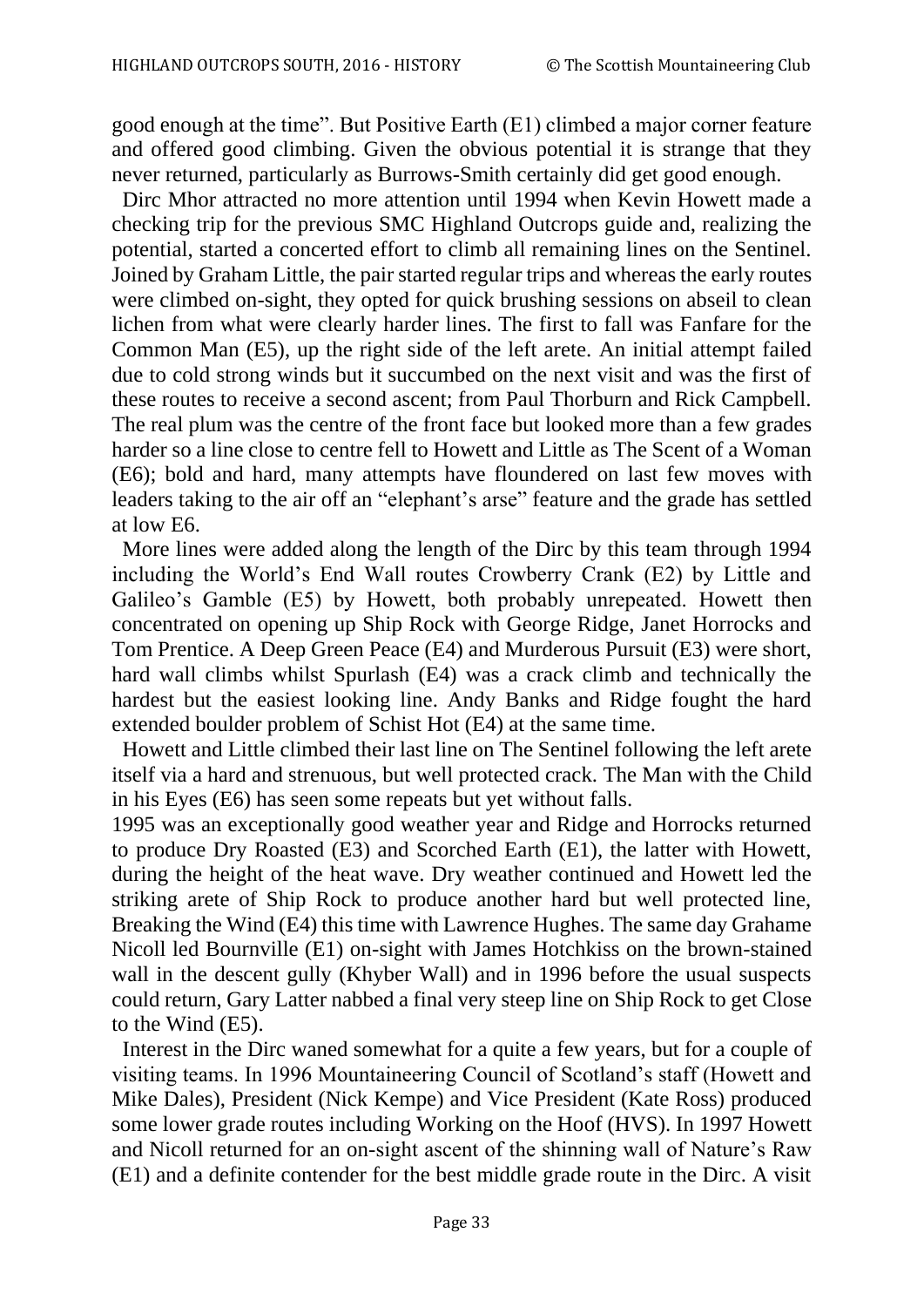from winter guru Simon Richardson in 1998 accounted for more on-sight new routes with Ripping Yarns (E2) and the impressive arete of Windrush (E2).

 Nothing more was climbed until 2006 when Burrows-Smith's daughter Hannah joined John Lyall and climbed Bogart Corner (E2) on the Khyber Wall. The remaining gap up the middle of The Sentinel had lain vacant all this time and it was (un?)surprising it took so long to be attempted, but it finally succumbed in 2014 to Iain Small and Tony Stone with a peg placed for protection on the 8m crux to give Waiting for the Great Leap Forward (E7).

 Lastly, Andy Nisbet and Jonathan Preston, whilst checking for this guide, had a productive visit and climbed some remaining lines, the best of which was Holy Moly (VS) on The Sentinel.

## **Creag Dubh**

## **(not updated from 1998 Highland Outcrops guide)**

The first proper recorded route in this area was Rib Direct. However, an article in an early edition of the SMC Journal by Raeburn and Walker shows how climbers had taken an interest in these cliffs as far back as 1903. Indeed, these earlier writings clearly describe the lines now taken by Fred and the big vegetated gully bounding the left side of Great Wall. In the late fifties and early sixties development really got under way. In 1959, Sullivan and Parkin climbed the obvious line of Nutcracker Chimney. That same year Sullivan returned with Collingham to climb the steeper and more impressive Brute. In October 1964, Dougal Haston climbed Inbred, up the steepest part of the most impressive wall on the crag. The route soon gained a reputation as one of Scotland's most intimidating free climbs.

 In May the following year, Haston and the Edinburgh Squirrels added no less than 18 new routes, including the three star classics, Tree Hee (Severe) and King Bee (VS). Also included and subsequently dismissed were some lower grade earthy horrors. The total was 36 by the end of 1965 and the refusal of the SMC to publish outcrop routes infuriated the Squirrels so they published a guide themselves (Creag Dubh and the Eastern Outcrops, 1967 by Graham Tiso) and gave the routes obscene names to break another SMC rule.

 In 1967 the Kenny Spence and Porteous partnership emerged from Edinburgh as one of the strongest teams to appear on the Scottish scene since the days of Smith and Marshall. Spence made his debut with The Hill, a bold and serious lead which still commands respect today.

 In 1971, the Great Wall received more attention with the steep and serious Outspan (Robin Barley and Brian Griffiths) and Organ Grinder (Ken Crocket and Colin Stead). Later that year saw the start of interest by staff from Glenmore Lodge, with Bill March and Fred Harper contributing LMF, while Allen Fyffe opened up Lower Waterfall Wall with two routes. These cliffs also witnessed some impressive solo performances, notably Ian Nicolson's ascents of Inbred and King Bee, the former while George Shields was engrossed in the second ascent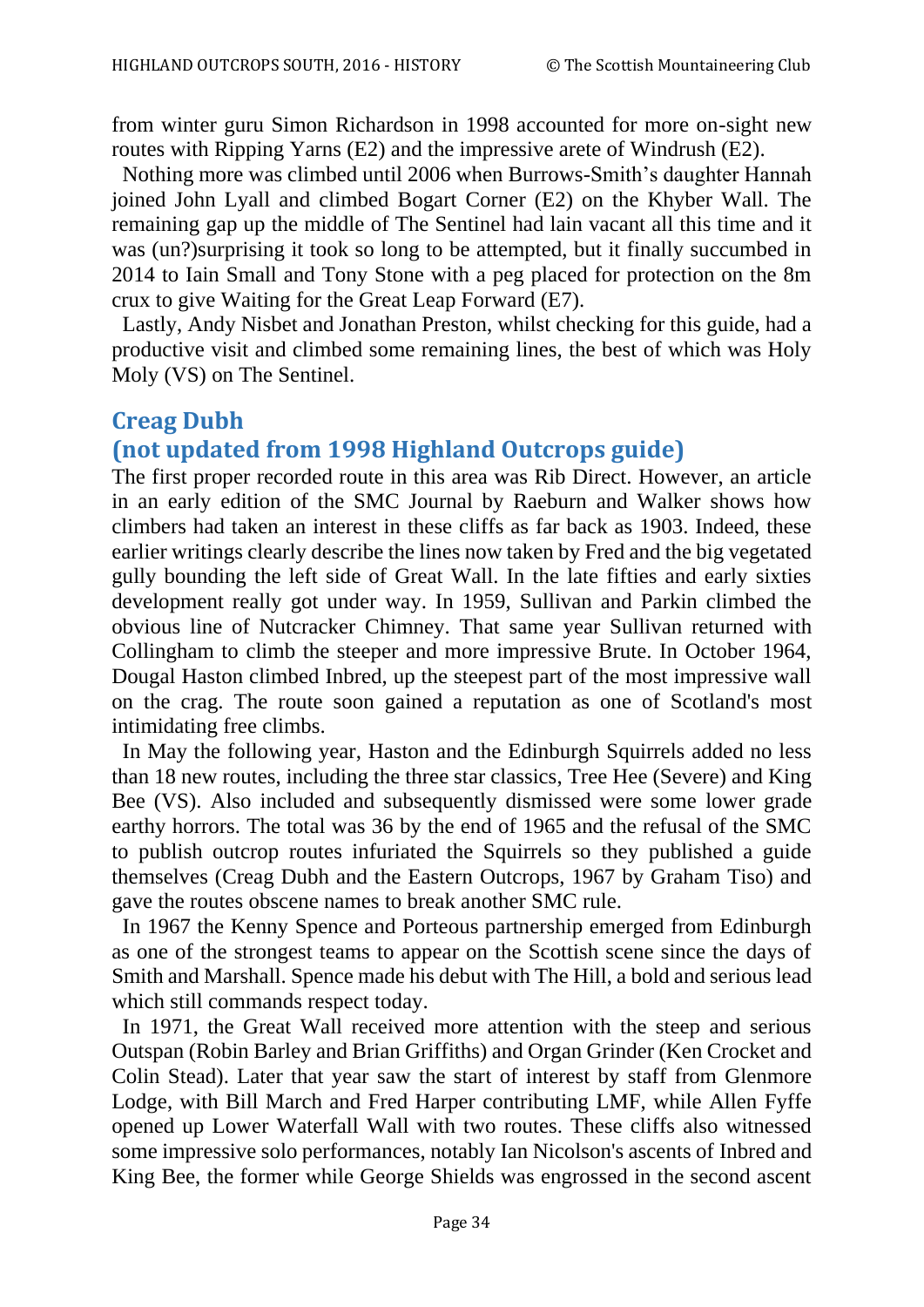of The Hill. Living in Aviemore, Shields adopted Creag Dubh as his local crag which resulted in several fine routes. Niagara is probably his best route, but he also freed Minge and Jump so High and soloed Slanting Groove.

 After 1972, many of the best lines below E2 had been climbed, and renewed interest awaited a rise in standards. This happened in 1976 when a group of young Edinburgh climbers adopted a more sophisticated style of climbing with training, chalk, and Friends. The group consisted of Dave (Cubby) Cuthbertson, Rab Anderson, Alan Taylor, Dave Brown and Derek Jamieson. Although regarded as 'the new breed', they had a sense of tradition and would hitch hike up to Newtonmore on Friday nights and go straight to the pub. They would then stagger along the road to camp under the crag.

 Cuthbertson was the driving force with ascents of Run Free (E4) in 1976 and opening up the Upper Tier of Bedtime Buttress in 1977 with Ruff Licks (E3) and the popular Muffin the Mule (E1). From then on, Cuthbertson climbed a few routes each year, working his way through the big steep walls, like The Fuhrer in 1979 with Ian Duckworth and Instant Lemon in 1980 with Derek Jamieson. In 1981, in preparation for a new guide, 21 routes were climbed, again mostly by Cuthbertson frequently seconded by Rab Anderson. These routes included six of the best strenuous modern routes, producing development of the steepest section of Waterfall Wall with Acapulco (E4), Independence (E3) and Wet Dreams (E2) and filling three hard gaps on Bedtime Buttress Upper Tier with Ayatollah (E4), Cadillac (E4) and Galaxy (E4).

 During the Eighties, many of the remaining gaps were plugged. Mal Duff and Tony Brindle climbed a number of eliminates including some scary E4s. Gary Latter added Heather Wall (E4), girdled Upper Bedtime Buttress and repeated Silicosis (E5). Two hard additions from Graeme Livingston were Apathizer (E5) and Bratach Uaine (E4). The Great Wall came under close scrutiny with every last potential line succumbing. Cuthbertson produced the unprotected Colder than a Hooker's Heart (E5) whilst Steve Monks nabbed the central line with The Final Solution (E5). Grant Farquhar made the second ascent of this latter route thinking it was the first ascent, then returned to squeeze in Harder Than Your Husband (E5). The Final Solution has been the only one to prove popular (and has seen some long, near ground falls) whilst the others saw second ascents from Kevin Howett. Farquhar repeated Apathizer and Bratach Uaine before adding a serious direct start to the latter with Snot Rag (E6).

 It is hard to imagine any extensive development in future as the walls are climbable anywhere and frequently have been. Recent activity has been to fill in some gaps, Jim Kerr and Richard Mansfield being keen, whilst Paul Thorburn produced This One (E5), and Chris Forrest climbed Cross Leaved Heath (E5).

## **Kingussie Crag**

The crag was discovered by Bill March in the early seventies as an alternative to the Chalamain Gap for Glenmore Lodge National Outdoor Training Centre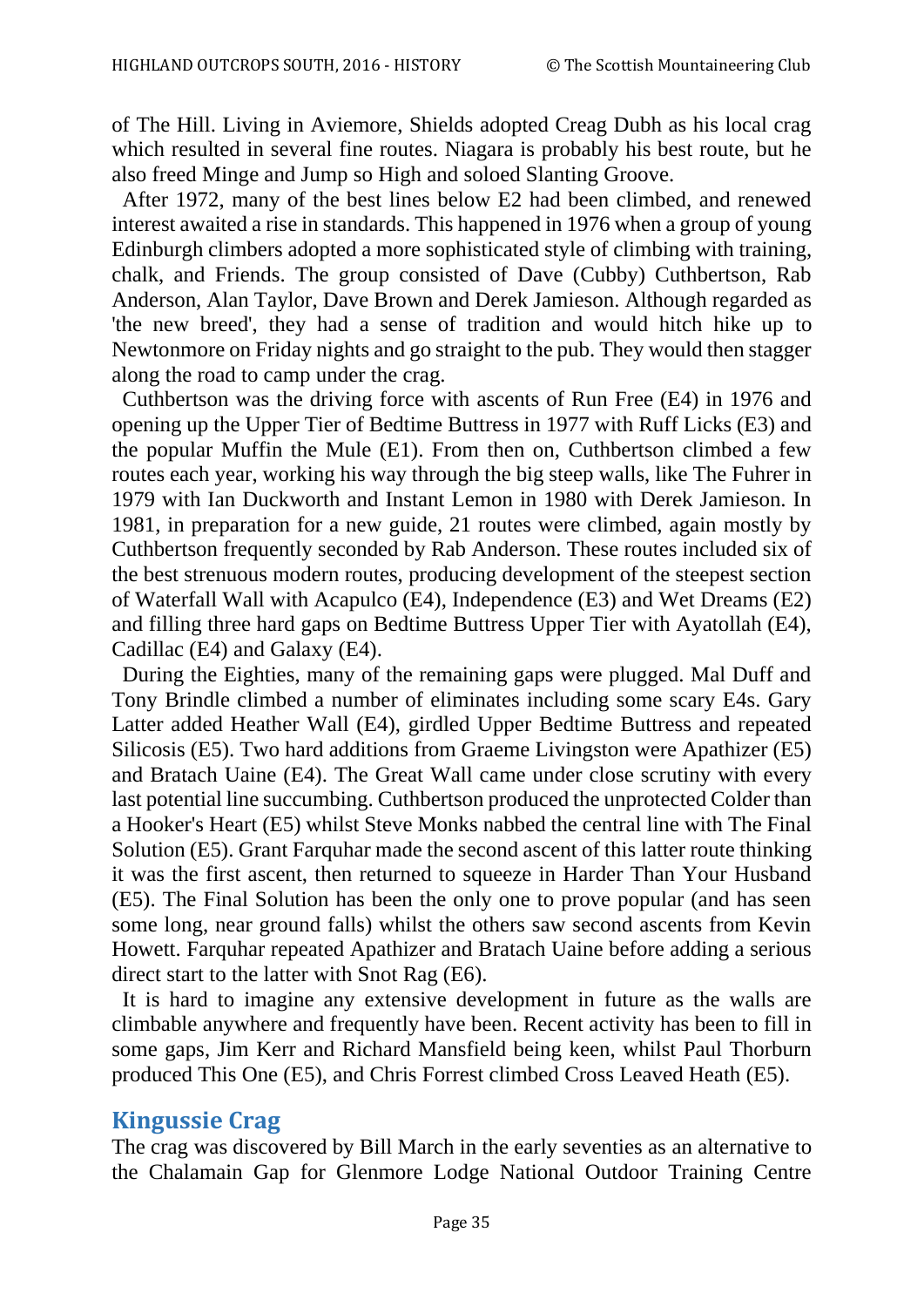parties. The routes required extensive cleaning close to excavation on the Lower Tier Front Face and were equipped with bolt belays. The first ascents of the original routes were not recorded. The popularity of the crag and the controversy over bolts were both unforeseen and the belay bolts were recently replaced by stakes, but most of these have been removed recently too. The Lower Tier Side Wall was originally used for aid climbing practice. Hanging Crack and Slanting Crack have been widened by pegging and two practice bolt ladders are in place at the time of writing.

## **Farrletter**

Despite rumours that George Shields climbed the line of Farr One around 1970, the first known route was Strike One by John Lyall in 1983. Blyth Wright and Keith Geddes from Glenmore Lodge re-discovered the crag in the spring of 1985 and repeated these two routes but failed on a line later to become Too Farr for the Bear. They passed on the knowledge of the crag to Andy Cunningham and Andy Nisbet. The pair of Andys cleaned and climbed many of the lines at E4 and below, including Too Far for the Bear by Cunningham and The Art of Coarse Climbing (heavily pre-practised, and with a long sling on a peg) by Nisbet. In 1986 the crag became popular for top-roping. Also Farrletter South was discovered by Andy Nisbet and Keith Geddes.

In 1988, Alasdair Ross climbed the Master Farrter by a line which breached the smoother right-hand walls. In 1990 Martin Burrows-Smith adopted the crag and soon proved that the smooth walls were vulnerable anywhere at a determined 6b. He also conquered the overhanging central wall of Farrletter South which its pioneers had declined to try. The crag has fallen out of favour for leading, especially as all of the pegs, many of them crucial runners, have rusted away or been removed, so most ascents are top-roped. Some routes which are not toproped, particularly the diagonal ones, have overgrown and will need cleaning for ascents. Local centres use it for abseiling so a couple of routes are usually muddy, but at least they have arranged for the trees which used to surround the base to be cleared.

## **Huntly's Cave**

The crag was developed by instructors from RAF Grantown who climbed many of the obvious lines in the early seventies. Glenmore Lodge staff, particularly Cunningham and March, soon joined in. As with many crags in the Strathspey area, the routes have dull names because they were known by their position or feature until recent popularity required their appearance in a guidebook. Pete's Wall may have been due to Pete Boardman while Lime Street was the work of Pete Livesey. Martin Lawrence succeeded on Bo-Po Crack after several attempts and was the first to detail the routes in the Northeast Outcrops guide of 1984.